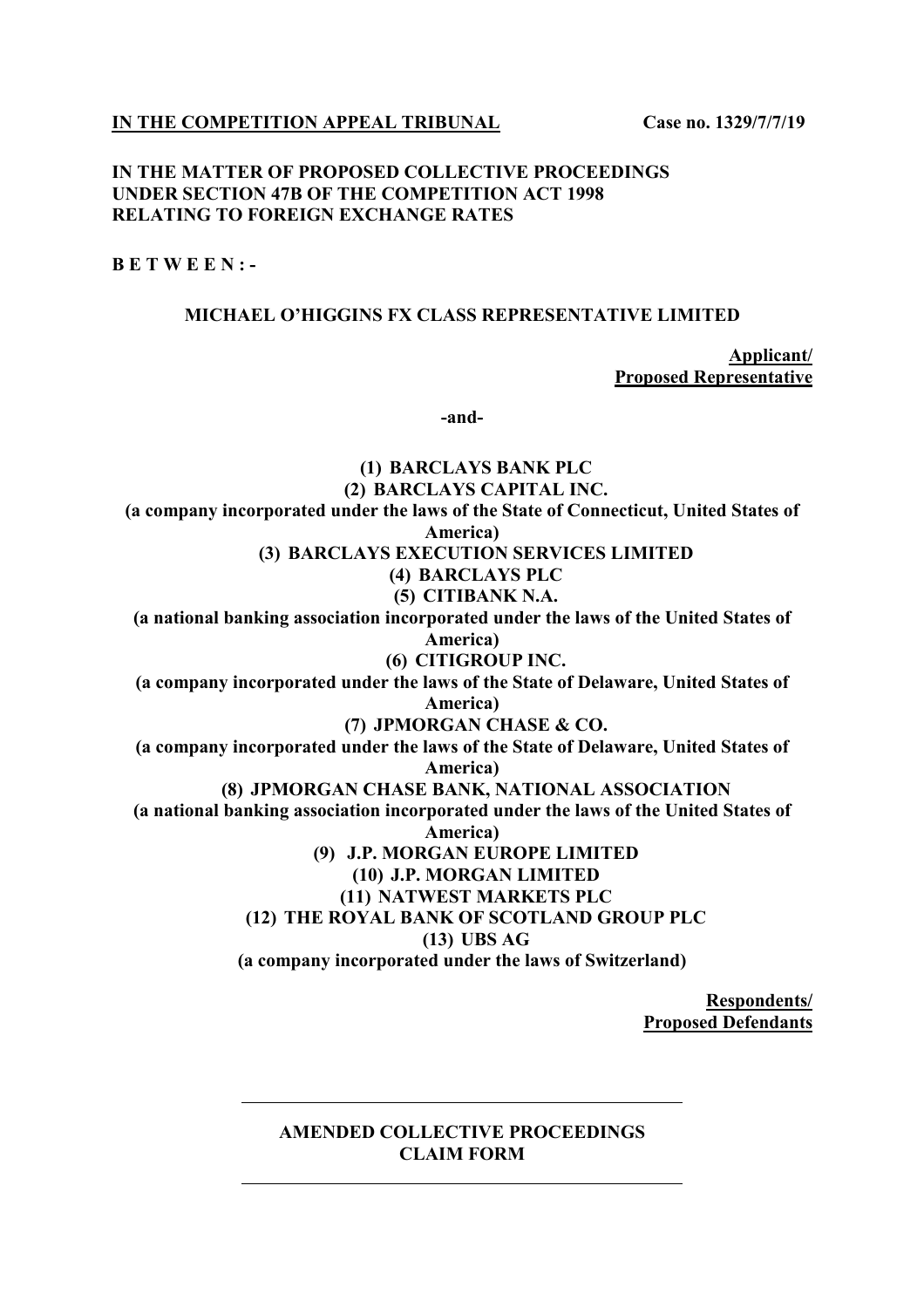#### **INTRODUCTION AND SUMMARY**

#### **Introduction**

- 1. This is an application by Michael O'Higgins FX Class Representative Ltd as proposed class representative (the "**Proposed Representative**") for a collective proceedings order under section 47B of the Competition Act 1998 (the "**1998 Act**") permitting these collective proceedings to continue.
- 2. The claims which it is proposed to combine in these collective proceedings are socalled "follow-on" claims under section 47A of the 1998 Act. They are claims for damages caused by the Proposed Defendants' breach of statutory duty in infringing Article 101(1) of the Treaty on the Functioning of the European Union ("**TFEU**") and Article 53 of the Agreement on the European Economic Area ("**EEA Agreement**"), as determined by the European Commission (the "**Commission**") in two separate infringement decisions, both adopted on 16 May 2019, in Case AT.40135 FOREX (Three Way Banana Split) and Case AT.40135 FOREX (Essex Express) (each a "**Settlement Decision**" and together the "**Settlement Decisions**"). The central finding of the Commission in the Settlement Decisions is that there were two cartels in the spot foreign exchange market. The first cartel involved all of the Proposed Defendants and operated between 18 December 2007 and 31 January 2013. The second cartel involved three of those undertakings (as well as Bank of Tokyo-Mitsubishi ("**BTMU**")) and operated between 14 December 2009 and 31 July 2012. The Commission therefore found that the anticompetitive conduct lasted from 18 December 2007 to 31 January 2013 (the "**Relevant Period**"). By the Settlement Decisions, the Commission imposed fines on the Proposed Defendants and BTMU totalling, after reductions for immunity, leniency and settlement discounts, some EUR 1.07 billion. The Thirteenth Defendant, UBS, received full immunity for revealing the existence of the cartels, thereby avoiding a further fine of approximately EUR 285 million.
- 3. As at the date of filing this Amended Collective Proceedings Claim Form, both Settlement Decisions are final in that no appeal is now possible, but the Commission has not yet released public versions of either Settlement Decision. However, the Proposed Representative has been provided with confidential versions of both Settlement Decisions by the Proposed Defendants (Annexes 2A and 2B), and also has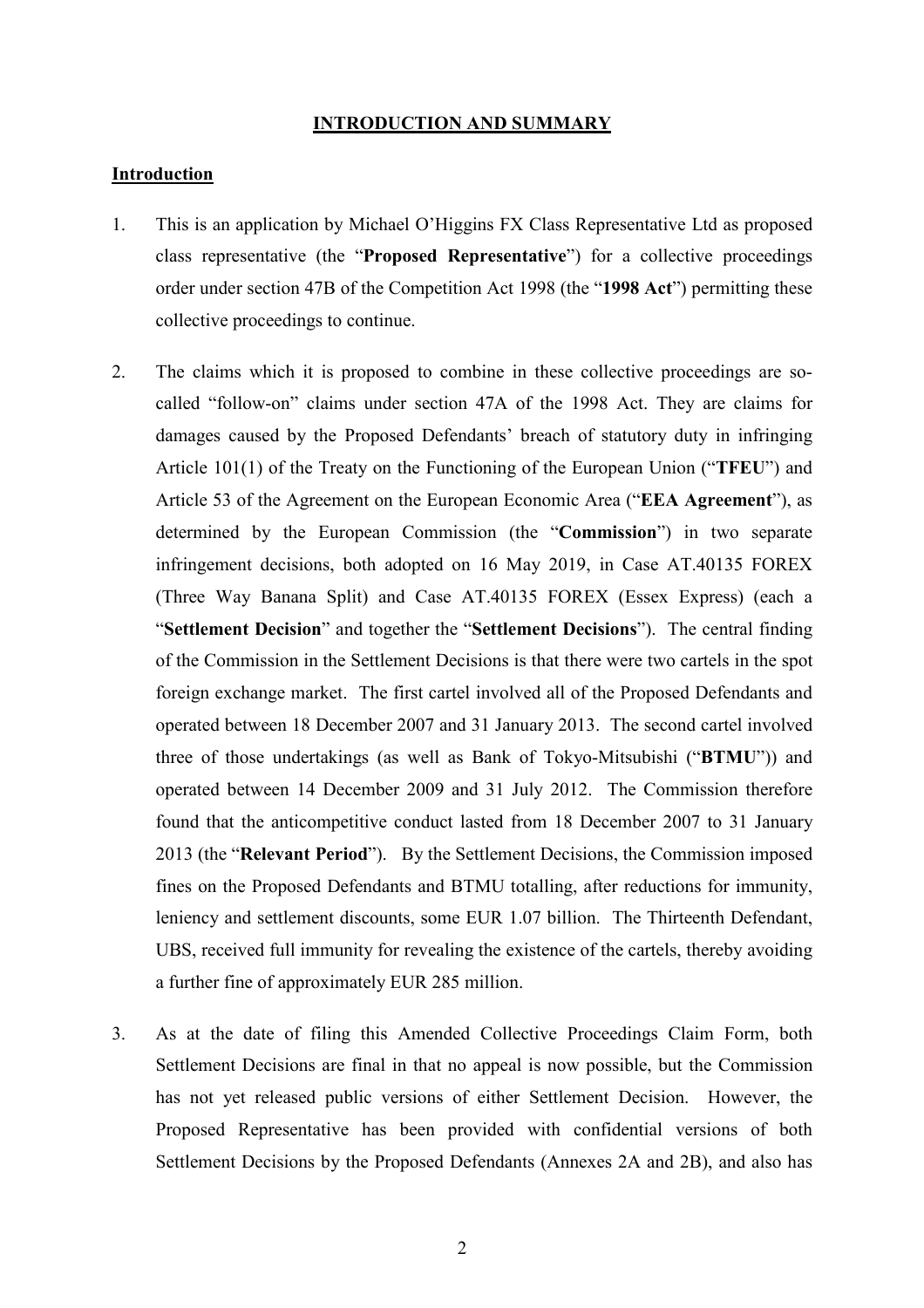available to it the Commission's press release (the "**Press Release**") dated 16 May 2019 (Annex 2).

4. In addition to the investigation leading to the two Settlement Decisions, the Commission has been reported to be carrying out an ongoing investigation into a further "chatroom" cartel involving collusion in the foreign exchange market. This is described in the witness statement of Mr O'Higgins ("**O'Higgins1**") (at paragraph 18), which cites press coverage in which, in addition to the Proposed Defendants, Credit Suisse is named as being included in the Commission's investigations. Should a further infringement decision be adopted by the Commission, the subject matter of which is sufficiently closely related to the Settlement Decisions, it may be appropriate to reamend this Amended Collective Proceedings Claim Form in order to bring that decision within its ambit. The Proposed Representative reserves its position in this regard.

#### **Summary**

- 5. As noted above, these Proposed Collective Proceedings seek to combine claims for damages as a result of the anticompetitive conduct of the Proposed Defendants in the foreign exchange (or "**FX**") market as determined in the Settlement Decisions.
- 6. The expert report of Professor Breedon (the "**Breedon Report**"), which accompanies this Amended Collective Proceedings Claim Form, provides an overview of the FX market including: the nature of FX trading; the different types of FX transactions; how FX prices are set; and FX benchmark rates. The Proposed Representative does not propose to repeat the entirety of what is said by Professor Breedon here but the following key points bear noting (paragraph references are to the Breedon Report):
	- (1) The FX market is the market in which currencies are bought and sold. It is a global market: paragraph 2.2.
	- (2) The vast majority of FX trading happens "over-the-counter" ("**OTC**"): paragraph 2.4.
	- (3) Currencies are bought and sold in currency pairs. In a currency pair, each currency is valued relative to the other. The ratio that expresses that value is the exchange rate: paragraph 2.23.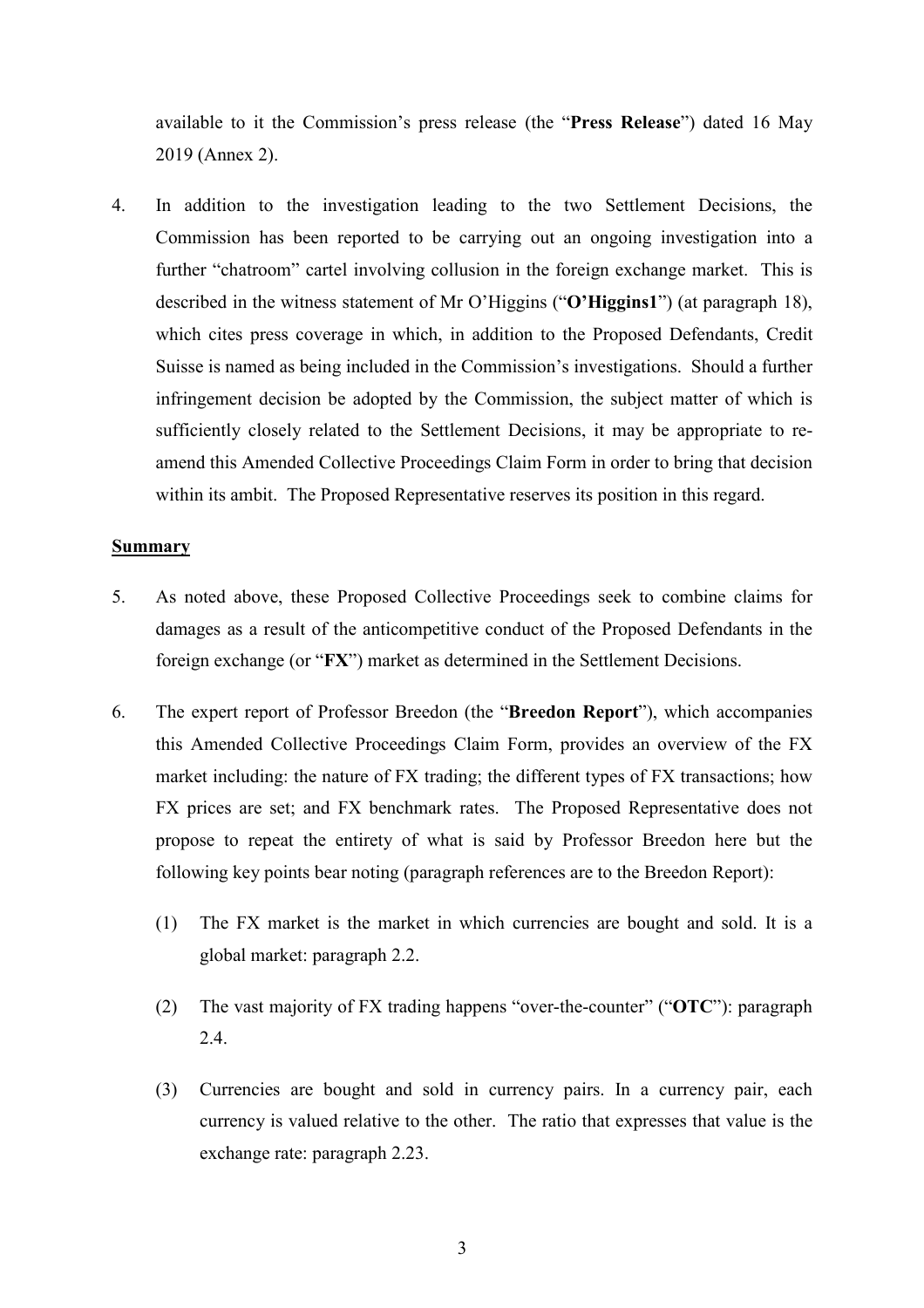- (4) Spot rates consist of a "bid" and an "ask". The bid is the price or rate at which an FX dealer is willing to buy a given number of units of the base currency. The ask (also referred to as the "offer") is the price or rate at which an FX dealer is willing to sell a given number of units of the base currency (the first named currency in the currency pair): paragraphs 2.24 to 2.26.
- (5) An FX dealer or "market maker" (a term explained further at paragraph 33(1) below) will earn a profit if the average price at which he/she buys a volume of a particular currency pair is lower than the average price at which he/she sells that currency pair. Dealers therefore seek to maintain a "spread" between their bid and ask prices. This is commonly referred to as the "bid-ask spread": paragraph 2.7.
- (6) A "fix" is a published exchange rate reflecting the price of a currency pair at a moment in time, or calculated over a short interval of time, which is often used as a benchmark. Dealers may price transactions with their customers by reference to "fixes" or "benchmarks". Widely used fixes include those published by WM/Reuters and the Euro FX reference rates published by the European Central Bank (the "**ECB**"): paragraph 4.16.
- 7. The anticompetitive conduct that the Proposed Defendants were engaged in and which is the subject matter of the Settlement Decisions comprised the extensive and recurrent exchange of commercially sensitive information and trading plans in relation to ongoing FX trades, as well as the coordination of trading strategies with respect to FX spot trading (see the Three Way Banana Split Settlement Decision, recitals 47 and 101, and the Essex Express Settlement Decision, recitals 46 and 101). By the Proposed Defendants' own admission (these being Settlement Decisions), the commercially sensitive information exchanged related to outstanding customers' orders, bid-ask spreads, open risk positions, and other details of current or planned trading activities (see recitals 53-59 of both Settlement Decisions).
- 8. Participating traders, employed by each of the Proposed Defendants, were thereby enabled to exploit information received pursuant to the anticompetitive exchanges to make informed market decisions on whether to sell or buy the currencies they had in their portfolio, when and at what price. It also allowed traders to identify opportunities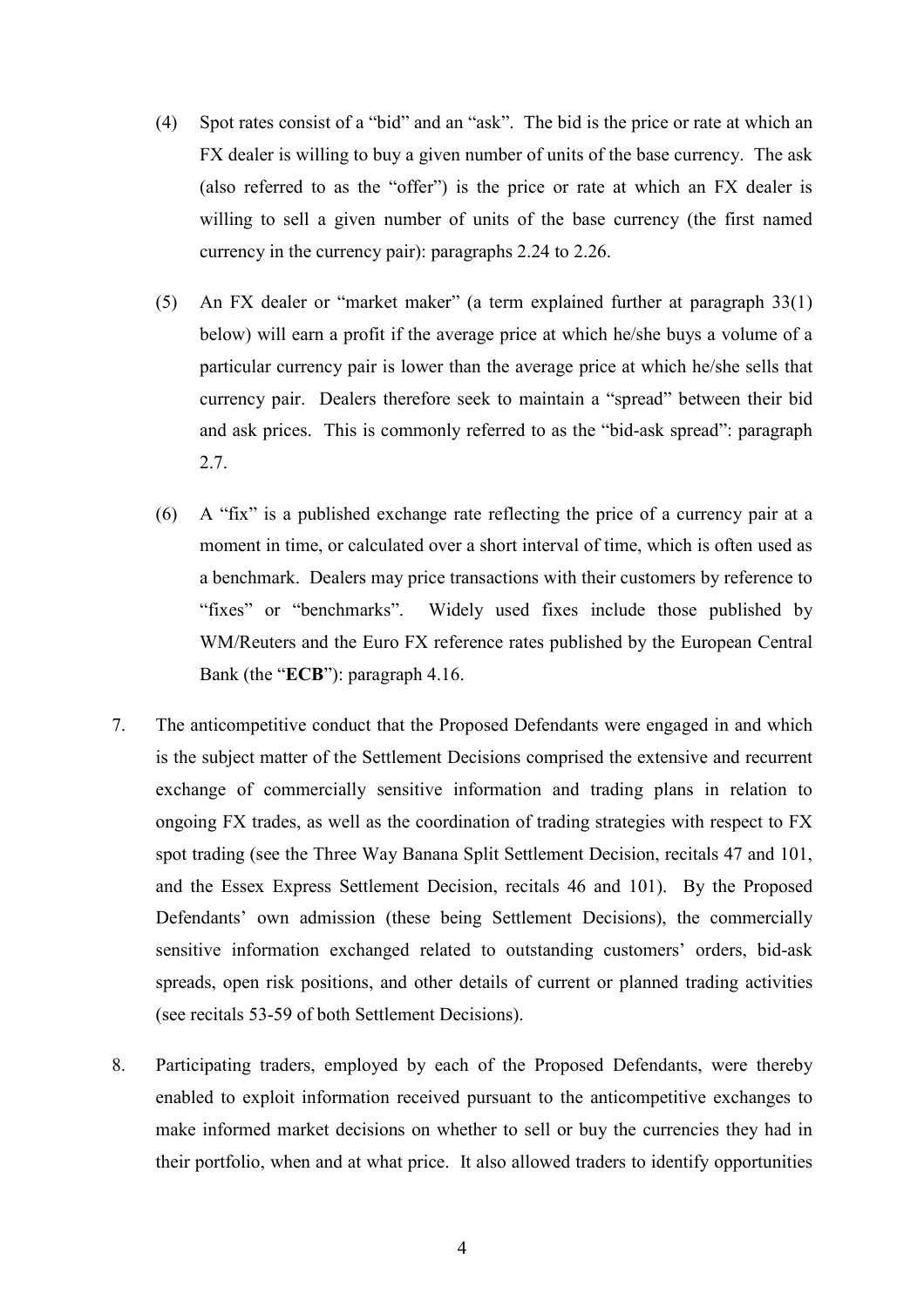for coordination, for example through a practice called "standing down", whereby some traders would temporarily refrain from trading activity to avoid interfering with the business of another trader within the chatroom (see recitals 62 and 63 of both Settlement Decisions).

- 9. This anticompetitive conduct was coordinated through interbank chatrooms. The Settlement Decisions refer to various Bloomberg chatrooms, via which the two separate infringements the Commission has identified were implemented: namely the *Three Way Banana Split* chatrooms and *The Essex Express* chatrooms.
- 10. The Proposed Representative seeks, by way of these Proposed Collective Proceedings, to recover damages on behalf of the victims of this sustained and systematic anticompetitive conduct. The global FX market is a vast one: Professor Breedon states in section 2 of his report that in April 2013, trading in the FX spot and OTC derivatives markets averaged USD 5.3 trillion per day, of which spot and outright forwards transactions accounted for USD 2.7 trillion per day (Breedon Report at paragraph 2.2). Professor Breedon has also undertaken preliminary loss calculations, for illustrative purposes only to assist the Tribunal with an approximate scope of the possible range of loss. These calculations indicate that the class which the Proposed Representative seeks to represent may have suffered losses ranging between USD 643.66 million and USD 2.574 billion (or between USD 811.55 million and USD 3.246 billion, when applying compound interest): see section 7 of the Breedon Report and specifically paragraphs 7.51 to 7.54 and Table 11.
- 11. As the Commission's Press Release and the Settlement Decisions themselves indicate (see recital 6 of each Decision), the Proposed Defendants' FX customers comprise a wide variety of persons, including asset managers, pension funds, hedge funds and major companies, as well as central banks.
- 12. It is on behalf of such customers of the Proposed Defendants, and the customers of other market-maker banks operating at the same time and in the same market as the Proposed Defendants, that these Proposed Collective Proceedings are brought.
- 13. The sole director and sole member of the Proposed Representative, Mr O'Higgins, has very substantial experience in the fields of financial services and regulation, with a particular interest in the pensions sector. He was until his term ended in December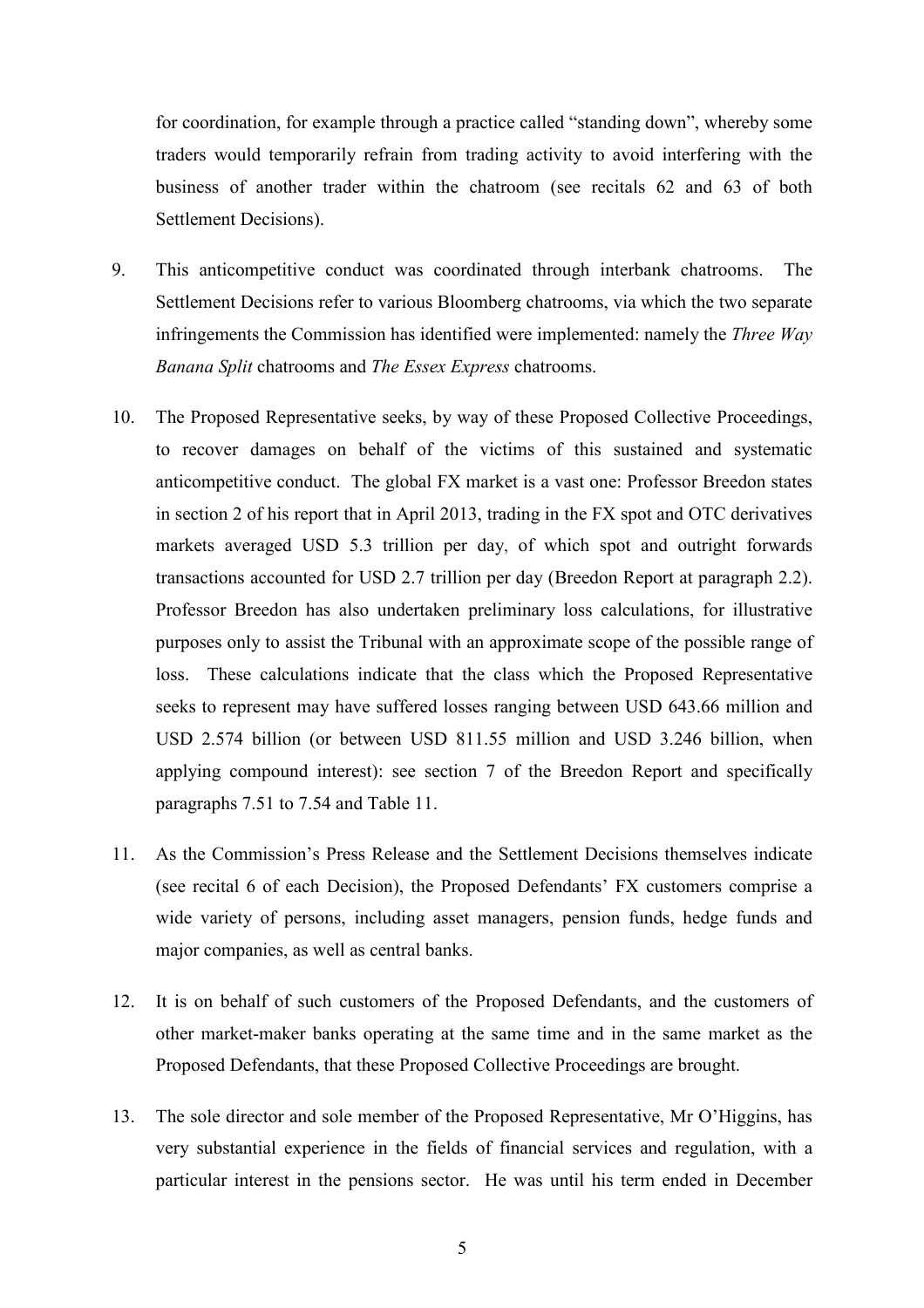2019 Chairman of the Channel Islands Competition and Regulatory Authorities and is currently Chairman of the Local Pensions Partnership. He was a non-executive director of HM Treasury from 2008 to 2014. He was also previously Chairman of The Pensions Regulator (between 2011 and 2014). He is bringing these proceedings in the public interest, and in the belief that, in the absence of a collective action, most of those whom he seeks to represent will not practicably be able to recover the losses they have suffered as a result of the Proposed Defendants' unlawful and anticompetitive coordination (see paragraph 27 of O'Higgins1).

#### **Structure of this Amended Collective Proceedings Claim Form**

- 14. The remainder of this Amended Collective Proceedings Claim Form is split into three parts, as required by Rule 75 of the Competition Appeal Tribunal Rules 2015 (the "**2015 Rules**") and paragraph 6.11 of the Tribunal's Guide to Proceedings (the "**Guide**"). Specifically:
	- (1) Part I (pages 10 to 155 below) sets out the information and statements to comply with Rule 75(2).
	- (2) Part II (pages 16 to 37 below) sets out the information and statements to comply with Rule  $75(3)(a)-(e)$ .
	- (3) Part III (pages 38 to 58 below) sets out the information and statements to comply with Rule  $75(3)(f)-(i)$ .
- 15. This Amended Collective Proceedings Claim Form is also accompanied by the following documents:
	- (1) Annexed to this Amended Collective Proceedings Claim Form are:
		- (a) Draft collective proceedings order;
		- (b) Commission Press Release dated 16 May 2019;
		- (c) Three Way Banana Split Settlement Decision dated 16 May 2019 (confidential version);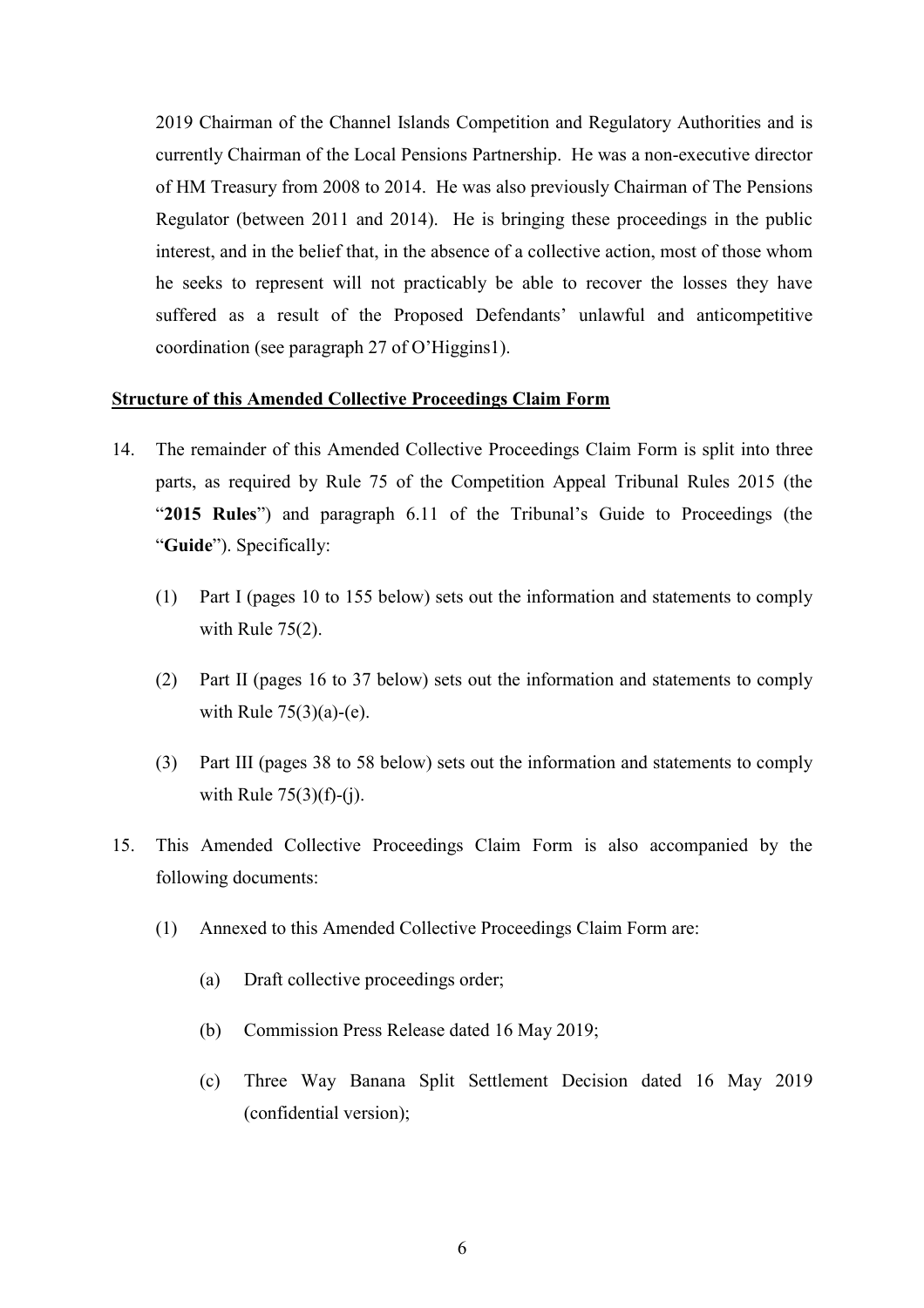- (d) Essex Express Settlement Decision dated 16 May 2019 (confidential version);
- (e) Table listing the other regulatory and tribunal decisions relating to the FX market and referred to in Part III of this Amended Collective Proceedings Claim Form;
- (f) Table of currencies affected by the misconduct;
- (g) US Commodity Futures Trading Commission Order against Citibank dated 11 November 2014;
- (h) US Commodity Futures Trading Commission Order against HSBC dated 11 November 2014;
- (i) US Commodity Futures Trading Commission Order against JPMorgan dated 11 November 2014;
- (j) US Commodity Futures Trading Commission Order against RBS dated 11 November 2014;
- (k) US Commodity Futures Trading Commission Order against UBS dated 11 November 2014;
- (l) US Commodity Futures Trading Commission Order against Barclays dated 20 May 2015;
- (m) US Commodity Futures Trading Commission document entitled "Examples of Misconduct in Private Chat Rooms";
- (n) US Office of the Comptroller of the Currency Consent Order against Citibank dated 11 November 2014;
- (o) US Office of the Comptroller of the Currency Consent Order against JPMorgan dated 11 November 2014;
- (p) US Department of Justice Plea Agreement with Barclays dated 20 May 2015;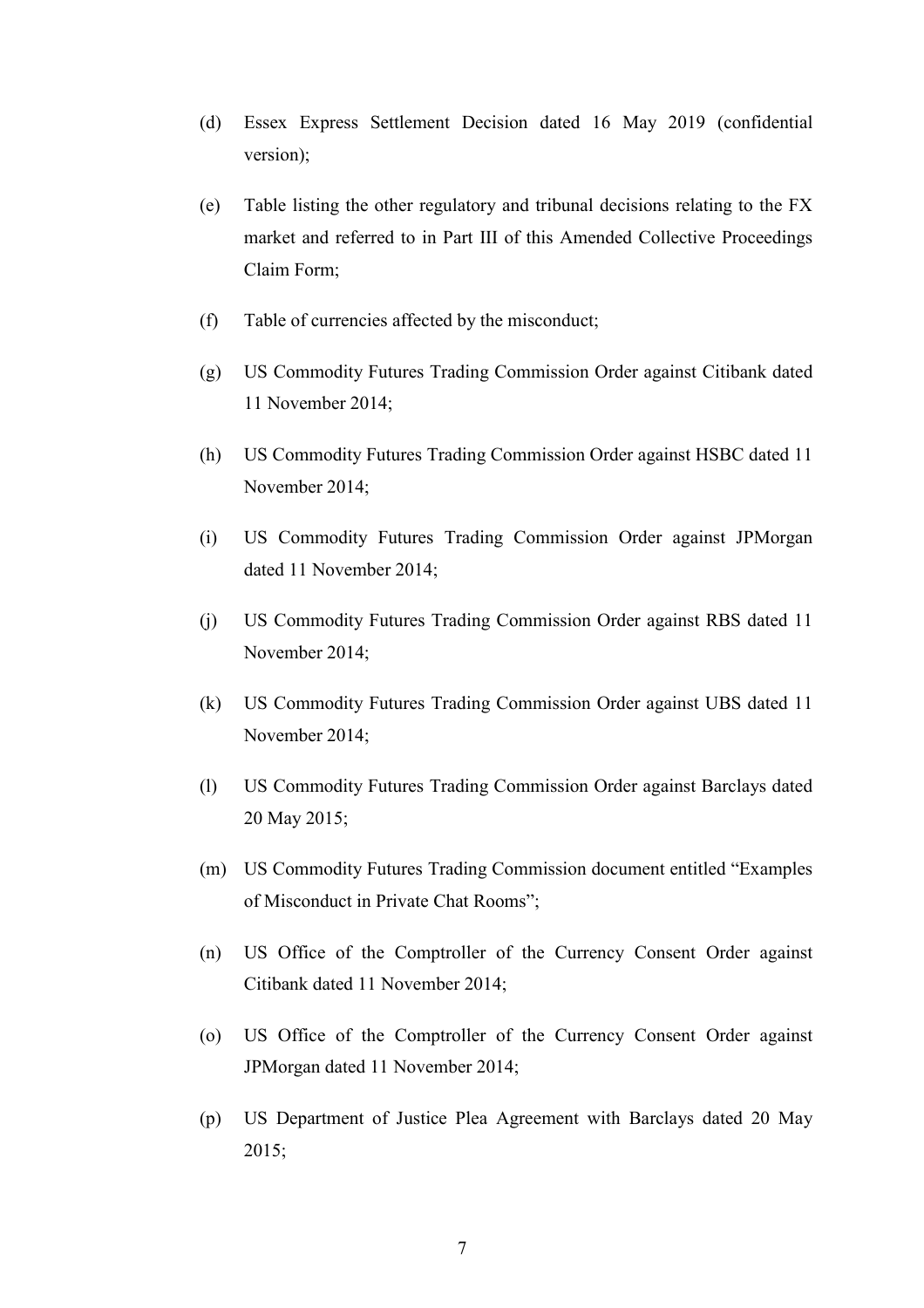- (q) US Department of Justice Plea Agreement with Citicorp dated 20 May 2015;
- (r) US Department of Justice Plea Agreement with JPMorgan dated 20 May 2015;
- (s) US Department of Justice Plea Agreement with RBS dated 20 May 2015;
- (t) US Federal Reserve Order against Barclays dated 20 May 2015;
- (u) US Federal Reserve Order against Citigroup dated 20 May 2015;
- (v) US Federal Reserve Order against JPMorgan dated 20 May 2015;
- (w) US Federal Reserve Order against RBS dated 20 May 2015;
- (x) US Federal Reserve Order against UBS dated 20 May 2015;
- (y) Swiss Financial Market Supervisory Authority report on UBS dated 12 November 2014;
- (z) Financial Conduct Authority Final Notice against Citibank dated 11 November 2014;
- (aa) Financial Conduct Authority Final Notice against Barclays dated 20 May 2015; and
- (bb) US Federal Reserve Final Decision against Christopher Ashton dated 30 June 2016.
- (2) The following evidence is also lodged in support of the application:
	- (a) the Breedon Report;
	- (b) First Witness Statement of Michael O'Higgins on behalf of the Proposed Representative ("**O'Higgins1**");
	- (c) Second Witness Statement of Michael O'Higgins ("**O'Higgins2**");
	- (d) First Witness Statement of Belinda Hollway ("**Hollway1**");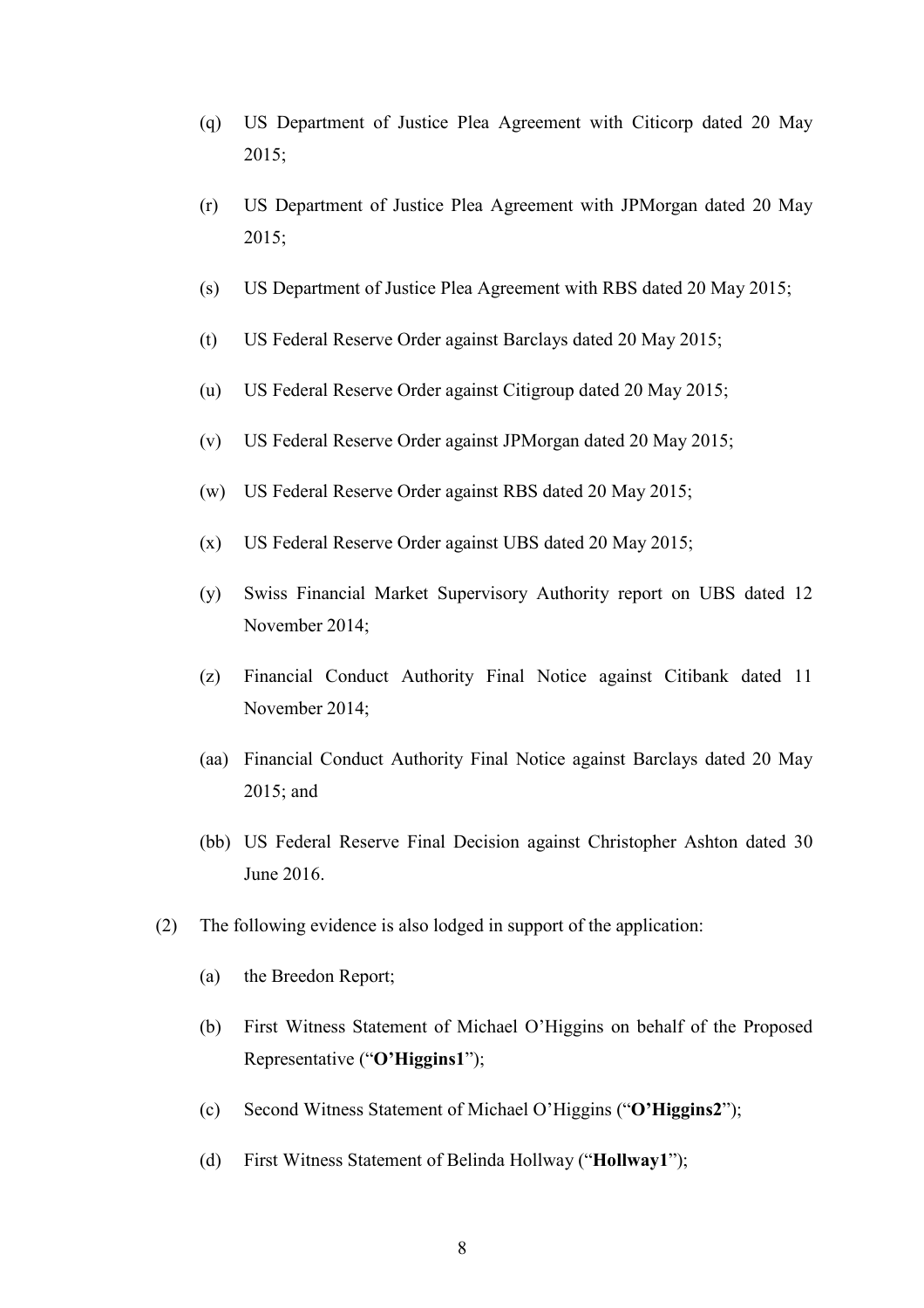- (e) Second Witness Statement of Belinda Hollway ("**Hollway2**"); and
- (f) Witness Statement of Neil Purslow ("**Purslow1**").
- (3) A copy of the notice referred to in Rule 81 (required by Rule  $75(5)(c)$ ) is annexed to the Litigation Plan that accompanies O'Higgins1.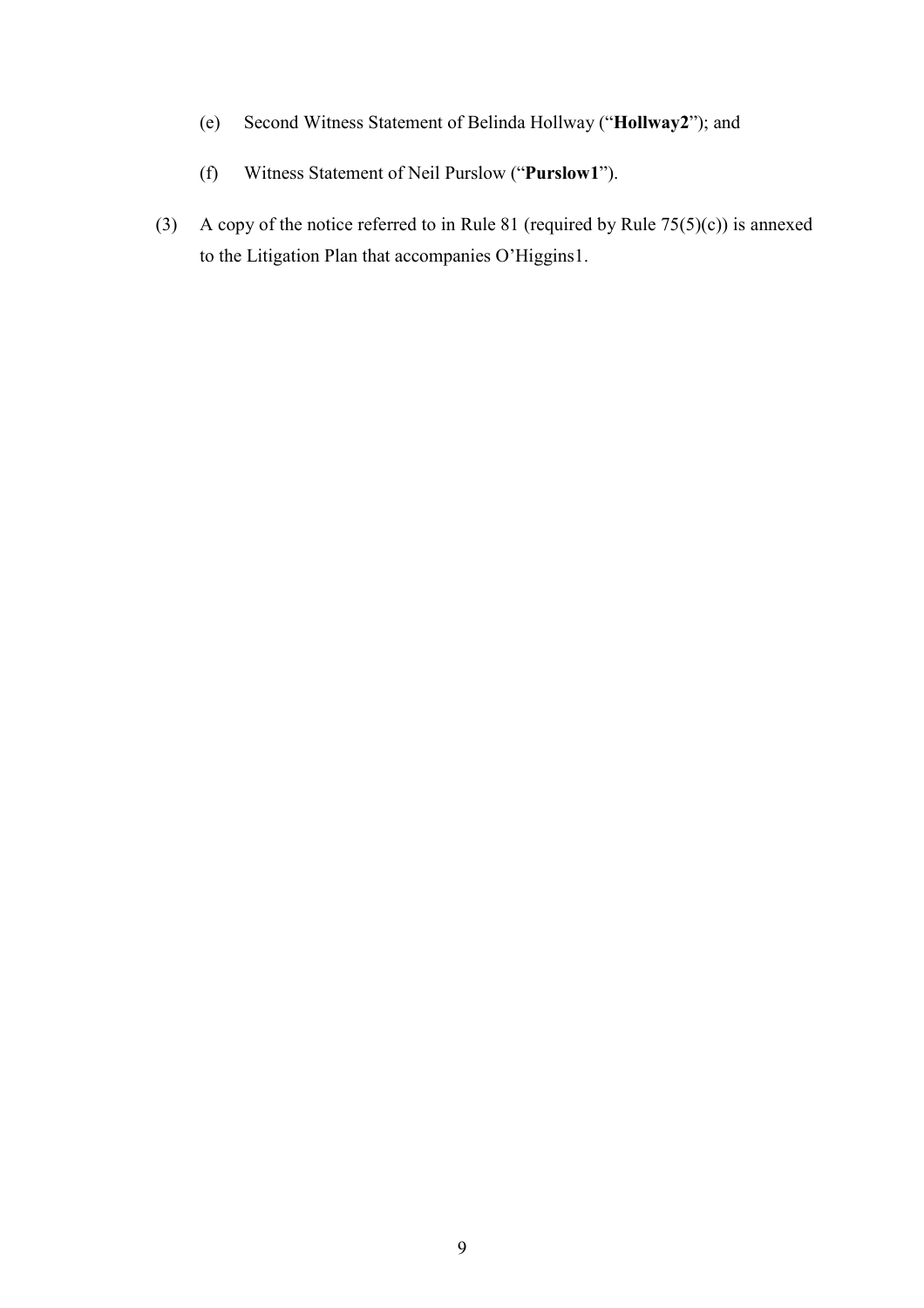## **PART I: RULE 75(2)**

## **Rule 75(2)(a): the full name and address of the proposed representative**

16. The Proposed Representative is Michael O'Higgins FX Class Representative Limited, whose company number is 12100525 and whose registered office is Scott+Scott UK LLP, St. Bartholomew House, 90-94 Fleet Street, London, EC4Y 1DH. As explained further below, the company's sole director and member is Mr Michael O'Higgins.

## **Rules 75(2)(b) and (c): the full name and address of the proposed class representative's legal representative and an address for service**

- 17. The Proposed Representative's solicitors are Scott+Scott UK LLP. The address for service is: c/o Scott+Scott UK LLP, St. Bartholomew House, 90-94 Fleet Street, London, EC4Y 1DH (Attention: Belinda Hollway).
- 18. The Proposed Representative is content to accept service by email to the following email address: FXUK\_Team@scott-scott.com.

### **Rule 75(2)(d): the name and address of each Proposed Defendant to the proceedings**

- 19. The Proposed Defendants are all banks, or part of banking groups, which engage in FX transactions and which were named by the Commission as addressees of one or both of the Settlement Decisions. Each Defendant (or each banking group) is an undertaking for the purposes of Article 101 of the TFEU and Article 53 of the EEA Agreement.
- 20. In particular:
	- (1) Barclays Bank PLC is a company registered in England and Wales under company number 01026167 with its registered office address at 1 Churchill Place, London, E14 5HP.
	- (2) Barclays Capital Inc. is a corporation registered under the laws of the State of Connecticut, USA with business ID 0111952, whose registered business address is 745 Seventh Avenue, New York, NY 10019, USA.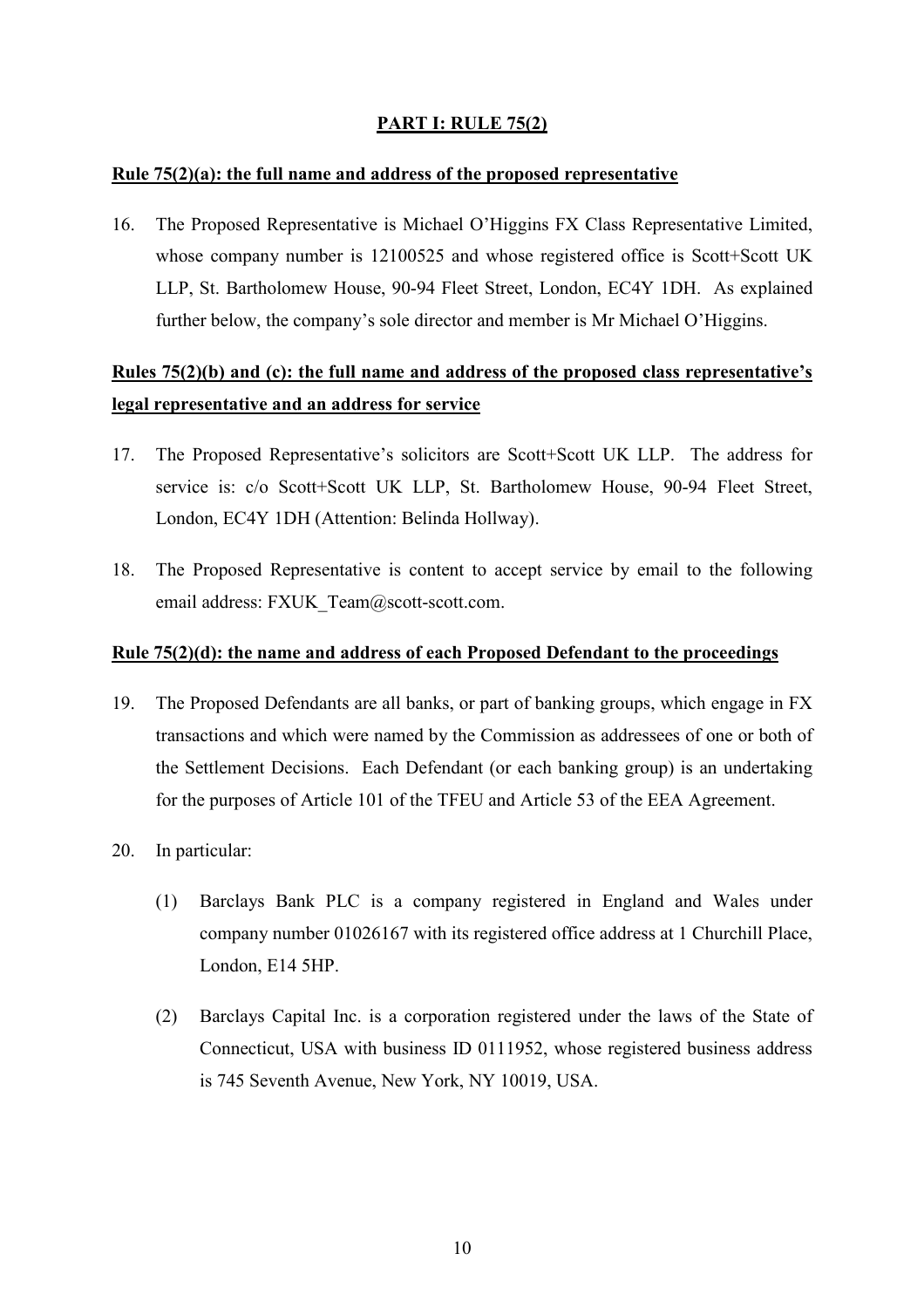- (3) Barclays Execution Services Limited is a company registered in England and Wales under company number 01767980 with its registered office address at 1 Churchill Place, London, E14 5HP.
- (4) Barclays PLC is a company registered in England and Wales under company number 00048839 with its registered office address at 1 Churchill Place, London, E14 5HP.
- (5) Citibank N.A. is a national banking association incorporated under the laws of the USA, registered in the UK as an overseas company under company number FC001835 and UK establishment number BR001018, with its overseas company address at 388 Greenwich Street, New York, New York 10013, USA and its UK establishment office address at Citigroup Centre, Canary Wharf, Canada Square E14 5LB.
- (6) Citigroup Inc. is a corporation registered under the laws of the State of Delaware, USA under file number 2154254, whose registered agent address is The Corporation Trust Company, Corporation Trust Center, 1209 Orange Street, Wilmington, DE 19801, USA.
- (7) JPMorgan Chase & Co. is a corporation registered under the laws of the State of Delaware, USA under file number 691011, whose registered agent address is The Corporation Trust Company, Corporation Trust Center, 1209 Orange Street, Wilmington, DE 19801, USA.
- (8) JPMorgan Chase Bank, National Association is a national banking association incorporated under the laws of the USA, registered in the UK as an overseas company under company number FC004891 and UK establishment number BR000746, with its overseas company address at 1111 Polaris Parkway, Columbus, Ohio 43240, USA and its UK establishment office address at 25 Bank Street, Canary Wharf, London, E14 5JP.
- (9) J.P. Morgan Europe Limited is a company registered in England and Wales under company number 00938937 with its registered office address at 25 Bank Street, Canary Wharf, London, E14 5JP.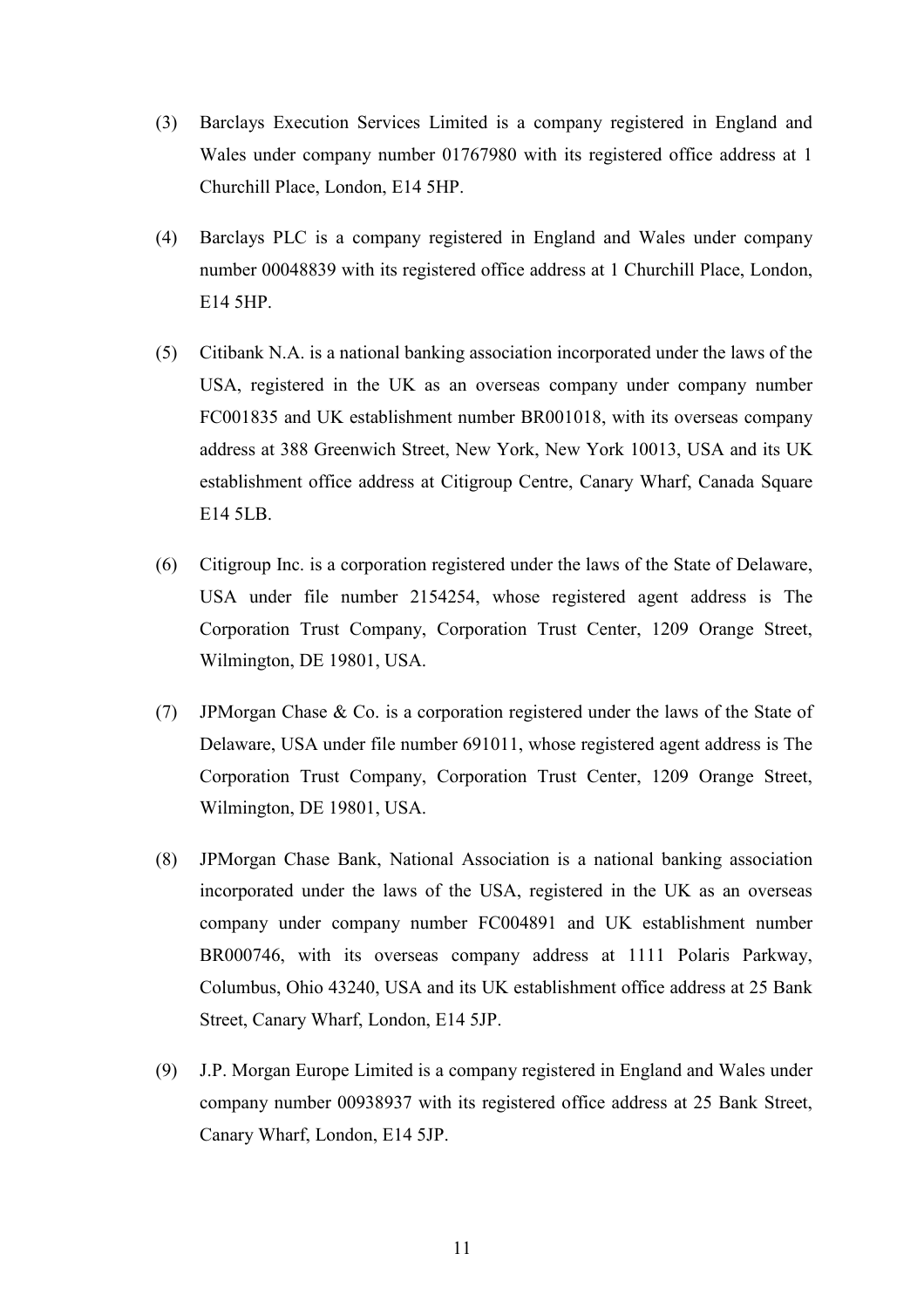- (10) J.P. Morgan Limited is a company registered in England and Wales under company number 00248609 with its registered office address at 25 Bank Street, Canary Wharf, London, E14 5JP.
- (11) NatWest Markets Plc is a company registered in Scotland under company number SC090312 with its registered office address at 36 St Andrew Square, Edinburgh, EH2 2YB.
- (12) The Royal Bank of Scotland Group plc is a company registered in Scotland under company number SC045551 with its registered office address at 36 St Andrew Square, Edinburgh, EH2 2YB.
- (13) UBS AG is a public limited company incorporated under the laws of Switzerland with registration number CHE-101.329.561, which is registered in the UK as an overseas company under company number FC021146 and UK establishment number BR004507 (UBS AG London Branch) with its overseas company address at Aeschenvorstadt 1, 4051 Basel, Switzerland and its UK establishment office address at 5 Broadgate, London, EC2M 2QS.

# **Rule 75(2)(e): that the proposed class representative is making an application for a collective proceedings order**

21. The Proposed Representative applies for a Collective Proceedings Order ("**CPO**").

## **Rule 75(2)(f): whether the application relates to proposed opt-in collective proceedings or opt-out collective proceedings**

- 22. The application relates to proposed opt-out proceedings.
- 23. As set out below, any person who is domiciled in the UK and falls within the class definition will be included within the Proposed Class unless they opt out. However, the Proposed Representative further proposes that non-UK domiciled persons who meet the class definition be given the opportunity to opt in to the proceedings. The Proposed Representative's proposals in this regard are explained further at paragraph 49 below.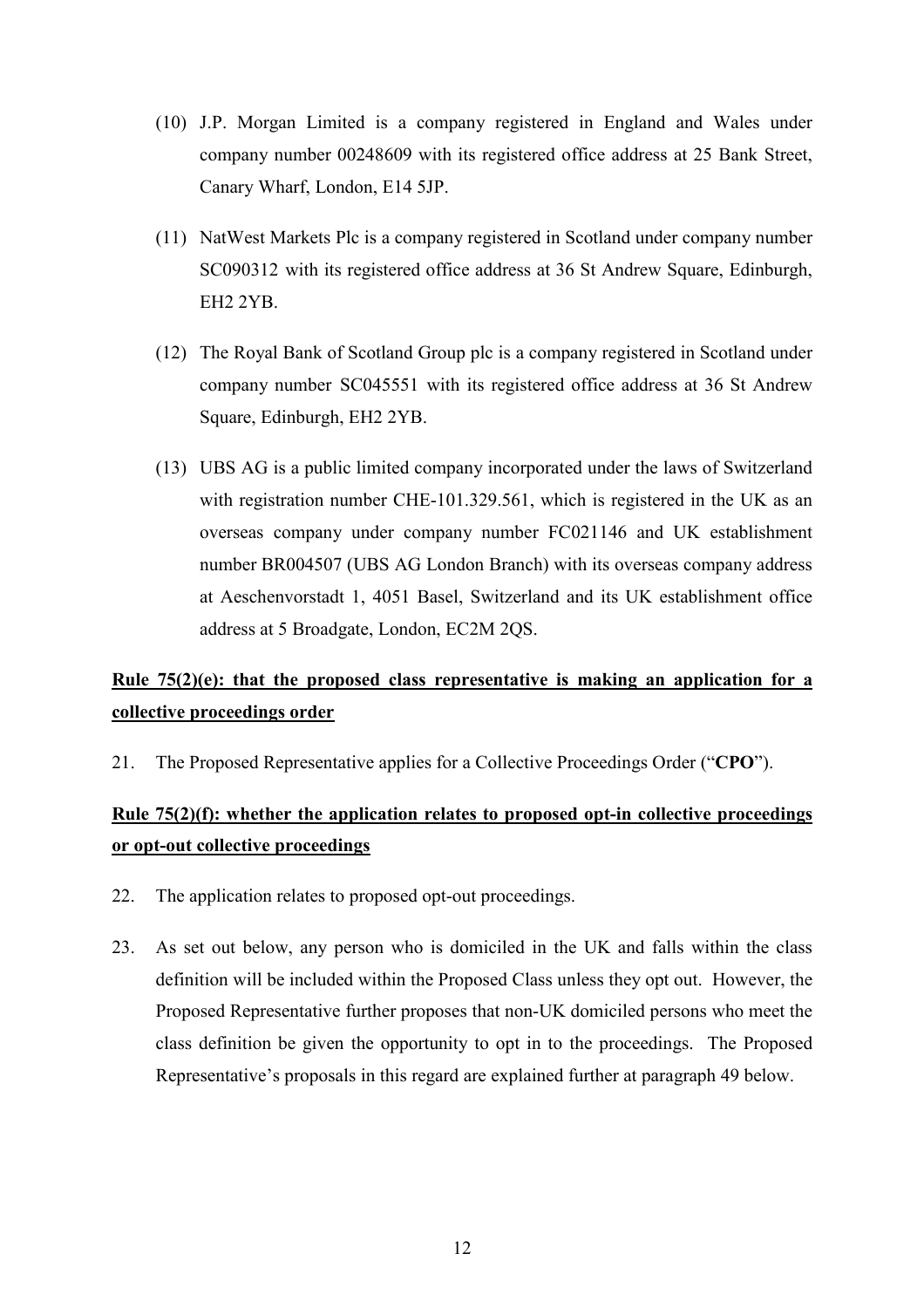#### **Rule 75(2)(g): whether the parties have used an alternative dispute resolution procedure**

24. Since filing the Collective Proceedings Claim Form (in its unamended form), the Proposed Representative has indicated to the Proposed Defendants in correspondence that it would be willing to engage in alternative dispute resolution. No response has been received from the Proposed Defendants.

## **Rule 75(2)(h): that the proposed class representative believes the claims sought to be combined have a real prospect of success**

- 25. The Proposed Representative believes that the claims which it is sought to combine in the collective proceedings have a real prospect of success.
- 26. As to liability, the Proposed Defendants' breaches of competition law have been conclusively established by the Settlement Decisions. It is noted that the Guide itself indicates that (for the purposes of Rule 79(3)(a)) "*where the claims seek damages for the consequence of an infringement which is covered by a decision of a competition authority (follow-on claims), they will generally be of sufficient strength*". This topic is expanded upon at paragraph 49(1) below.
- 27. As to quantum, the breaches of competition law were committed in order to manipulate and obtain profit in the FX market – a market which, Commissioner Vestager observed when issuing the Settlement Decisions, is "*one of the largest markets in the world, worth billions of euros every day*". They are expected to have caused loss not only to the Proposed Defendants' customers but also to other persons who engaged in FX trading during the Relevant Period, including with major banks which are not addressees of the Settlement Decisions.
- 28. The Proposed Representative's proposal for quantification is explained further below, at paragraph 45, and is set out in detail in the expert report of Professor Breedon. Whilst the determination of quantum will ultimately be a matter for trial (following detailed disclosure, expert reports and factual evidence), the Proposed Representative nonetheless believes that class members have a real prospect of recovering a substantial award of damages in the Proposed Collective Proceedings.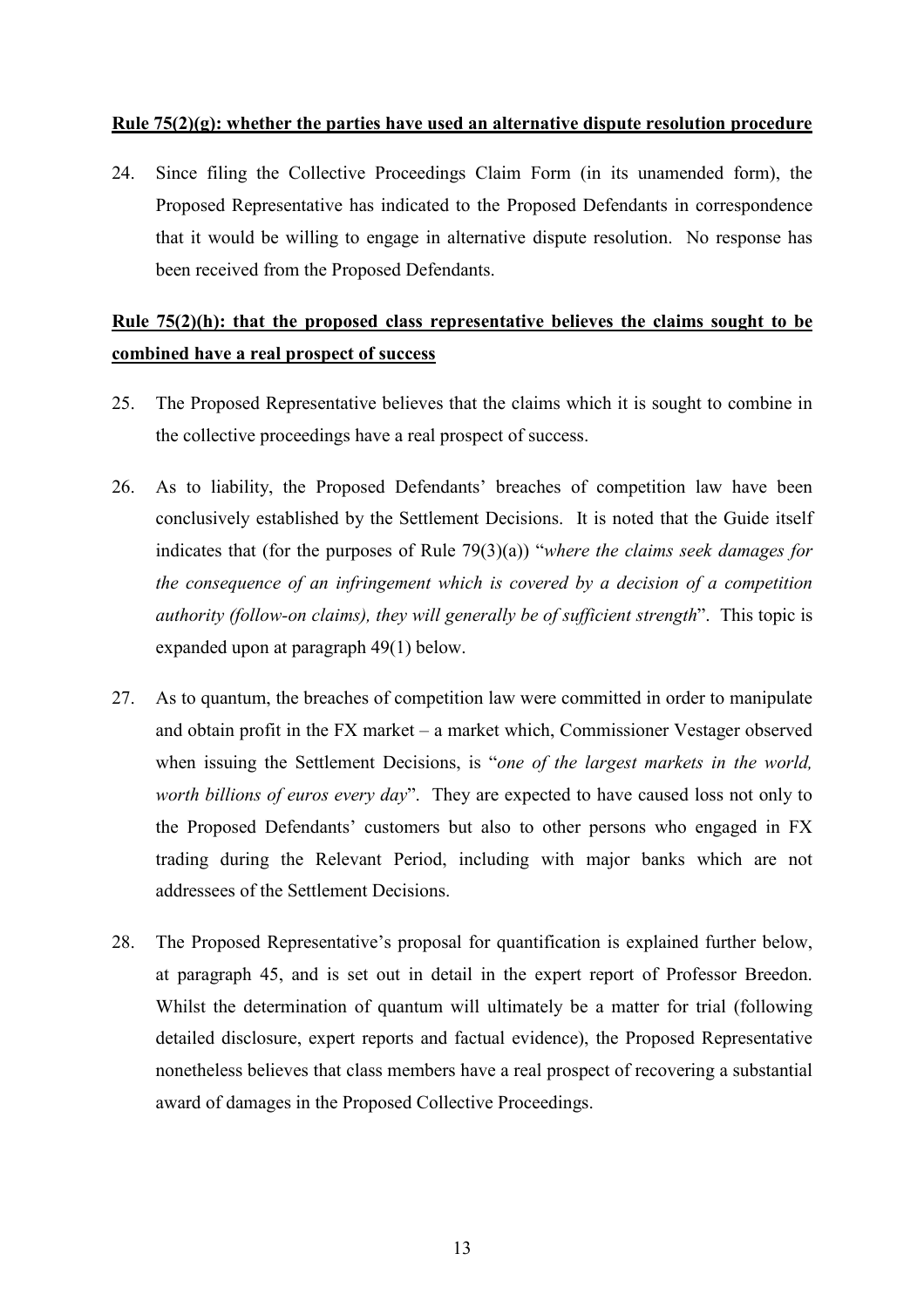- 29. The Proposed Representative notes the following features of the FX market and the collusion described by the Commission in the Settlement Decisions, which are discussed by Professor Breedon in his report, and which in his view make it likely that the collusive arrangements in which the Proposed Defendants participated will have led members of the Proposed Class to suffer substantial losses:
	- (1) The FX market is highly concentrated and the addressees of the Settlement Decisions collectively had, throughout the Relevant Period, significant market power: see Breedon Report at paragraphs 2.19-2.21. Their collective worldwide market shares during the Relevant Period ranged between 43% and 47%: see Table 2 of the Breedon Report.
	- (2) The FX market is susceptible to collusion because of its opacity. Unlike exchange-traded products such as listed shares, there is no centralised exchange or institution that collects and posts real-time trade information in the OTC FX market: see Breedon Report, paragraph 2.4. Market participants typically only have access to the details of their own OTC FX trading. Some market participants may also have certain information regarding the traded rates (but not volume or counterparty identities) of trades executed on electronic dealing platforms to which they subscribe.
	- (3) This information about the orders that each Proposed Defendant sees and trades on is therefore valuable and commercially sensitive. Absent anticompetitive conduct, no bank would willingly share it with its competitors. Banks commonly maintain express policies prohibiting disclosure of this type of information to outside parties. Because of their collusive and unlawful exchange of this commercially sensitive information, the Proposed Defendants enjoyed informational advantages over members of the Proposed Class. Knowledge of customers' identity, trading patterns, orders and positions helped the Proposed Defendants to predict, among other matters, the direction of market movements and future client orders. By sharing this information with other banks, the Proposed Defendants were better able to predict and exploit market movements and client behaviour than they would have been by acting unilaterally: see Breedon Report, paragraphs 4.3-4.10.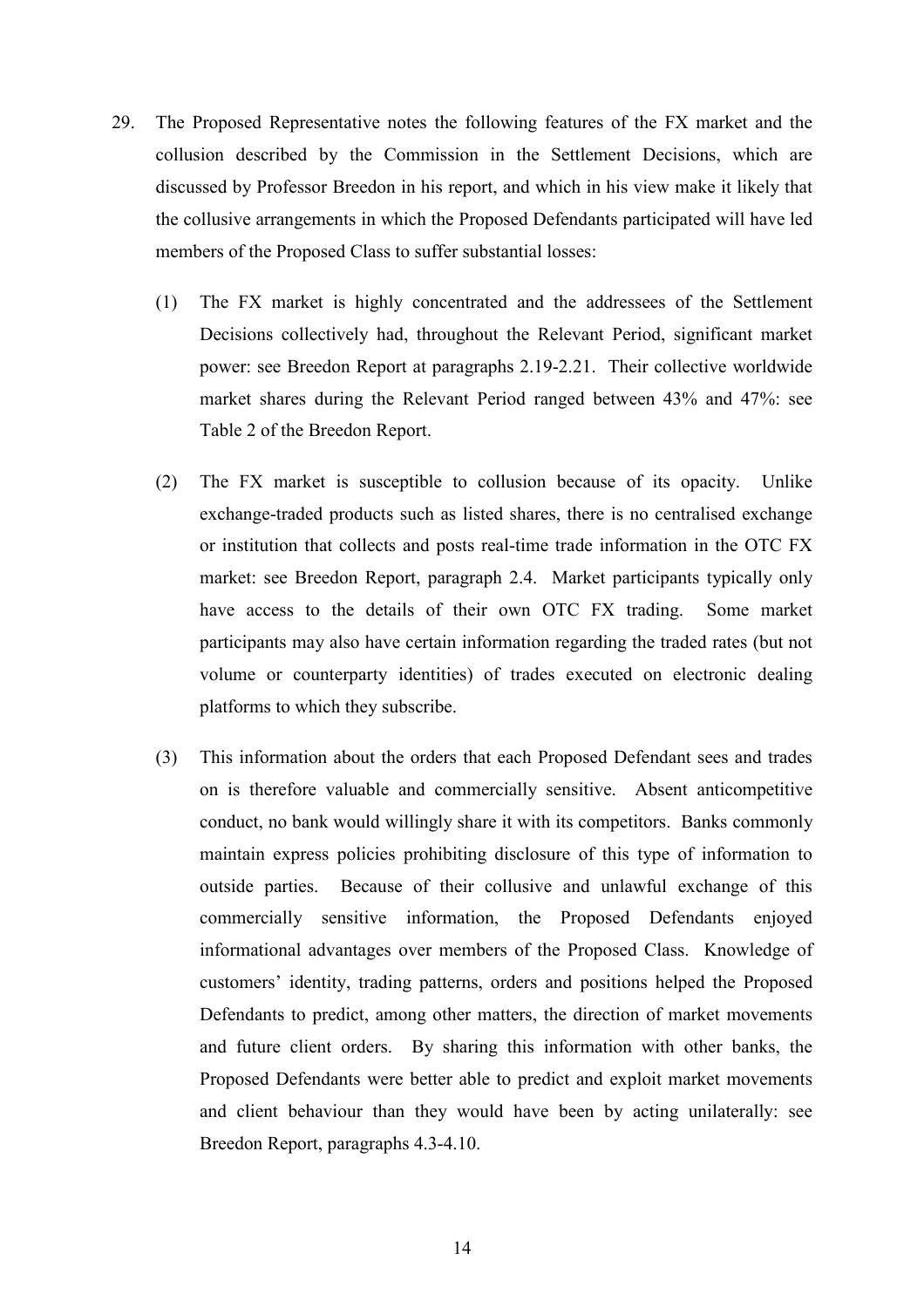- (4) This theory of harm is supported by the information that has become publicly available about the collusion as a result of regulatory action in the US, in particular: see Breedon Report, paragraph 4.12-4.20 and further Part III below.
- 30. For all these reasons, it is submitted that the claims sought to be combined in the Proposed Collective Proceedings have a real prospect of success.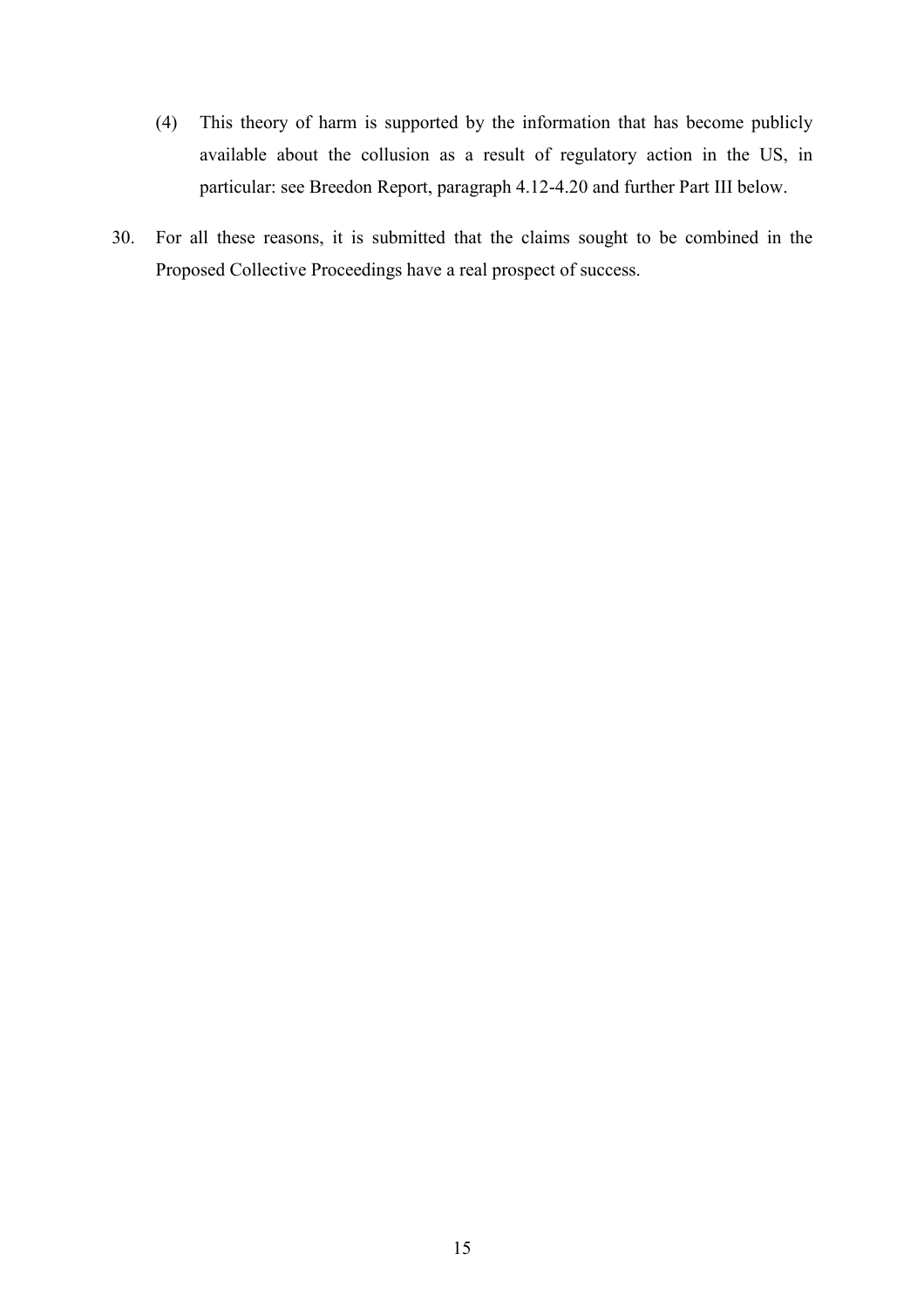## **PART II: RULE 75(3)(a)-(e)**

#### **Rule 75(3)(a): description of the proposed class**

#### The class definition

31. The proposed class ("**Proposed Class**") is:

"*All persons (other than Excluded Persons) who during the period from 18 December 2007 to 31 January 2013 entered into one or more Relevant Foreign Exchange Transactions in the European Economic Area (other than as an Intermediary).* 

*For these purposes:* 

- *A. "Relevant Foreign Exchange Transaction" means any foreign exchange Spot and/or Outright Forward transaction involving a Relevant Currency Pair and entered into with a Relevant Financial Institution or on an ECN, but excludes:* 
	- *(a) Transactions which are the subject of:* 
		- *(i) the US class action and/or the releases under the settlements in case In re Foreign Exchange Benchmark Rates Antitrust Litigation, No. 1:13-cv-07789-LGS (S.D.N.Y.); and/or*
		- *(ii) the Canadian class actions and/or the releases under the settlements in cases CV-15-536174 (Superior Court of Ontario) and/or 200-06- 000189-152 (Superior Court of Quebec).*
	- *(b) Transactions in respect of which (aside from the present Claim) there is ongoing litigation, or there has been a binding settlement, involving a person who would otherwise be a member of the present Class and covering conduct of the (Proposed) Defendants that is the subject of the present Claim.*
- *B. "Spot" transaction means a single outright transaction involving the exchange of two currencies at a rate agreed on the date of the contract for value or delivery (cash settlement) typically within two business days.*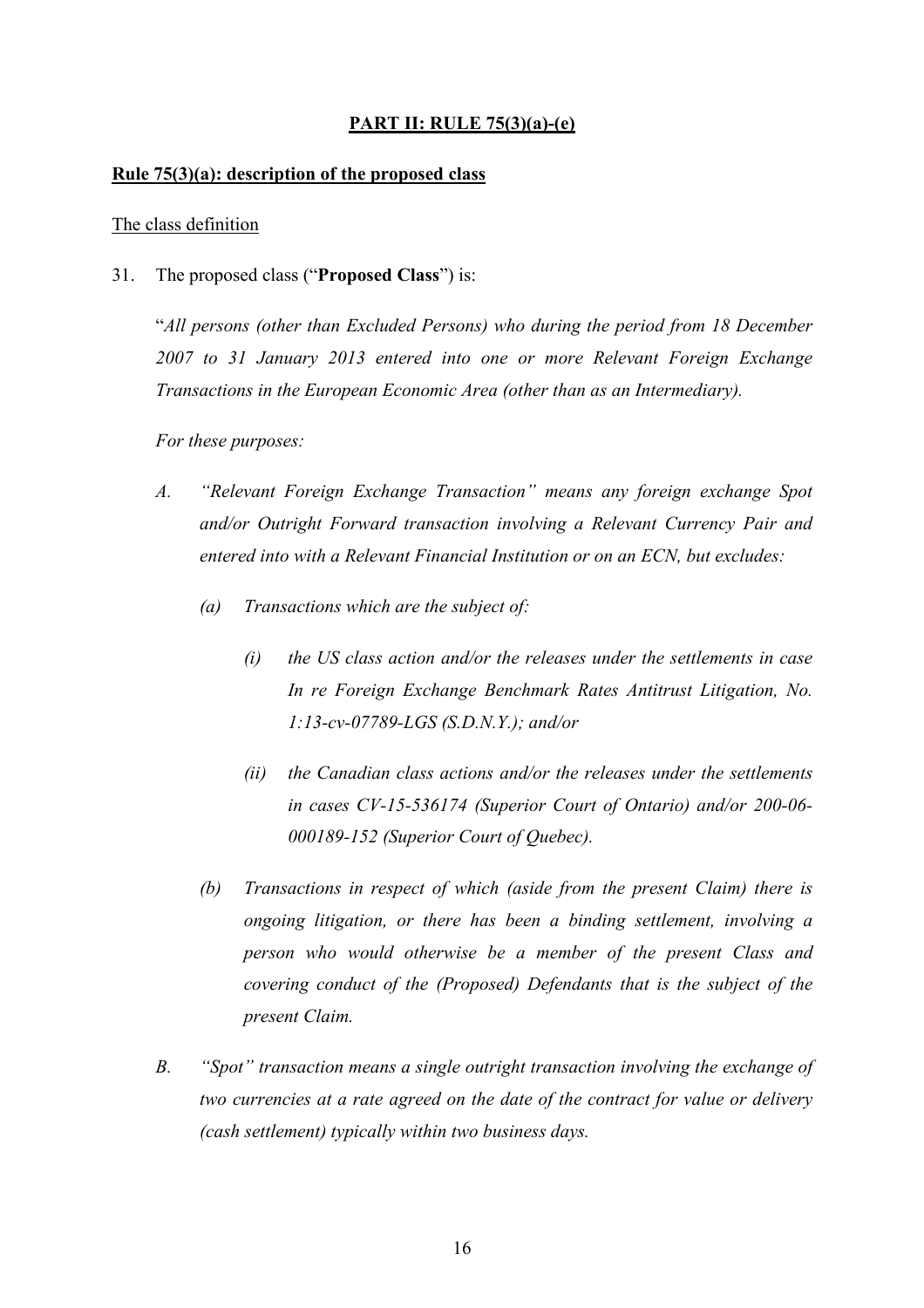- *C. "Outright Forward" transaction means a transaction involving the exchange of two currencies at a rate agreed on the date of the contract for value or delivery (cash settlement) at some time in the future (more than two business days later). This does not include non-deliverable forwards (NDFs) or contracts for difference (CFDs).*
- *D. For the avoidance of doubt, none of the following is to be considered a Spot or Outright Forward transaction:* 
	- *(a) Branch retail spot transactions (e.g. foreign currency purchases at the "travel money" desk in a bank);*
	- *(b) Branch retail transfers of funds denominated in different currencies across any two accounts;*
	- *(c) Electronic transactions using ATMs;*
	- *(d) Transactions executed in a foreign currency on a credit, debit, prepaid or stored value card;*
	- *(e) Spread betting.*
- *E. "Relevant Currency Pair" means any currency pair including two of the following: Australian Dollar, British Pound, Canadian Dollar, Danish Krone, Euro, Japanese Yen, New Zealand Dollar, Norwegian Krone, Swedish Krona, Swiss Franc, US Dollar.*
- *F. "Relevant Financial Institution" means one of the following banking groups:* 
	- *(a) ABN Amro*
	- *(b) ANZ*
	- *(c) Bank of America*
	- *(d) Bank of America Merrill Lynch*
	- *(e) Bank of New York Mellon*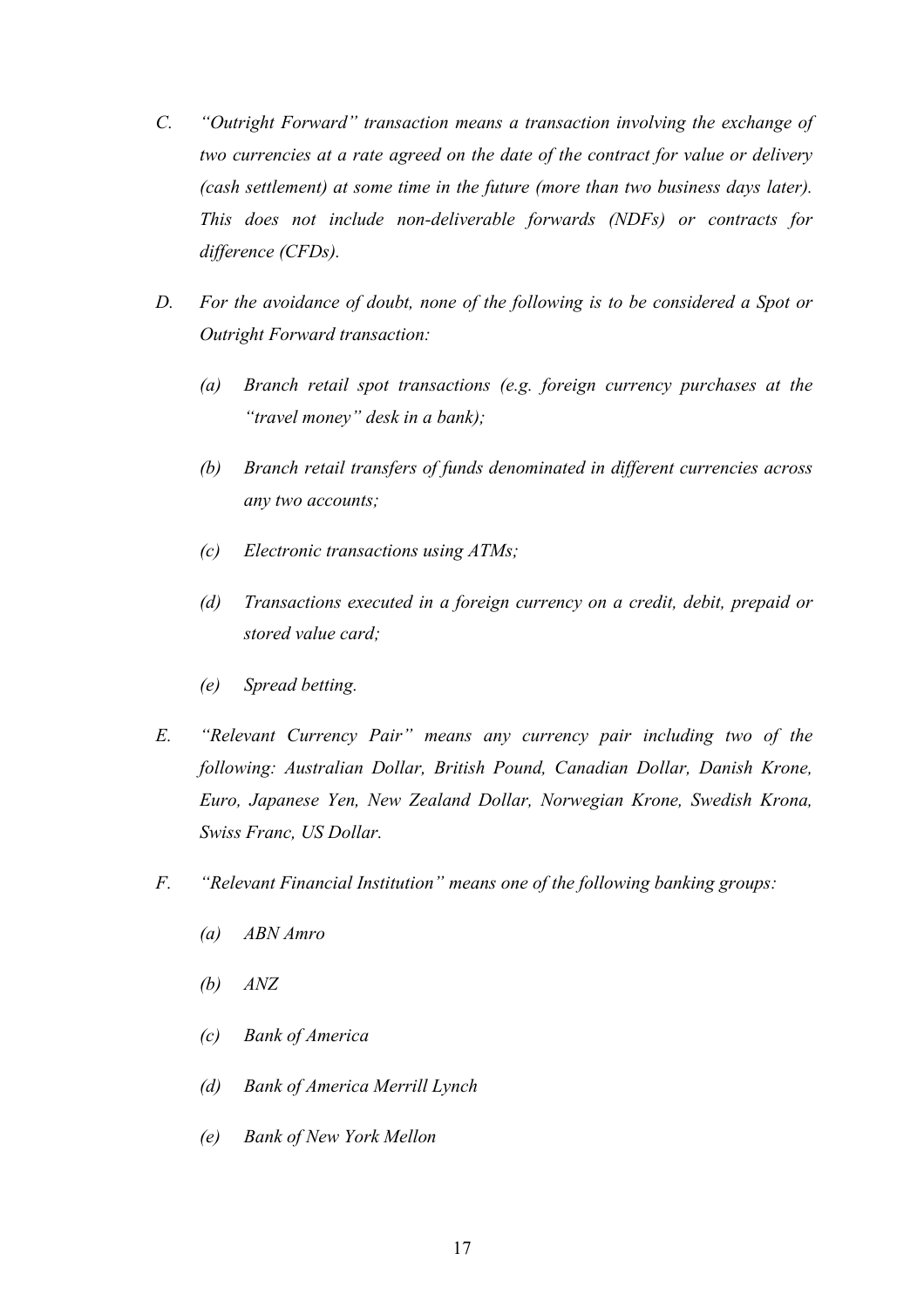- *(f) Bank of Scotland*
- *(g) Bank of Tokyo-Mitsubishi UFJ / MUFG*
- *(h) Barclays*
- *(i) BNP Paribas*
- *(j) Calyon*
- *(k) Citigroup / Citibank*
- *(l) Commonwealth Bank of Australia*
- *(m) Crédit Agricole*
- *(n) Credit Suisse*
- *(o) Deutsche Bank*
- *(p) Goldman Sachs*
- *(q) HBOS*
- *(r) HSBC*
- *(s) Hypovereinsbank (HVB)*
- *(t) ING*
- *(u) JPMorgan Chase*
- *(v) Lehman Brothers*
- *(w) Lloyds Banking Group*
- *(x) Lloyds TSB*
- *(y) Merrill Lynch*
- *(z) Morgan Stanley*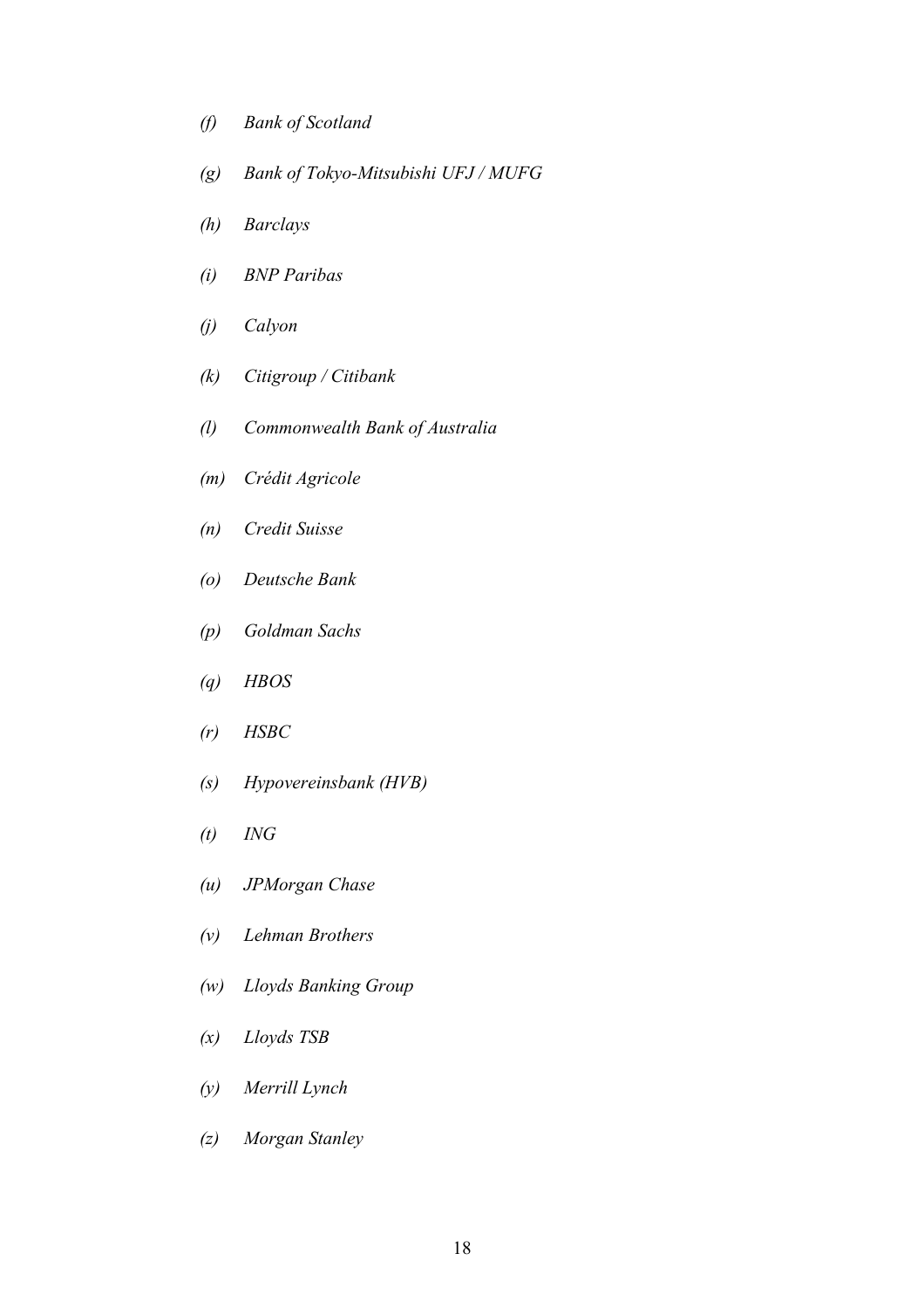- *(aa) National Australia Bank*
- *(bb) Nomura*
- *(cc) Rabobank*
- *(dd) Royal Bank of Canada*
- *(ee) Royal Bank of Scotland*
- *(ff) Skandinaviska Enskilda Banken*
- *(gg) Société Générale*
- *(hh) Standard Chartered*
- *(ii) State Street*
- *(jj) Toronto Dominion*
- *(kk) UBS*
- *(ll) Unicredit*

*(mm) Westpac* 

- *G. "ECN" means an electronic communications network that matches buy and sell orders for financial products including currencies.*
- *H. A person "entered into" a Relevant Foreign Exchange Transaction where either:* 
	- *(a) The person was the direct contractual counterparty to the Relevant Foreign Exchange Transaction; or*
	- *(b) The person instructed or engaged an Intermediary to enter into a Relevant Foreign Exchange Transaction on its behalf (regardless of whether the Intermediary, rather than that person, was the direct contractual counterparty).*
- *I. A Relevant Foreign Exchange Transaction is entered into "in the European Economic Area" where the Relevant Foreign Exchange Transaction is priced*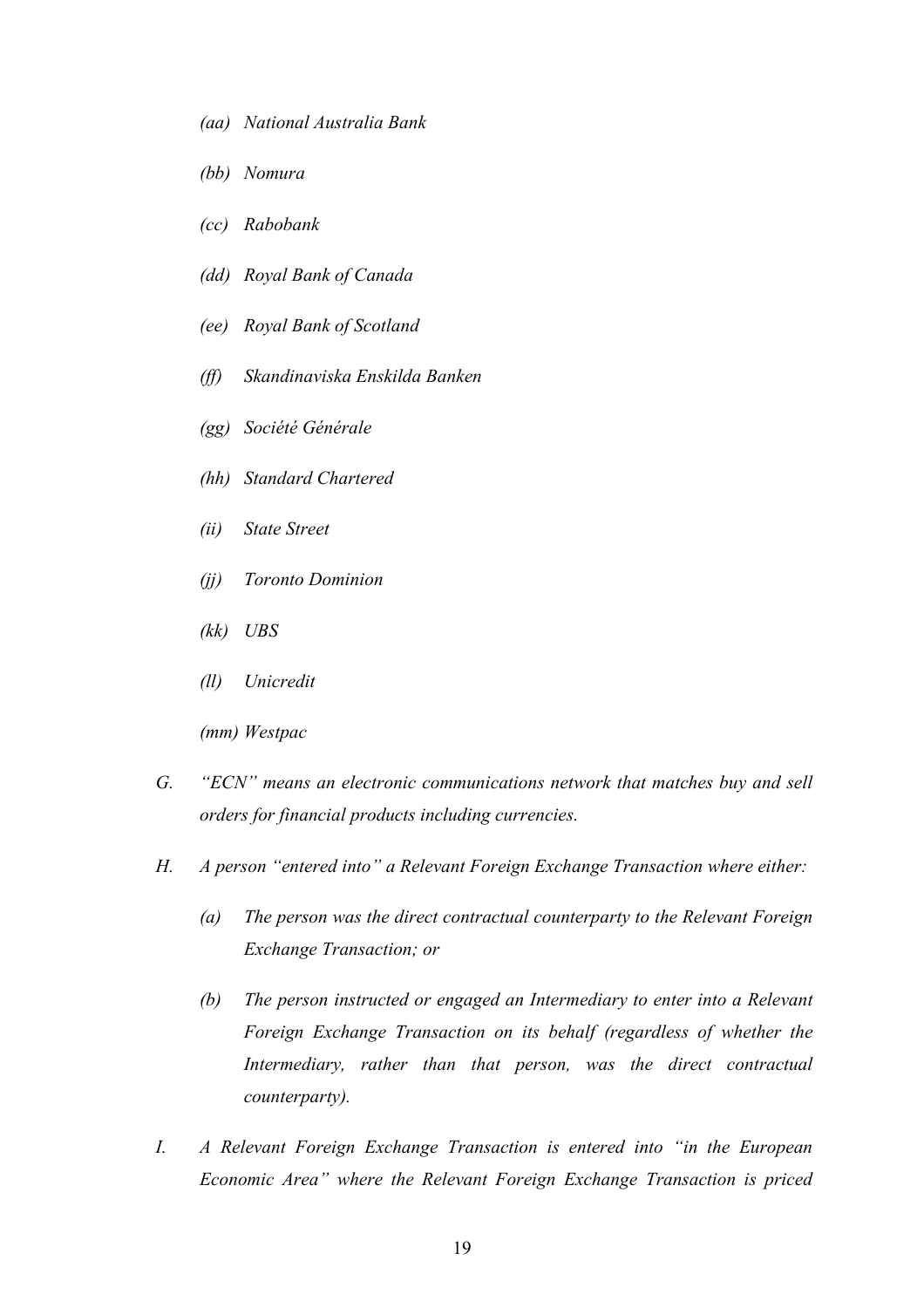*and/or accepted by the Relevant Financial Institution or through the ECN within the European Economic Area.* 

- *J. "Excluded Persons" means:* 
	- *(a) Addressees of the European Commission decisions in Case AT.40135 FOREX, their subsidiaries, holding companies, subsidiaries of those holding companies, and any entity in which any of the addressees has a controlling interest.*
	- *(b) Relevant Financial Institutions and entities forming part thereof.*
	- *(c) Officers, directors or employees of any of the companies referred to in (a), at any time since 18 December 2007.*
	- *(d) All members of the (Proposed) Defendants' and (Proposed) Representative's legal teams and all experts or professional advisors instructed by them in these proceedings.*
	- *(e) All members of the Tribunal panel assigned to these proceedings and any judge hearing any appeal in these proceedings.*
- *K. "Intermediary" means broker and/or custodian engaged by another person to carry out a transaction.*"

#### Explanation of the class definition

- 32. The Proposed Class definition set out above is, in summary, intended to capture all the varieties of "*main customers*" of FX traders referred to in recital 6 of each Settlement Decision (the "**Proposed Class Members**"), such as asset managers, hedge funds and corporations (with the possible exception of market-maker banks, which are discussed further below).
- 33. The following may assist by way of explanation:
	- (1) The Proposed Class includes anyone (with certain exceptions) who entered into a Relevant Foreign Exchange Transaction with a Relevant Financial Institution. "Relevant Financial Institutions" means the banking groups listed in paragraph F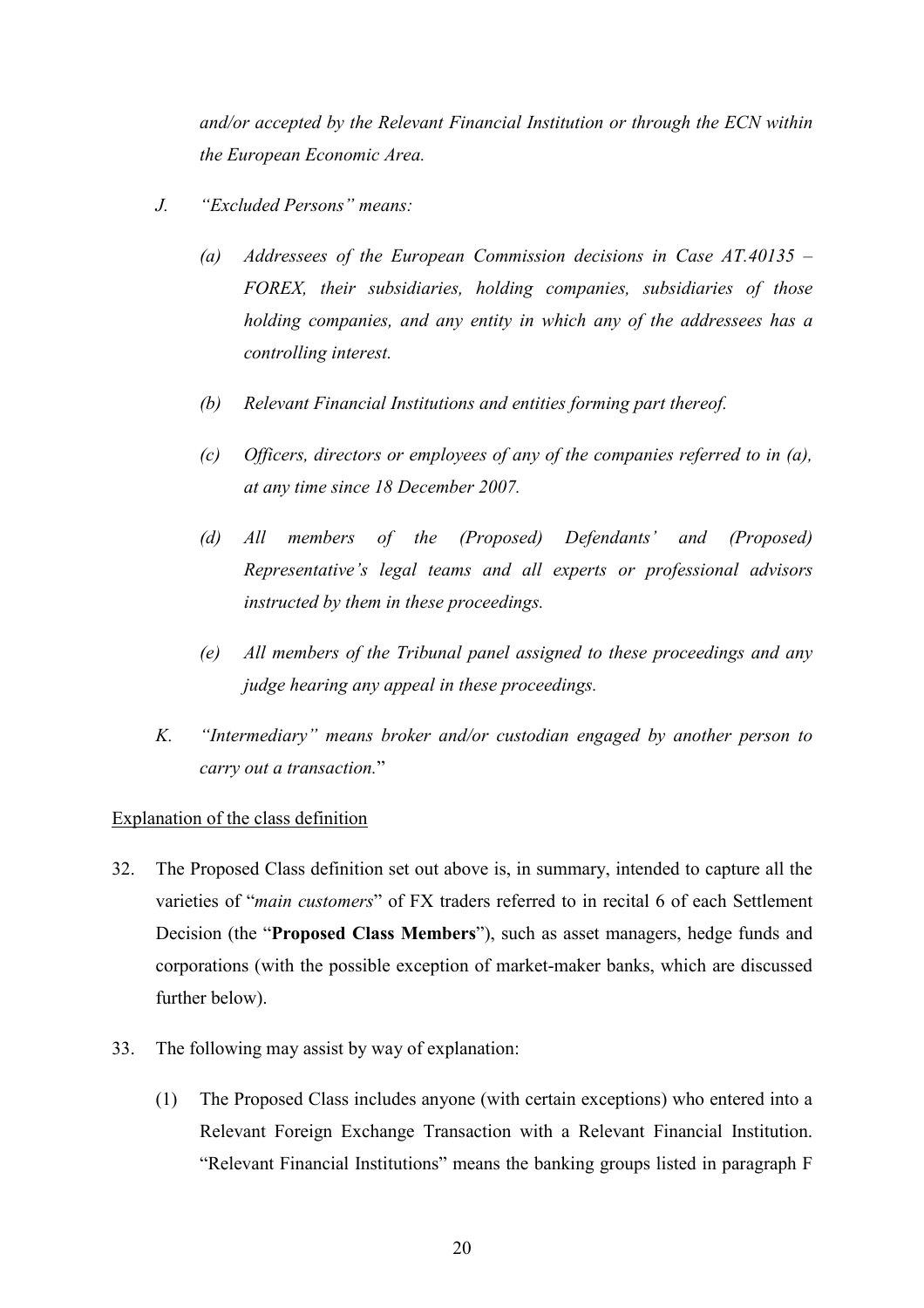of the Proposed Class definition with the effect that the term encompasses both: (a) the Proposed Defendants and (b) other major "market maker" or "dealer" banks. As explained in the Breedon Report (in section 5), if the Proposed Defendants succeeded in moving the mid-price at any point in time, that is likely to have affected all FX transactions then being executed with other "market maker" banks. There is no agreed definition of "market maker" in the industry, although in practice the term and the parties to whom it applies are both well understood. In the absence of a single, clear definition, Professor Breedon has used the Bank of England's list of reporting dealers as a means of identifying such market maker banks: see the Breedon Report at paragraphs 4.28 to 4.30.

(2) It is possible that market maker banks that are not Proposed Defendants may have themselves suffered loss as a result of the cartels, at least when trading with the Proposed Defendants and when undertaking proprietary trading on their own account. Notwithstanding this, the market maker banks are, at least currently, excluded from the Proposed Class. This is for a number of reasons. First, such market maker banks are unlikely to have been harmed on transactions that they carried out in response to orders from customers (rather their customers will be the ones harmed): Breedon Report at paragraph 4.31. At present, it is not clear whether there would be a practicable method to distinguish between a market maker's proprietary trading and its trading in response to a customer's order. Second, market maker banks may have been harmed in different ways or to a different extent on transactions between themselves. Third, the Proposed Representative notes that certain of these market maker banks have been the subject of other infringement decisions in relation to their conduct on the FX market by public authorities or regulators around the world (see Part III of this Amended Collective Proceedings Claim Form, below) and, as noted above, certain of them may also be the subject of a further infringement finding by the Commission in due course (see paragraph 18 of O'Higgins1). Accordingly, it is considered that excluding market makers from the class tends to promote the homogeneity of the Proposed Class and ensures that there is likely to have been "common impact" within it, avoids duplicative claims for the same supracompetitive pricing, and avoids conflict of interest within the class. It may,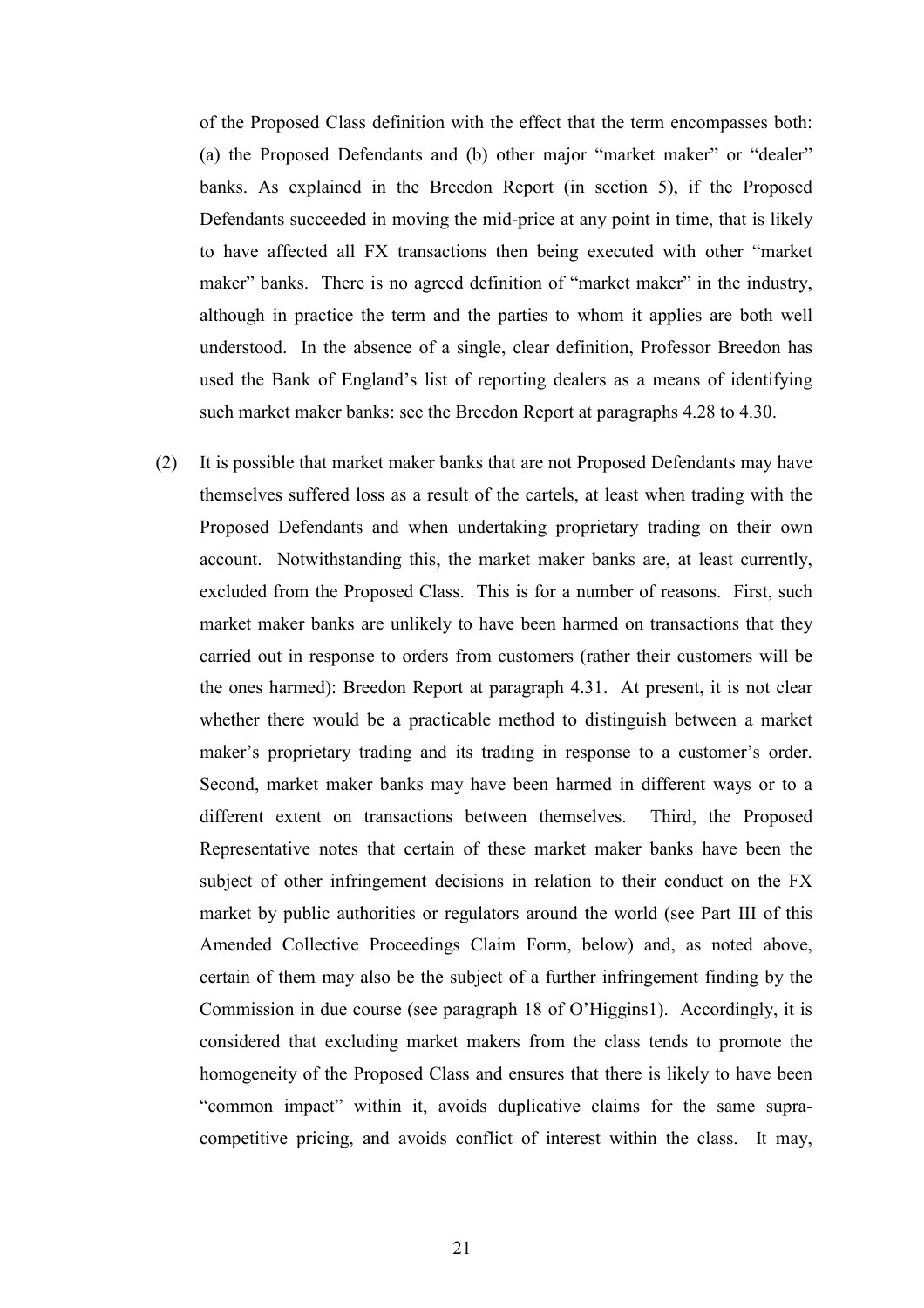however, be appropriate to revisit the exclusion of all market maker banks on all transactions at a later date.

- (3) A substantial number of transactions affected by the cartels during the Relevant Period will have been carried out by brokers or custodians engaged or instructed by another person to carry out the transaction. In some such cases, the broker or custodian may be the direct contractual counterparty to the transaction with the Relevant Financial Institution albeit that the broker/custodian would have entered into a "back-to-back" transaction with the ultimate purchaser and instigator of the FX transaction. In such cases, it is clear that the real economic loss caused by the cartels will be suffered by the person on whose behalf the transaction is carried out. Accordingly, the class definition seeks to exclude persons transacting "*as an Intermediary*" – i.e. as a "*broker and/or custodian engaged by another person to carry out a transaction*". It includes, as persons who have in substance "*entered into*" the Relevant Foreign Exchange Transaction, persons who have "*instructed or engaged an Intermediary to enter into a Relevant Foreign Exchange Transaction on its behalf (regardless of whether the Intermediary, rather than that person, was the direct contractual counterparty)*".
- (4) A Relevant Foreign Exchange Transaction is, in summary, a spot or outright forward transaction. Spot transactions are specifically referred to in the Settlement Decisions (see recitals 4 and 5 of each Settlement Decision). The two types of transactions and the difference between them are explained in detail in the Breedon Report at paragraphs 2.30(a) to 2.30(b). As Professor Breedon further explains at paragraphs 2.32-2.34 of the Breedon Report, there are compelling reasons to think that an impact on spot FX trades would have impacted on outright forward trades, since the latter essentially comprise a spot trade combined with a swap (where the swap transaction adjusts for the interest rate differential and is used to extend the date on which the parties to a trade must exchange the relevant currencies).
- (5) The definition of the Proposed Class excludes branch retail spot transactions (notably foreign currency purchases at the "travel money" desk in a bank). This is because the bid-ask spreads for such transactions are unusually wide. Consequently, it is very difficult to detect the effect of the cartels, if any, on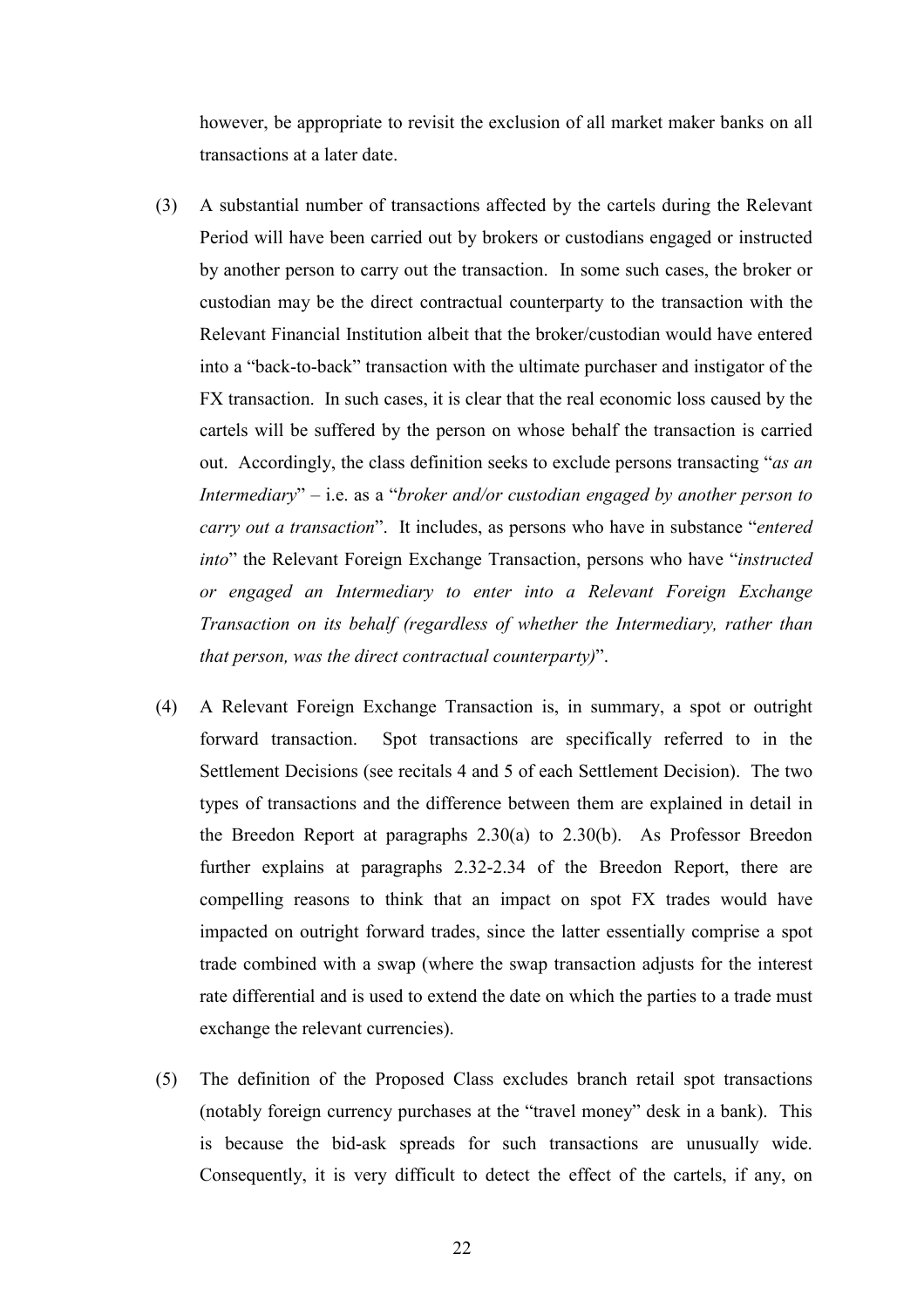pricing in this category; to do so would likely require a different methodology. Furthermore, even if it were possible to detect and measure an effect, transactions of this type are for relatively small sums; it would be disproportionate to administer the payment of the very small compensation arising. See paragraph 4.34 of the Breedon Report.

- (6) Similar reasons lie behind the exclusion from the definition of "Relevant Foreign Exchange Transactions" of branch retail money transfers between accounts in different currencies, electronic transactions using ATMs, and transactions executed in a foreign currency on credit, debit, prepaid or stored value cards. These types of transactions are not normally associated with the OTC format. A different calculation methodology might be required for such transactions if they were to be included in the scope of the definition. They are numerous and typically of relatively low value. Again, see paragraph 4.34 of the Breedon Report.
- (7) It is noted that each of the Settlement Decisions contains a footnote recording that: "*The case does not concern FX spot e-commerce trading activity [within the meaning of / understood as] FX spot trades that are automatically booked by, or executed by either the relevant bank's proprietary electronic trading platforms or computer algorithms. These transactions take place without the intervention of*  any trader."<sup>1</sup> The footnote is unclear as to the precise extent of electronic trading which was excluded from the Commission's consideration of anticompetitve conduct. Nevertheless, it is the Proposed Representative's case that, regardless of the correct interpretation of that footnote, the pricing of all types of electronic trades was likely to have been affected in consequence of the conduct found in the Settlement Decisions. The definition of the Proposed Class therefore includes all such transactions. The Proposed Representative however recognises that empirical analysis may in due course reveal a variable effect and it may then become necessary to refine the definition and/or create sub-classes in this regard.
- (8) Spread betting is excluded because spread bets are typically netted off against other customers' trades, and so those engaging in such transactions would be

 $\overline{a}$ 1

Three Way Banana Split Settlement Decision, footnote 6; Essex Express Settlement Decision, footnote 6.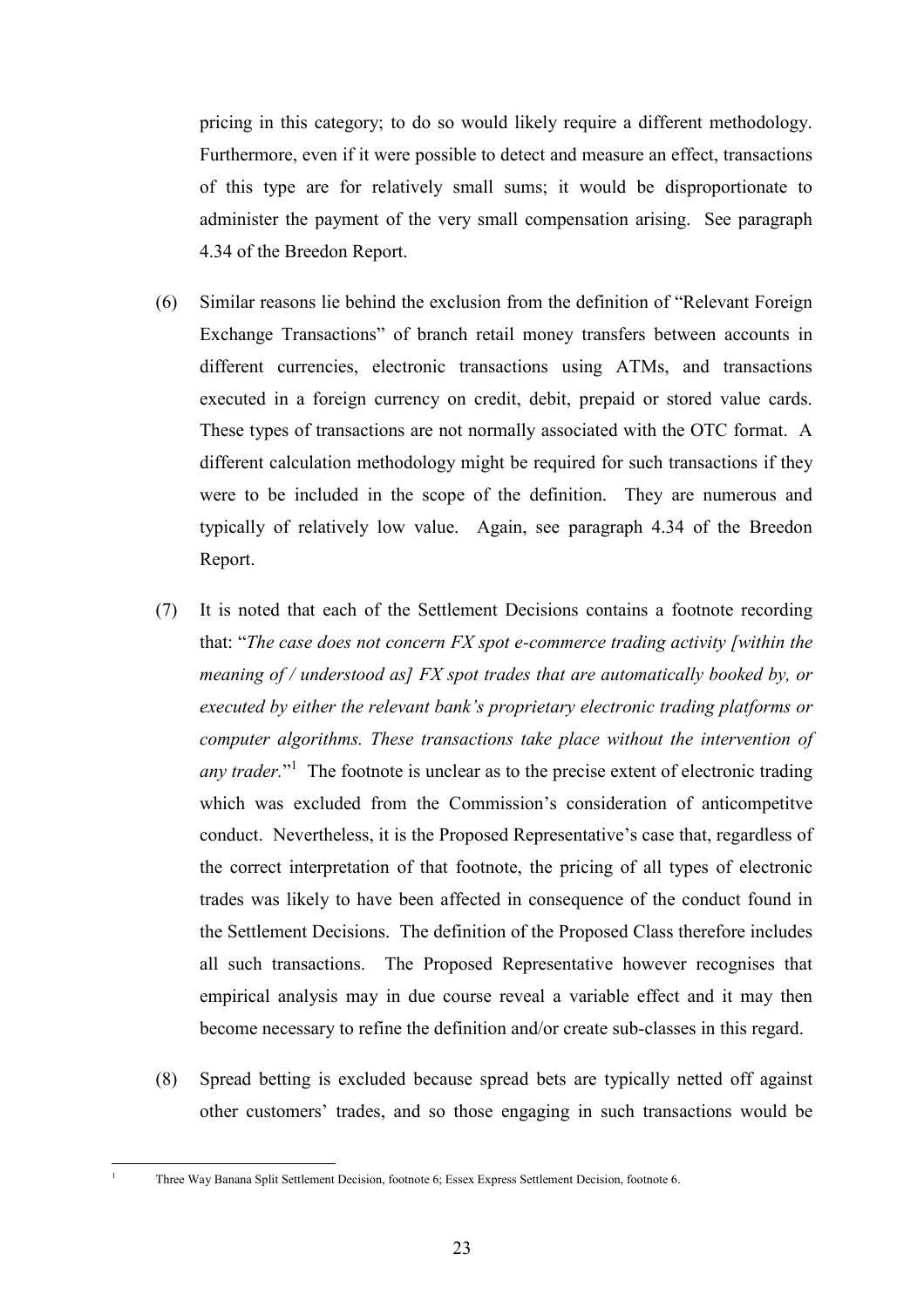harmed in a different way from the members of the Proposed Class. See paragraph 4.34(c) of the Breedon Report.

- (9) As to the duration of the Relevant Period, this corresponds to the longer of the two infringements found by the Commission. Insofar as certain Proposed Defendants did not participate for the entire duration of the infringements (or only participated in one of the two cartels) this will be a matter for apportionment of liability as between the Proposed Defendants in due course.
- (10) As to the identification of the affected currencies, the Settlement Decisions identify that eleven currencies were cartelised: the Euro, British Pound, Japanese Yen, Swiss Franc, US Dollar, Canadian Dollar, New Zealand Dollar, Australian Dollar, Danish Krone, Swedish Krona and Norwegian Krone. These eleven currencies comprise those commonly referred to collectively as the "G10" currencies, plus the Danish Krone. The Settlement Decisions make clear that the Commission has found that manipulation occurred in relation to currency pairs comprised of two of those eleven currencies (see, for example, recitals 45, 102 and 104 of the Three Way Banana Split Settlement Decision, and recitals 44, 102 and 105 of the Essex Express Settlement Decision, each of which refers to coordination occurring in respect of 55 combinations of the G10 currencies, albeit not necessarily all 55 combinations at the same time). In practice, however, and as explained in Professor Breedon's report at paragraphs 4.21-4.23 the fact that there was manipulation on each of those eleven currencies is likely to mean that the pricing of other currencies was also affected, possibly via the use of vehicle currencies. It follows that a trade may be affected by the anticompetitive conduct even if it does not involve the currencies identified by the Commission. Nevertheless, for purposes of methodological simplicity, and in view of the difficulties in identifying vehicle trades, the Proposed Class is for the time being restricted to transactions between two of the eleven identified currencies. In due course, it may become appropriate to expand the class in this regard to include further currency pairs.
- (11) The Proposed Representative has expressly excluded from the Proposed Class transactions which are the subject of: (i) the US class action or settlement; and/or (ii) the Canadian class actions or settlements to avoid multiple recovery for the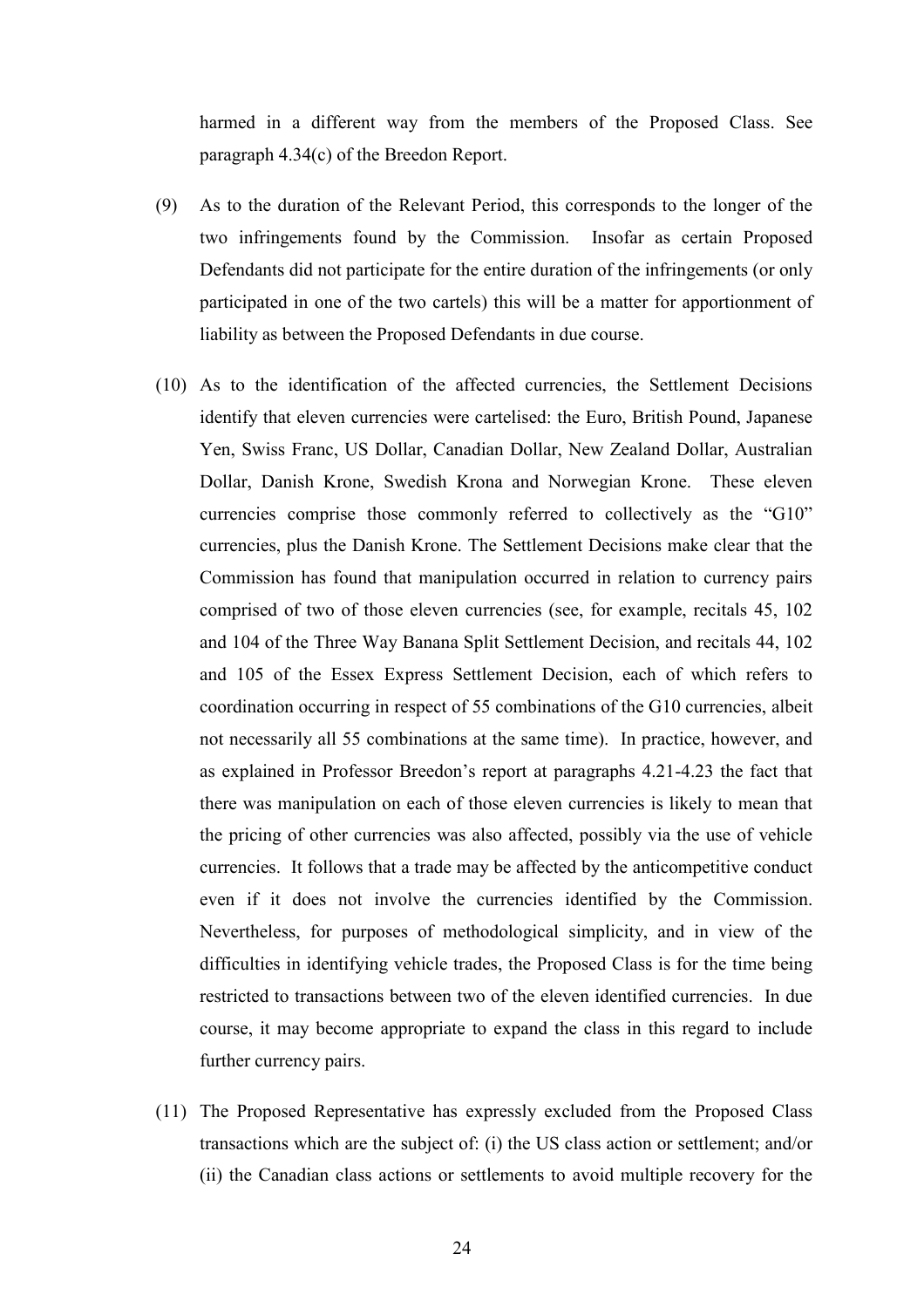same loss: see sections II and VI of Hollway1 for further explanation. For the same reason, there is also an exclusion for "*transactions in respect of which (aside from the present Claim) there is ongoing litigation, or there has been a binding settlement, involving a person who would otherwise be a member of the present Class and covering conduct of the (Proposed) Defendants that is the subject of the present Claim*".

#### **Rule 75(3)(b): description of any possible sub-classes**

- 34. At this stage, the Proposed Representative does not propose any sub-classes. The methodology proposed by Professor Breedon does not distinguish between transactions in a way which would give rise to a need for sub-classes. Professor Breedon's methodology seeks to estimate the average "cartel effect" for a given Relevant Foreign Exchange Transaction  $-$  i.e. whether, and if so to what extent, the price of Relevant Foreign Exchange Transactions was on average inflated during the Relevant Period as a result of the Proposed Defendants' anticompetitive conduct, as found by the Commission in the Settlement Decisions.
- 35. It is of course possible that sub-classes may in due course transpire to be appropriate if (for example) it appears that there are substantial differences in the likely impact of the cartels as between different groups of customers or transaction. However, such distinctions are not considered necessary or appropriate at this stage in the proceedings.

## **Rule 75(3)(c): an estimate of the number of class members and the basis for that estimate**

36. It is difficult to estimate the size of the Proposed Class at this stage of proceedings. Nonetheless, the Proposed Representative's best estimate is that the class will be in the thousands or possibly the tens of thousands (see paragraph 27(a) of O'Higgins1).

## **Rule 75(3)(d): a summary of the basis on which the proposed class representative seeks to be authorised to act in that capacity in accordance with Rule 78**

37. The Proposed Representative considers that it would be just and reasonable for it to act as class representative in these Proposed Collective Proceedings. O'Higgins1 addresses the particular considerations of Rule 78 of the 2015 Rules.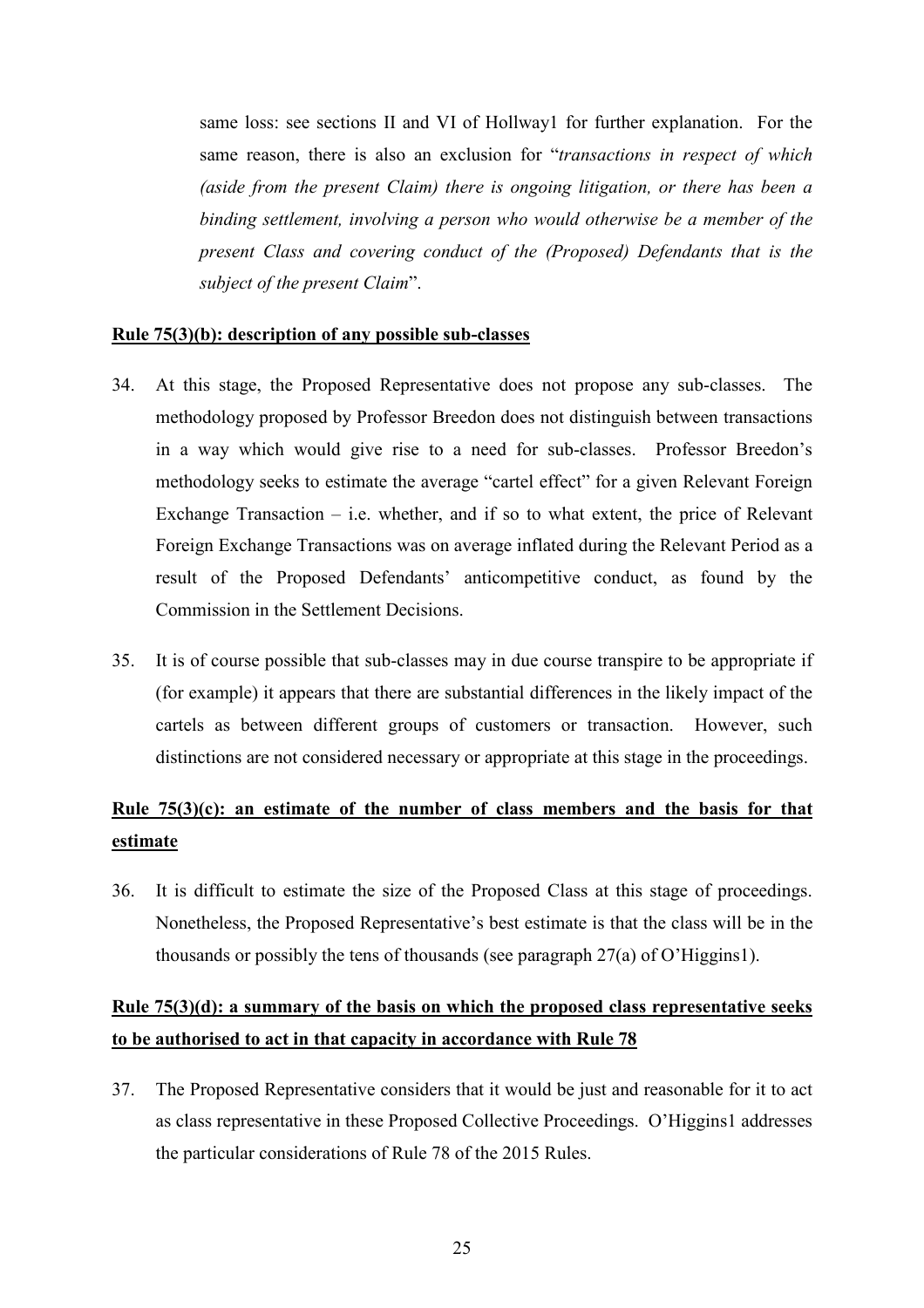- 38. This section of the Amended Collective Proceedings Claim Form summarises the key points:
	- (1) First, the Proposed Representative will act fairly and adequately in the interests of the class members. As the 2015 Rules explain, this has to be assessed taking into account all the circumstances, including those listed at Rule 78(3). The Proposed Representative relies on the following matters as evidencing its ability to act fairly and adequately:
		- (a) The Proposed Collective Proceedings will be a high value, complex piece of litigation which is likely to take a number of years to reach a conclusion. In light of that, the Proposed Representative has been incorporated as a special purpose vehicle ("**SPV**"). O'Higgins1 explains the reasons for incorporating a SPV to act as the Proposed Representative. These include that it shields Mr O'Higgins himself from any personal financial risk which might be associated with bringing the proceedings; that it will safeguard the longevity of the Proposed Collective Proceedings since it allows for a clear succession mechanism which would be utilised in the unlikely event that Mr O'Higgins were to become unable, for whatever reason, to continue to act as director and member of the Proposed Representative; and that it has various accounting benefits. Further detail in relation to these matters is set out at paragraph 28 of O'Higgins1.
		- (b) The structure put in place for the SPV means that, in his role as sole director and member of the Proposed Representative, Mr O'Higgins will have complete control over the decisions of the SPV, including providing instructions to the legal advisers and experts of the Proposed Representative and taking the lead on publicising the Proposed Collective Proceedings: see paragraph 29 of O'Higgins1. As such, the Proposed Class will receive the full benefit of Mr O'Higgins' experience and expertise in the pursuit of compensation through the Proposed Collective Proceedings.
		- (c) Mr O'Higgins is well-suited to managing the Proposed Collective Proceedings, in particular due to his experience in competition law, his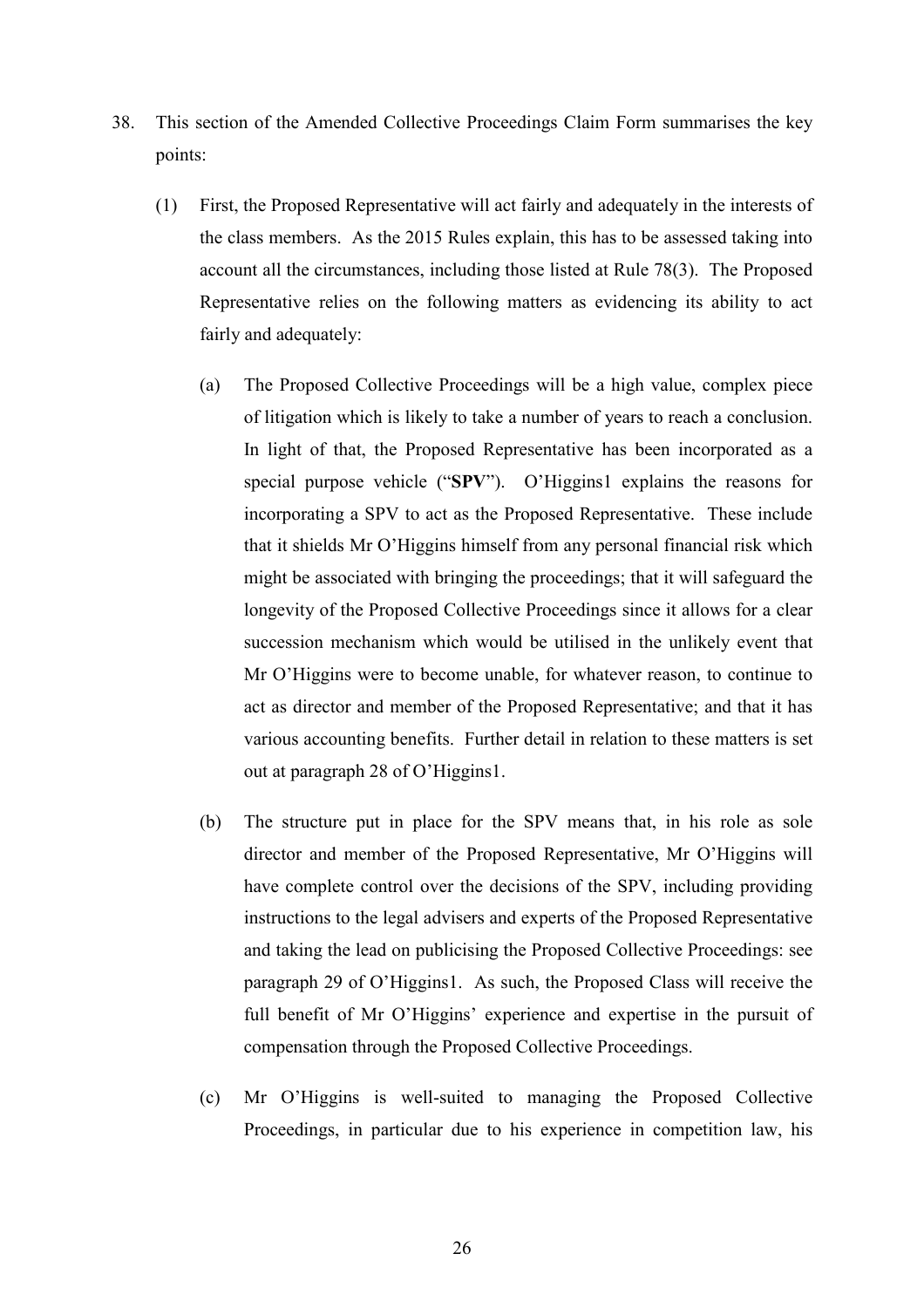experience in the field of financial services, and the numerous and varied positions of public responsibility which he has held:

- (i) Mr O'Higgins spent almost a decade as a Partner at PA Consulting Group, during which time he was accustomed to running substantial projects, giving instructions and receiving and distilling large amounts of information.
- (ii) From July 2016 to the end of 2019, he served as Chairman of the Channel Islands Competition and Regulatory Authorities and since 2015 he has served as Chairman of the Local Pensions Partnership. Between October 2006 and September 2012, he served as Chairman of the Audit Commission. Between January 2011 and March 2014, he served as Chairman of The Pensions Regulator. He was also a Non-Executive Director of HM Treasury from October 2008 to September 2014. This impressive range of roles, and breadth and depth of experience, means Mr O'Higgins is well equipped to understand the subject matter of these Proposed Collective Proceedings, and will be able to exercise appropriate oversight of the conduct of the proceedings and give full consideration to any matters on which his instructions are sought.
- (iii) Mr O'Higgins has also made arrangements for a small group of advisers to be appointed, who will assist him in his role as director of the Proposed Representative: see paragraph 37 of O'Higgins1 and paragraph 6 of O'Higgins2. This group is to be led by Sir Christopher Clarke, a former Lord Justice of Appeal of the Senior Courts of England and Wales and current President of the Court of Appeal of Bermuda. Other members are Damian Mitchell (the founder and managing partner of DSquare Trading Limited, which is a high frequency and high volume FX trading company, who has over 30 years' involvement in trading FX and other products) and Ian Pearson (a former member of Parliament who was Economic Secretary to the Treasury from October 2008 to January 2010 and has extensive business and financial knowledge).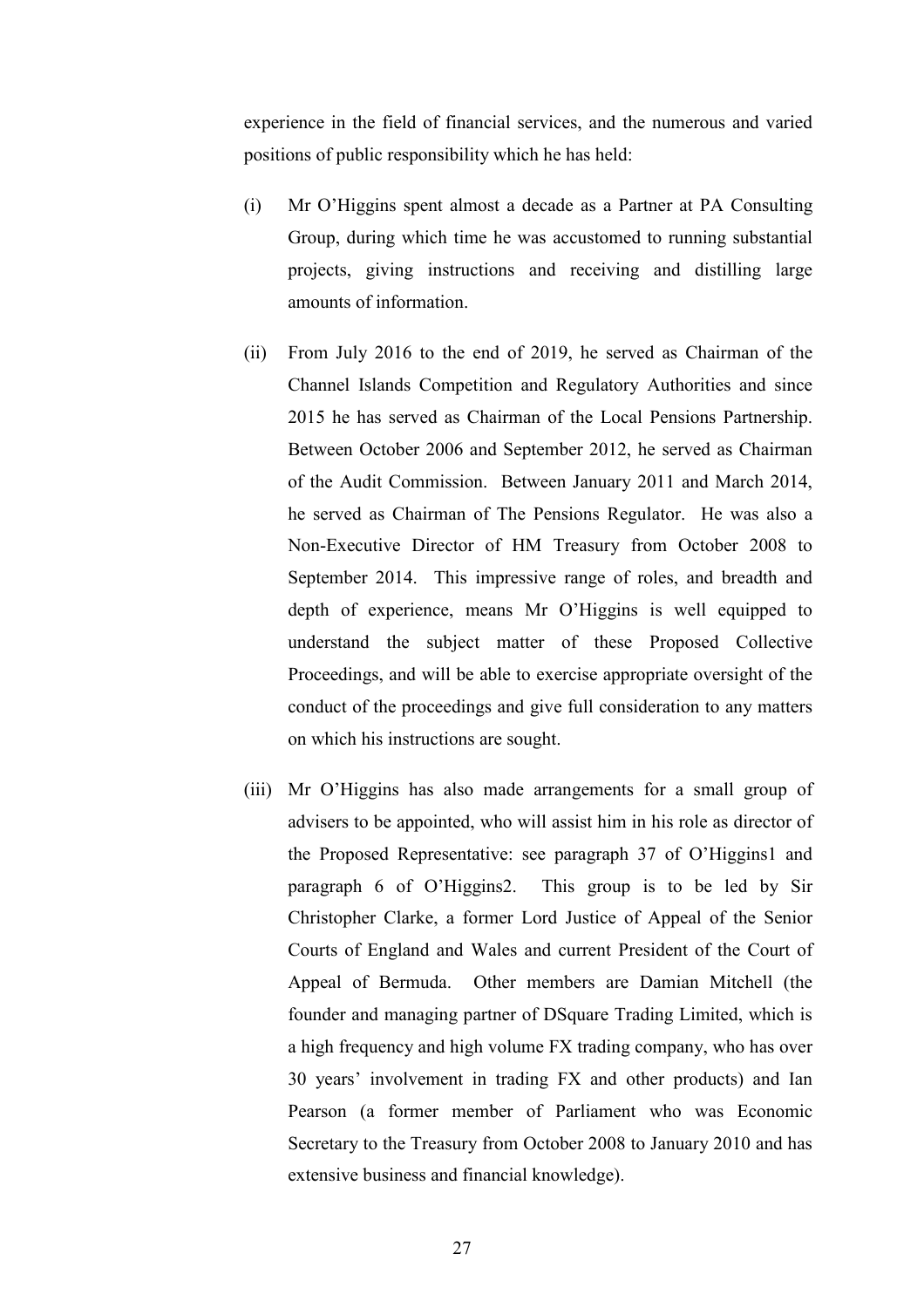- (d) Moreover, as O'Higgins1 and O'Higgins2 explain, the Proposed Representative has instructed a team of legal and expert advisers who, between them, have a wealth of experience in these matters. The Proposed Representative's solicitors (Scott+Scott UK LLP) comprise highly experienced competition litigators who have been involved in many of the leading competition law damages claims in England. Moreover, Scott+Scott Attorneys at Law LLP (an affiliate of Scott+Scott UK LLP) are acting as co-lead class counsel in the US class action relating to collusion in the FX market (the "**US Proceedings**"): see Hollway1. As Mr O'Higgins states (at paragraph 38 of O'Higgins1), it is expected that the experience of Scott+Scott Attorneys at Law LLP in the US Proceedings will add substantial value in the conduct of these proceedings. The counsel team instructed by the Proposed Representative is made up of Daniel Jowell QC, Gerard Rothschild, Charlotte Thomas and Emma Mockford, all of Brick Court Chambers, and all experienced in the competition litigation field, including in collective actions before the Tribunal. Specialist costs counsel has also been instructed (Nicholas Bacon QC of 4 New Square). Further, the Proposed Representative has retained several experts to work with it in relation to the Proposed Collective Proceedings, including: (i) Professor Francis Breedon, an FX market microstructures expert and Professor of Economics and Finance at Queen Mary University of London; and (ii) Reto Feller, a former currency trader and Consultant with Velador Associates, who provides industry expertise.
- (e) The Proposed Representative has under the direction of Mr O'Higgins and with the assistance of the legal advisers, experts and an experienced claims administration company – developed a comprehensive litigation plan, as required by Rule 78(3)(c) (the "**Litigation Plan**"). This is exhibited to O'Higgins1 and summarised at paragraphs 40-44 of the same. It includes: (1) a method for bringing the proceedings on behalf of the Proposed Class and for notifying the Proposed Class of the progress of the proceedings; (2) a procedure for governance and consultation which takes into account the size and nature of the Proposed Class; and (3) an estimate of and details of arrangements as to costs, fees or disbursements.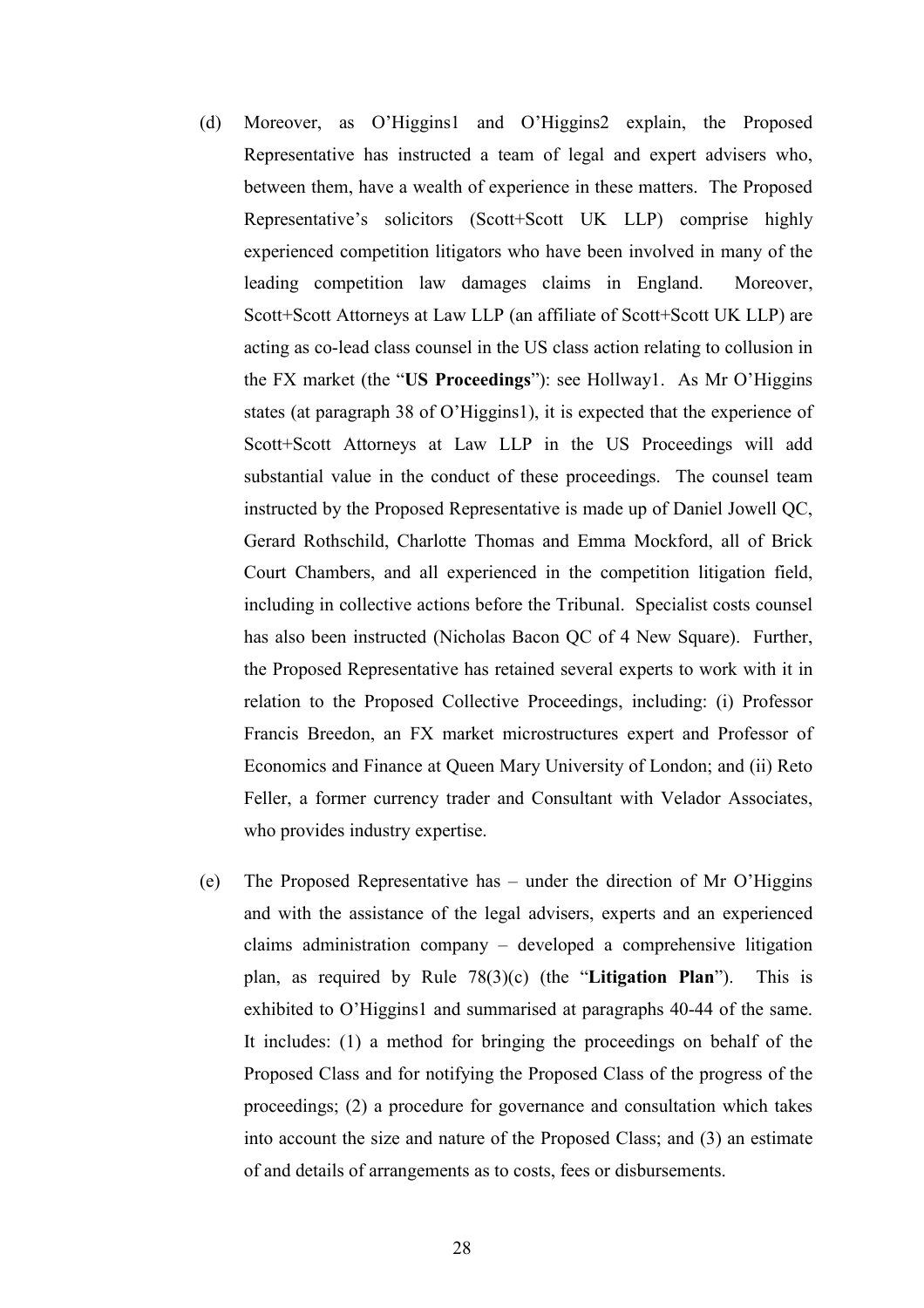- (f) The Proposed Representative has entered into a financing agreement with Therium Capital Management ("**Therium**") pursuant to which, in summary, Therium has committed to provide the Proposed Representative with an aggregate maximum amount of £29,375,043 to fund the costs of the Proposed Collective Proceedings subject to the claim reaching various procedural stages. A comprehensive budget has been agreed in connection with the funding arrangements. Copies of the funding agreement and budget (in respect of which confidential treatment is sought) appear as Exhibit NAP1 to Purslow1. Purslow1 also provides information about Therium's background and experience and explains the key provisions of the funding arrangements.
- (2) Second, the Proposed Representative does not have, in relation to the common issues for the Proposed Class (which are outlined at paragraph 43 below), a material interest that is in conflict with the interests of class members. Neither the Proposed Representative nor its sole director, Mr O'Higgins, are members of the Proposed Class (not having entered into any Relevant Foreign Exchange Transaction during the Relevant Period) and the Proposed Representative is committed to managing the Proposed Collective Proceedings in the best interests of all class members (Mr O'Higgins being alive to the particular position of his advisor Mr Mitchell in this regard, as explained at paragraph 6(c) of O'Higgins2). As his witness statements make clear, Mr O'Higgins is acting in the public interest, following a lifetime of professional service in both competition law and business services, with a particular interest in the pensions sector.
- (3) Third, the Proposed Representative will be able to pay the Proposed Defendants' recoverable costs if ordered to do so. As set out in paragraph 50 of O'Higgins1 and in the Litigation Plan (at paragraph 24), paragraph 10 of O'Higgins2 and Purslow1, the Proposed Representative has sufficient funding arrangements in place to ensure that he will be able to do so. Specifically, adverse costs cover of £26.5 million has been obtained, and an additional layer of £4 million is in the process of being formally incepted, which will bring the total cover up to £30.5 million. The Proposed Representative and its advisers consider this level of adverse costs cover to be more than adequate, taking into account: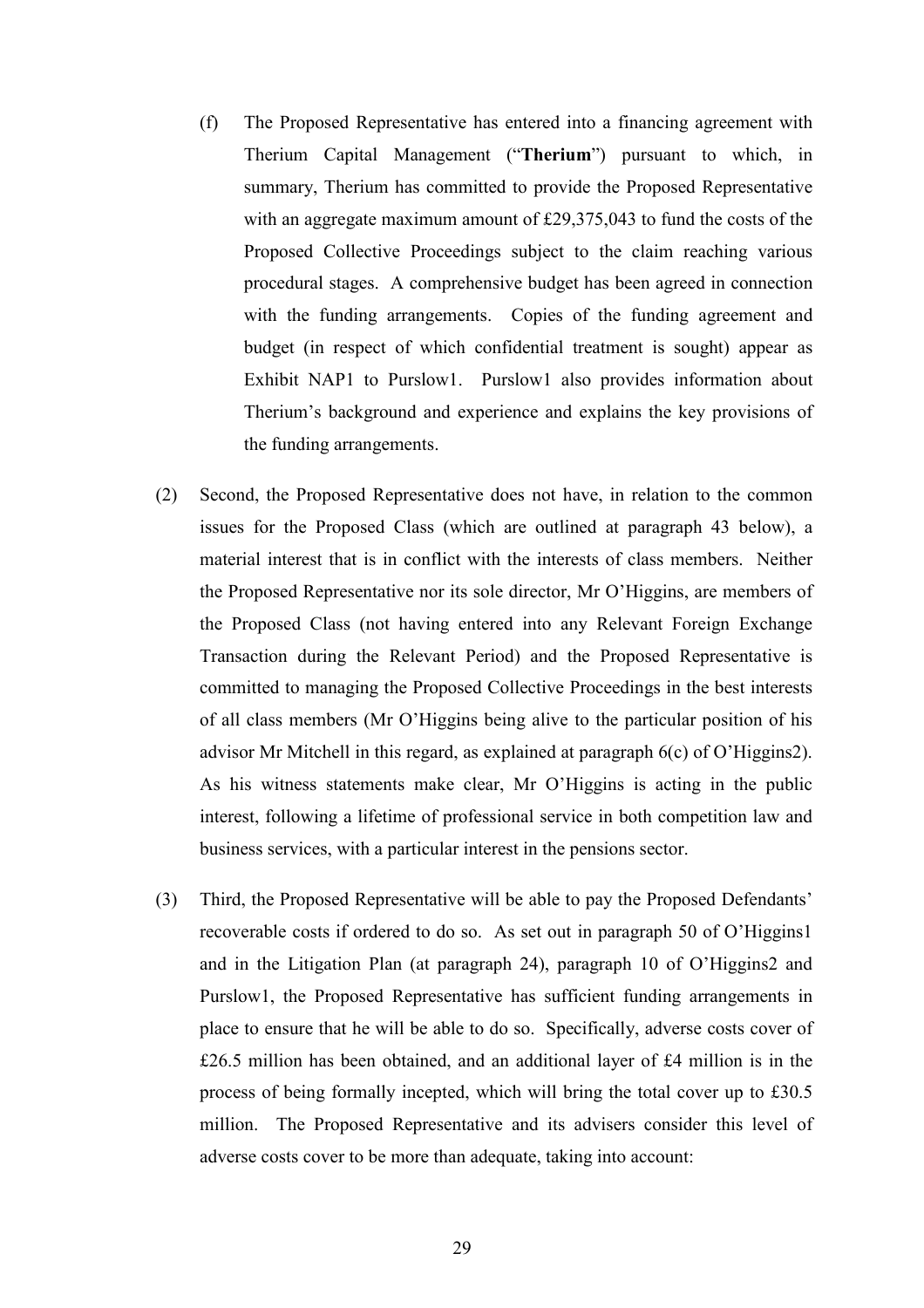- (a) The amount of costs that the Proposed Representative has budgeted for his own legal and economic advisers and for which he has obtained third party litigation funding. As explained above, the Proposed Representative has secured third-party litigation funding from Therium for its own litigation costs and the costs associated with the administration of any aggregate award of damages ultimately obtained in the combined amount of £29,375,043.
- (b) The fact that the Proposed Defendants will already have substantial knowledge of the factual and legal issues that will arise for determination in the Proposed Collective Proceedings, as a result of the Commission investigation, other regulators' investigations and the US Proceedings. This will mitigate the reasonable level of their legal costs, including in relation to disclosure.
- (4) On 11 December 2019 (over 19 weeks after this application was filed) another applicant filed an application seeking approval to act as the class representative in respect of certain of the same claims (namely Phillip Evans). Based on the information available so far, the Proposed Representative remains confident that it is the most suitable applicant to act as the class representative, under Rule 78(2)(c). The Proposed Representative will make fuller submissions on this issue in due course and as directed by the Tribunal.
- (5) Rule 78(2)(e) is not applicable as no injunction is sought.

## **Rule 75(3)(e): a summary of the basis on which it is contended that the criteria for certification and approval in Rule 79 are satisfied**

- 39. Rule 79(1) sets out three requirements which must be satisfied in order for claims to be certified as eligible for inclusion in collective proceedings. Specifically:
	- (1) The claims must be brought on behalf of an identifiable class of persons;
	- (2) The claims must raise common issues; and
	- (3) The claims must be suitable to be brought in collective proceedings.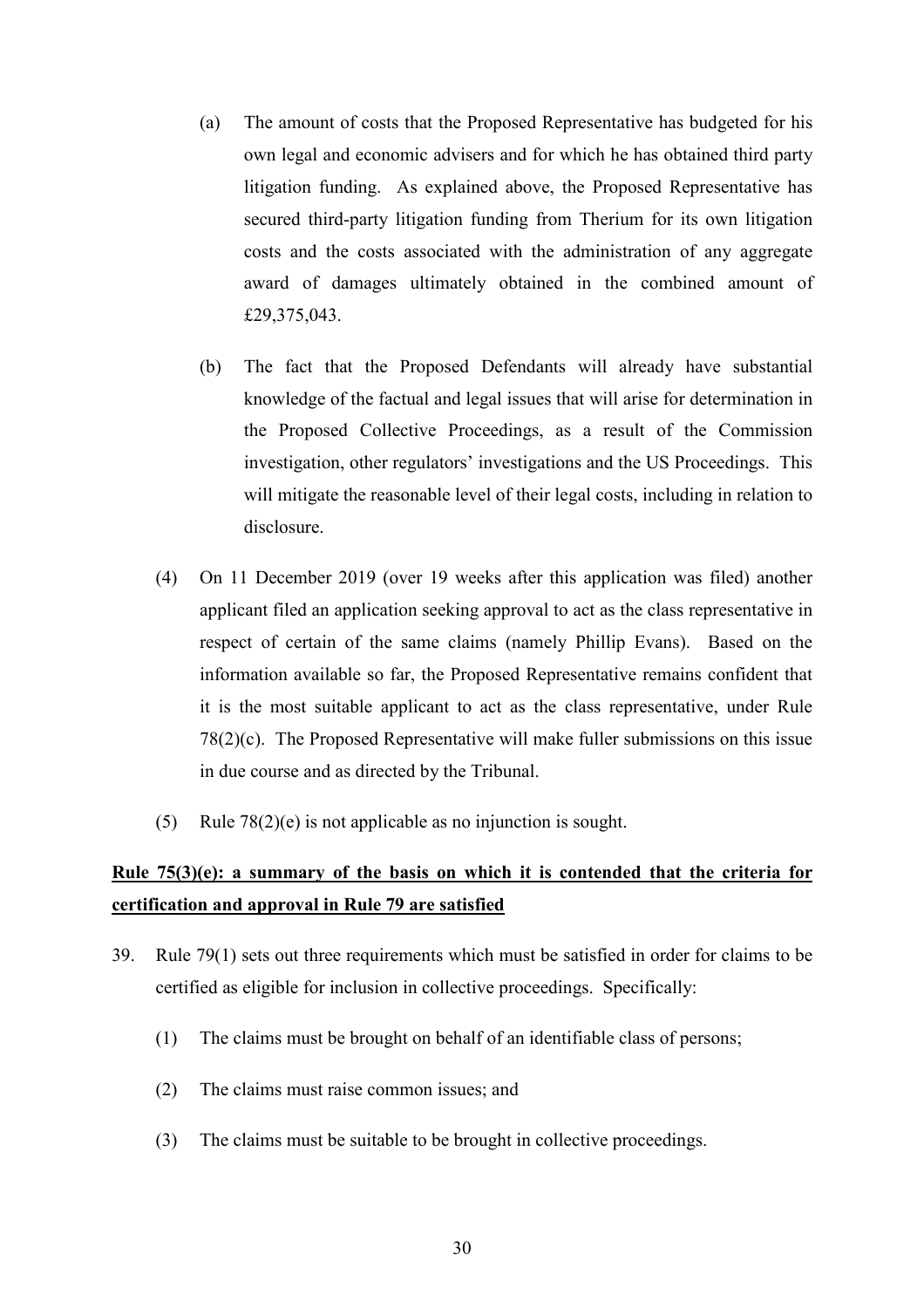40. Each of those is addressed in turn below. The Proposed Representative contends that all three are met in the case of the present application.

#### An identifiable class of persons

41. The Proposed Class has been defined in such a manner as to allow for the ready identification of its membership. As per paragraph 6.37 of the Guide, the Proposed Representative has sought to frame the definition of the Proposed Class so that it is possible to say for any particular person, using an objective definition, whether or not that person falls within the Proposed Class. Paragraphs 32 to 33 above are repeated.

#### The claims raise common issues

- 42. The claims proposed to be combined in the Proposed Collective Proceedings raise numerous common issues – that is, per section 47B(6) of the 1998 Act, "*same, similar or related issues of fact or law*".
- 43. Specifically, the common issues comprise:
	- (1) Whether the CAT has jurisdiction over the claims.
	- (2) What relevant substantive law(s) is/are applicable to the claims.
	- (3) What the relevant limitation period(s) is/are.
	- (4) Whether and to what extent the infringements of Article 101(1) of the TFEU and Article 53(1) of the EEA Agreement identified in the Settlement Decisions had an impact on the price at which Relevant Foreign Exchange Transactions were concluded in the Relevant Period (the extent of the "**Price Impact**").
	- (5) The aggregate volume of commerce affected by the Price Impact.
	- (6) The rate of interest to be awarded to Proposed Class Members.
	- (7) Whether interest should be awarded on a simple or compound basis.
- 44. The Proposed Representative contends that each of these is a common issue insofar as each is a "*same, similar or related issues of fact or law*", the resolution of which will advance the claims of every member of the Proposed Class.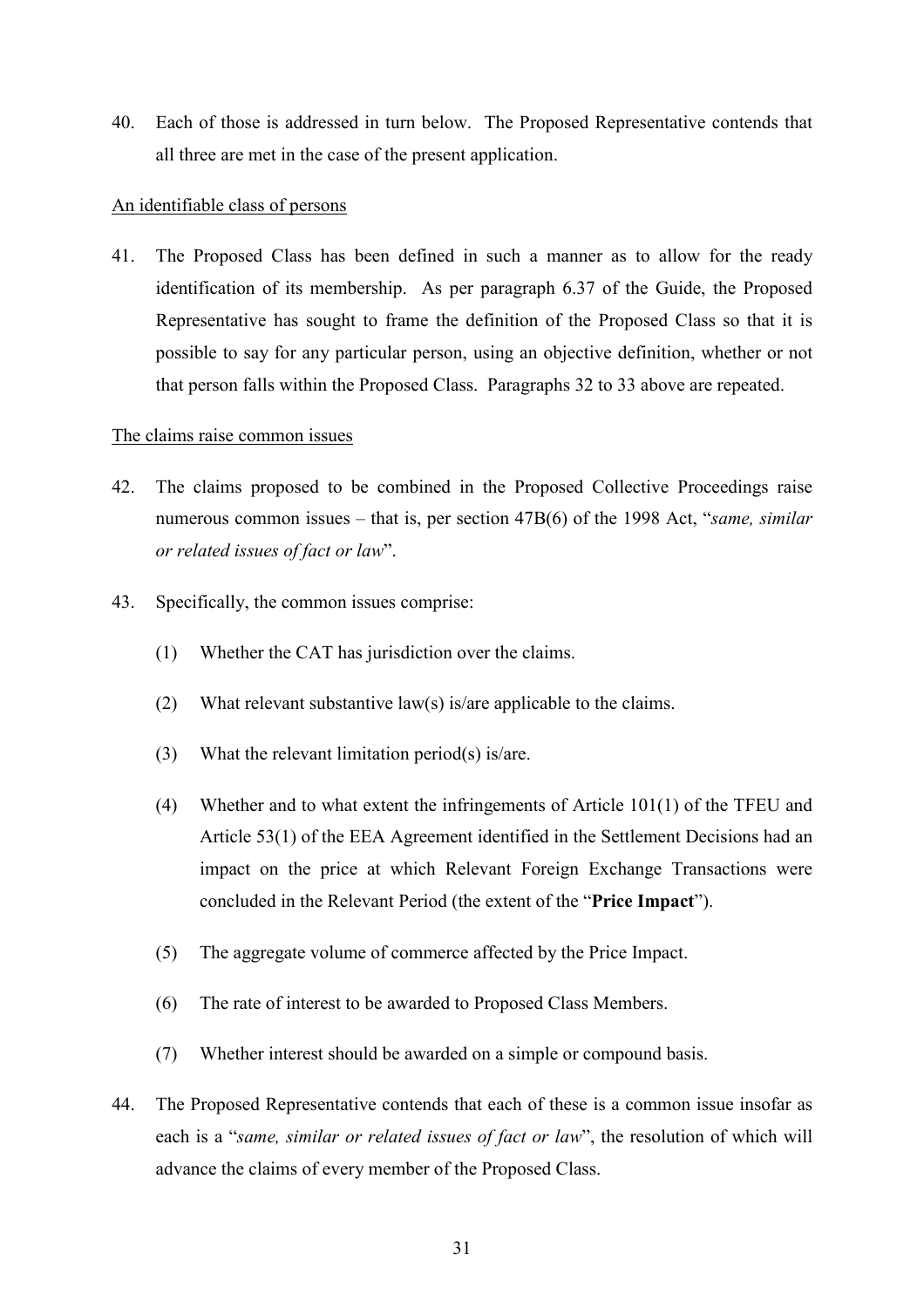- 45. Moreover, each of the issues formulated above is capable of being resolved on a common basis:
	- (1) The first three issues of jurisdiction, applicable law and limitation are legal issues which can be determined on a class-wide basis and without reference to the individual position of class members.
	- (2) The Breedon Report sets out a detailed and credible methodology for determining the extent (if any) of the Price Impact (issue 4). In particular, as section 6 of the Breedon Report explains, determining the extent of the Price Impact involves two principal steps:
		- (a) First, Professor Breedon will assess the impact that cartels found by the Commission in the Settlement Decisions had on pricing and therefore determine the extent of the difference (if any) between the prices charged for FX during the Relevant Period and following the Relevant Period. He will do this by comparing the per-trade revenue achieved by dealers during the Relevant Period with the per-trade revenue achieved by dealers after the end of the Relevant Period: see paragraphs 6.4 to 6.42 of the Breedon Report.
		- (b) Second, Professor Breedon will estimate the impact of the cartels on the spread. Different spreads will be calculated for different mid-prices and Professor Breedon will then undertake a series of regression analyses with the various spread metrics as dependent variables and with appropriate controls. This will enable him to measure the difference between spreads during and after the Relevant Period. Ultimately, this will generate a figure representing the average size of the manipulation across the Relevant Period (i.e. the Price Impact figure): see paragraphs 6.43 to 6.48 of the Breedon Report.
	- (3) There is substantial evidence that there will be sufficient data available at trial to which the methodology, as set out in the Breedon Report, will be applied. Professor Breedon sets out the data he will require at paragraphs 6.36 to 6.42 of his report. As he explains there, the key source of data for this analysis will be the trading records of market maker/dealer banks. The Proposed Representative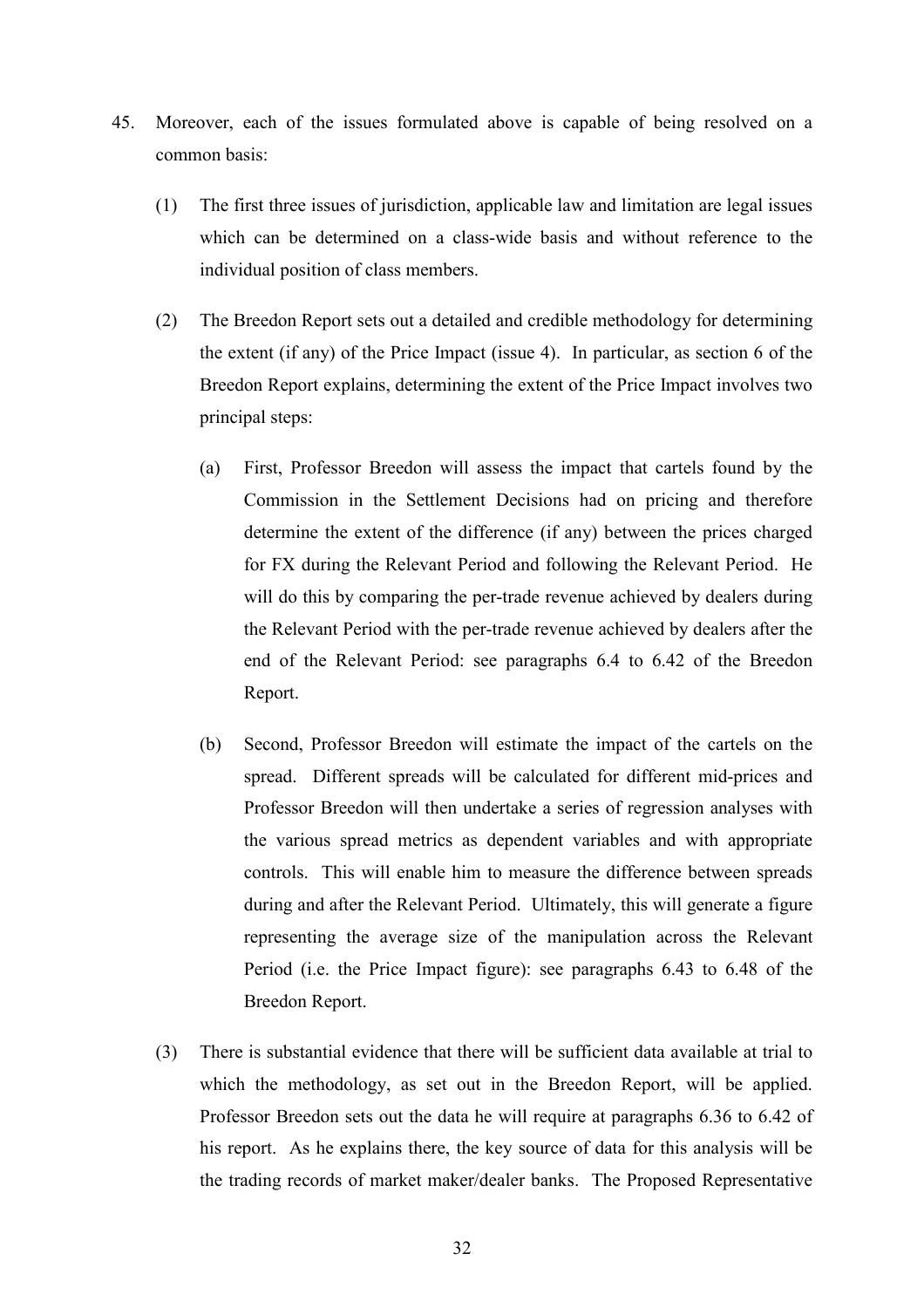believes that this is information that will be in the possession of the Proposed Defendants and that can therefore be provided by way of disclosure. This belief is based, in large part, on experience in the US Proceedings. As Hollway1 explains very substantial amounts of data have been disclosed in the US (subject to a Protective Order) by the same banks who are the Proposed Defendants to these proceedings. Third party disclosure applications could be made against other banks (who are not Proposed Defendants) for their trading data or organisations which gather transactional data including Nex and Refinitiv. At the current time, it is difficult to say whether such third party disclosure applications will be needed but it is clear that this is another potential source of data, should it be required, for which there is funding.

- (4) Professor Breedon further sets out a detailed and credible methodology for determining volume of commerce (issue 5). In particular, he proposes that this could be done by reference to the Proposed Defendants' data, which will enable him to calculate the overall volume and value of affected trades carried out directly by UK domiciled entities (and any other claimants who opt in) with the Proposed Defendants. From that he will be able to extrapolate to take into account umbrella trades: see paragraphs 6.51 to 6.55 of the Breedon Report.
- (5) As to issues 6 and 7 (interest), the Proposed Representative does not set out a detailed methodology for the resolution of these matters at present. In its view, it is premature to do so before the issues of primary loss are resolved. As set out below, the Proposed Representative does claim compound interest, which it considers may well be capable of resolution in due course on a common basis across the class. Alternatively, it may be that sub-classes could be created for the purposes of determining the claims to compound interest if there are material differences as between class members in relation to (e.g.) the cost of money.
- 46. Whilst there is no legal requirement at the point of certification that common issues should predominate over individual issues, it is likely that they will do in the present claim. In particular, it is highly unlikely that the Tribunal will need to concern itself with individual issues arising out of pass-on defences. In this regard, it is important to note that many, if not most, of the Proposed Class (in particular, pension funds and hedge funds) will be 'end consumers' of the FX transactions and there could be no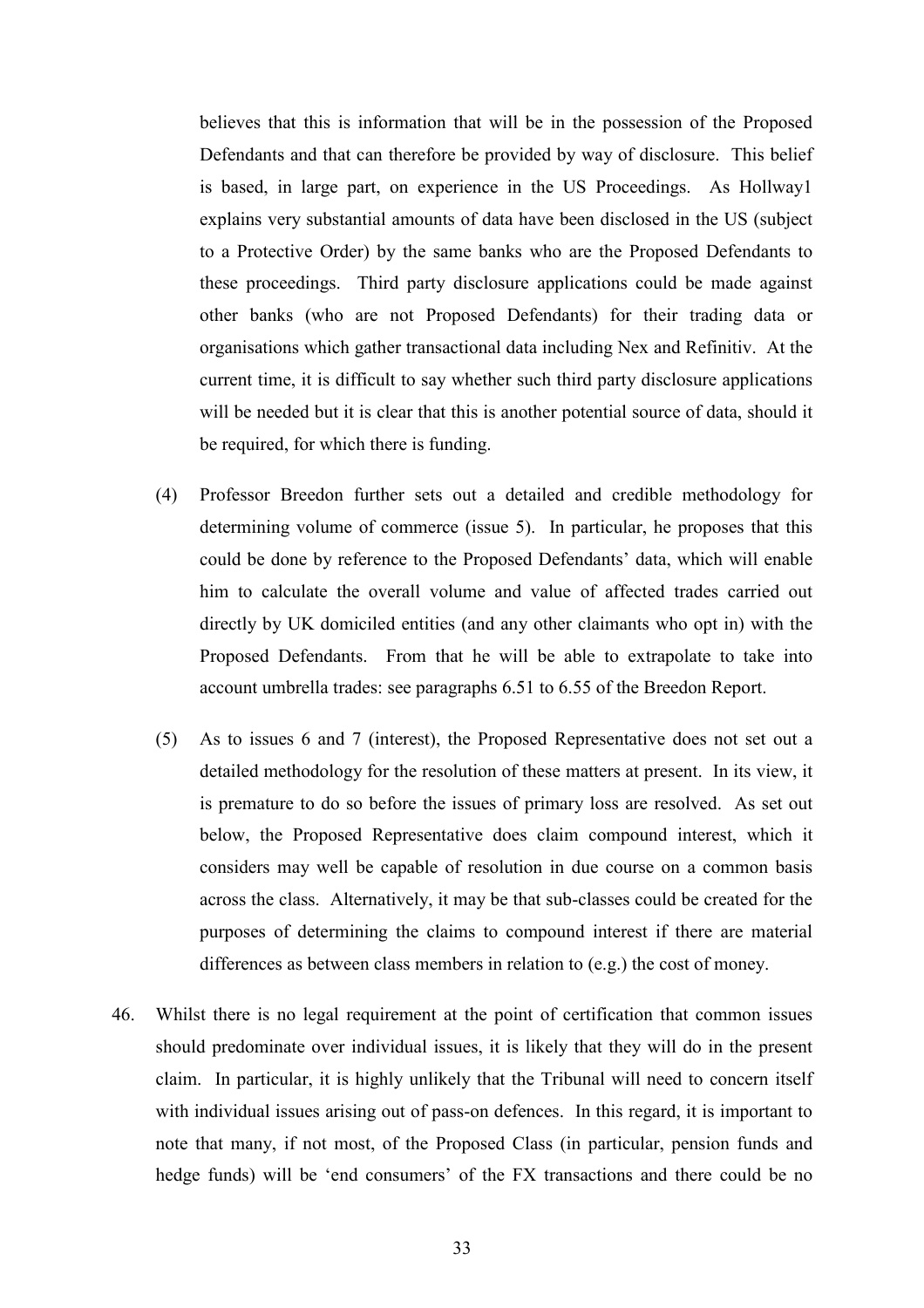pass-on in the form of higher prices to any customers and, accordingly, no pass-on that it would be appropriate to take into account in law. As regards other members of the Proposed Class (such as corporates) it is not realistic to suppose that the Proposed Defendants could factually establish a "sufficiently close causal connection" between a supra-competitive price for currency transactions paid by a corporate and an increase in that corporate's end prices. If such defences were raised and considered to be realistic they could, in any event, be dealt with by way of the creation of a suitable sub-class for those claimants with potential pass-on issues that could be resolved in due course.

#### The claims are suitable to be brought in collective proceedings

- 47. Third and finally, the claims are suitable to be brought in collective proceedings for the following reasons:
	- (1) First, collective proceedings are an appropriate means for the fair and efficient resolution of the common issues. As set out above, resolution of each common issue that the Proposed Representative has identified will advance the claim of every member of the Proposed Class, thereby reducing duplication in legal and factual analysis. Moreover, the common issues are also capable of being resolved on a common basis for the reasons explained at paragraph 45 above. Conversely, the likely size of the Proposed Class is such that it would be inefficient to require each claim to be brought individually (and, as further explained below, costprohibitive).
	- (2) Second, a comparison of the costs and benefits of continuing the Proposed Collective Proceedings clearly indicates that a CPO should be granted. Although the costs associated with the proceedings are substantial, the amounts which the Proposed Class collectively stands to gain by the proceedings are extremely substantial in the hundreds of millions even on Professor Breedon's lowest estimate as set out in section 7 of his report, such that the costs should properly be regarded as proportionate.
	- (3) As far as the Proposed Representative is aware, no separate proceedings have yet been commenced in respect of either of the Settlement Decisions. The Proposed Representative anticipates that for the majority of members of the Proposed Class, bringing a claim individually will not be worthwhile and will indeed be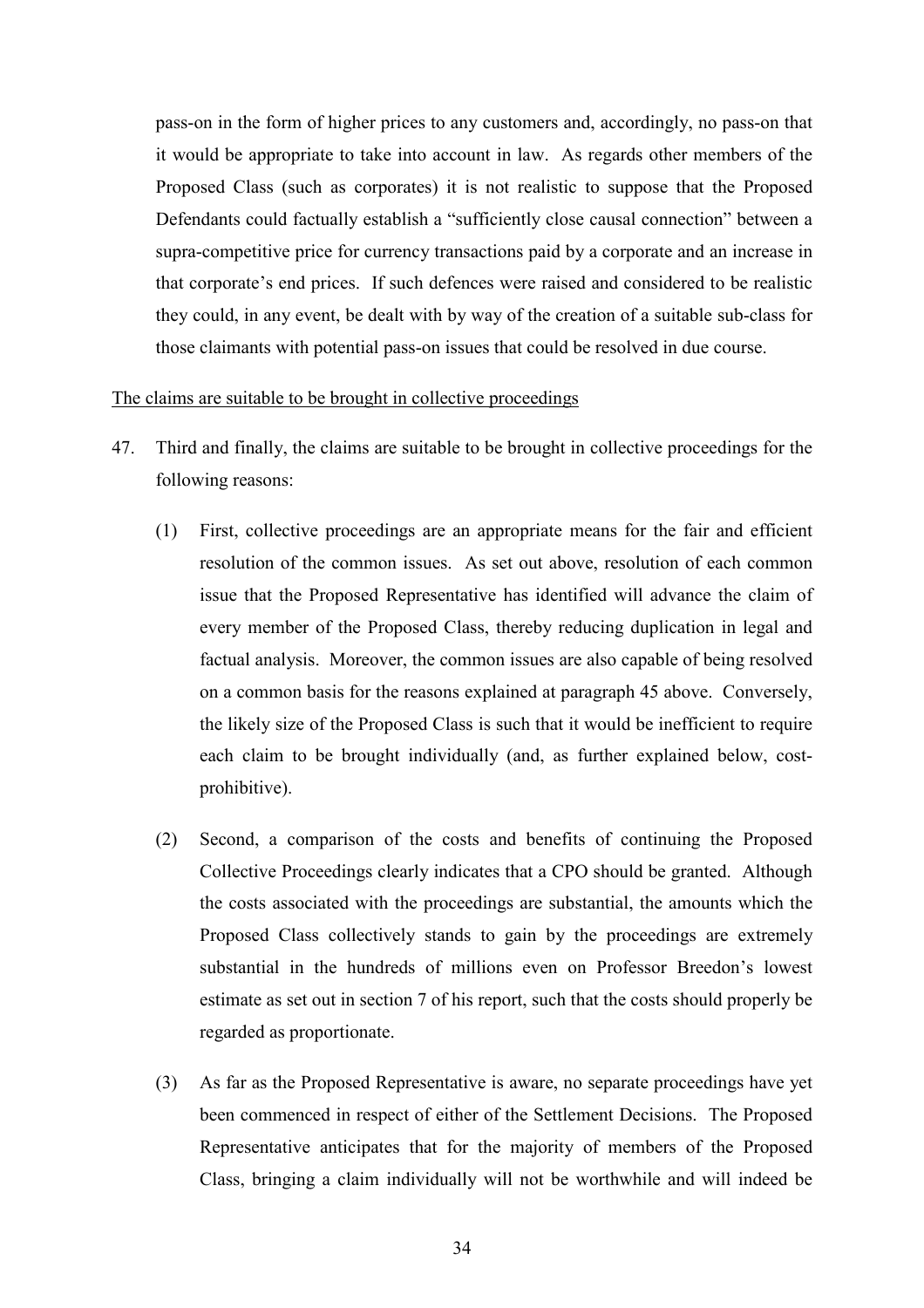impossible owing to the cost of advancing complex proceedings such as these and the costs risks faced by any party who attempts to sue several large banks. However, the Proposed Representative does note that one "stand-alone" FX claim has been brought in the High Court. Based on the publicly available High Court records, an amended claim form and particulars of claim were filed on 17 April 2019 with Claim No. CL-2018-000840. The claimants in that action are largely the same as those that opted out of the US Action described below (and are all represented by the same law firm). As set out in Hollway1 (at paragraph  $26(a)$ ), based on the publicly available information, it appears that only two of the claimants in those proceedings (out of nearly 200 claimants) are UK-domiciled entities who would automatically (i.e. without opting in) fall within the Proposed Class. It therefore remains the case that a collective action is required in order to enable the mass of UK-domiciled entities to recover their losses, as it was in the US; and to the extent that further non-UK-domiciled entities wish to bring claims, it will be convenient for them to do so by way of opting in to the present action.

- (4) The claims are suitable for an aggregate award of damages, as explained in detail in the Breedon Report. The advantages of Professor Breedon's methodology include that it can accommodate gaps in the data on the claimant side, because it is possible to extrapolate an aggregate figure from the detailed transaction data which the Proposed Defendants will have in their possession and which they will have to provide, by way of disclosure in due course. The unique remedy of an aggregate award of damages that is available in collective proceedings will therefore enable victims of the Proposed Defendants' anticompetitive conduct to recover damages where they otherwise might not be able to.
- (5) It does not appear to the Proposed Representative that there are any other means available for resolving the dispute. It does not appear to the Proposed Representative that alternative dispute resolution is likely to be a particularly fruitful avenue for exploration – at least at this stage of the proceedings. Nor would individual actions be a viable alternative for the reasons already given.
- (6) The US Proceedings are a class action based upon collusion in the FX market in a similar period and relating to the same and other similar cartels in the FX market. The US Proceedings are described in greater detail in Hollway1. In summary, the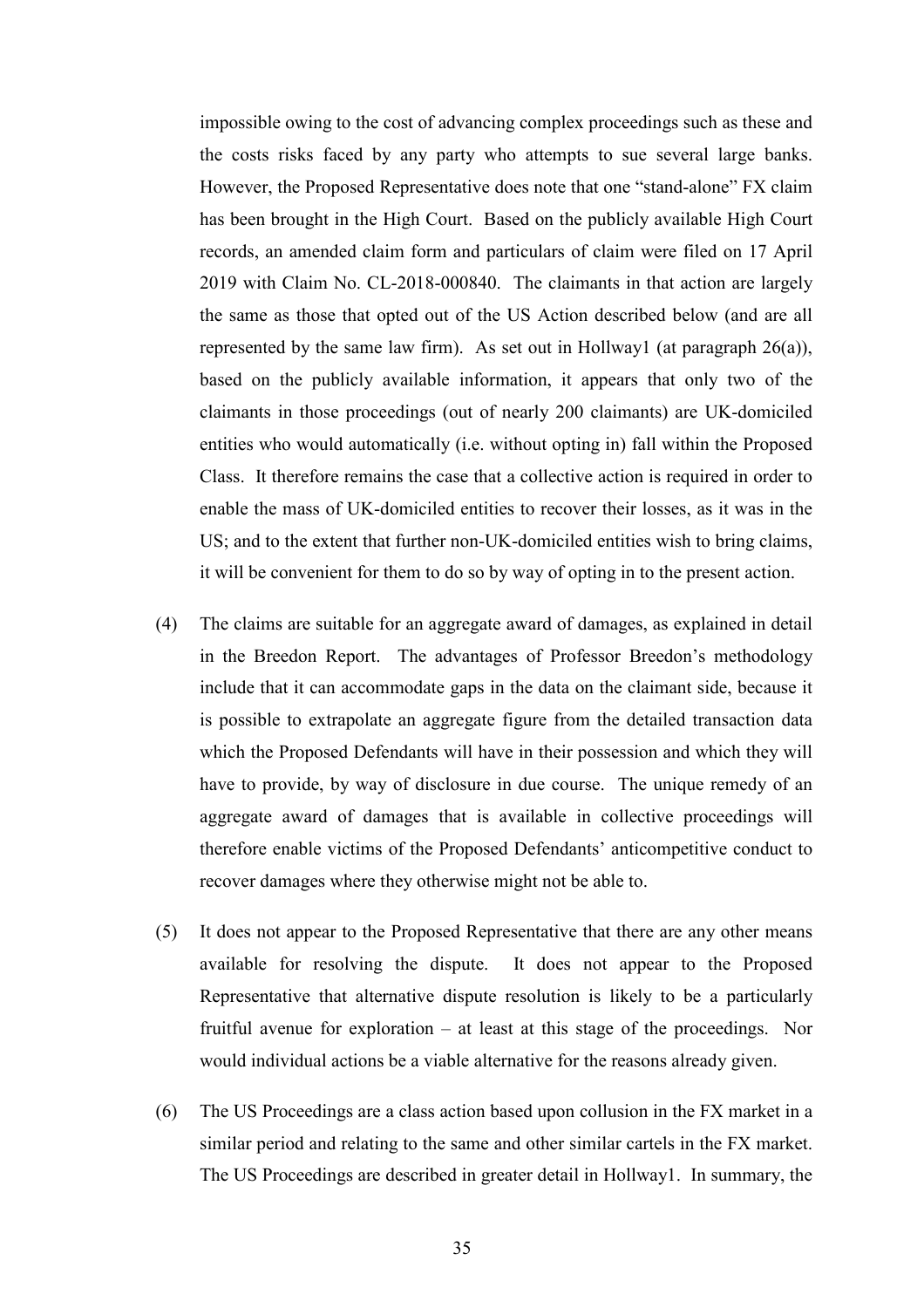conduct alleged by the class related to the fixing of spreads by the defendant banks with the result that competition was reduced in the FX market and the spread artificially increased such that the defendant banks (i) bought currency at a lower price, (ii) sold currency at a higher price, (iii) and quoted less competitive spreads than they would have absent the collusion. By final judgments entered on 6 August 2018 by the US District Court for the Southern District of New York in the US Proceedings, fifteen of the sixteen banks/banking groups who were defendants in that litigation,<sup>2</sup> including those banking groups of each of the Proposed Defendants, agreed to pay a total of over USD 2.3 billion in civil settlements. The US Proceedings continue against a further banking group (Credit Suisse).

- (7) As explained in section III of Hollway1, a Plan of Distribution has been approved in the US ("**US Plan of Distribution**"), notices were disseminated to potential US class members, their claims were assessed by administrators and some funds have already been distributed. The US Plan of Distribution and administrative scheme appears to provide a sound starting point for developing a distribution model for any aggregate damages which may ultimately be awarded in the Proposed Collective Proceedings. The US experience shows that it is perfectly possible to develop a workable and broadly compensatory method and system for distributing substantial amounts of damages to individual class members as a result of a similar infringement.
- (8) In order to promote efficiencies and costs savings, the Proposed Representative has engaged the same claims administrator as used for the US Plan of Distribution. In due course it is hoped and expected that it will be possible to have access to some of the key documentation and data used in the US that is currently restricted by a protective order of the US Courts.

 $\overline{a}$ 2 The defendants who agreed to settle in the US Proceedings were the following financial institutions: Bank of America Corporation, Bank of America, N.A., and Merrill Lynch, Pierce, Fenner & Smith Incorporated; The Bank of Tokyo-Mitsubishi UFJ, Ltd.; Barclays Bank PLC and Barclays Capital Inc.; BNP Paribas Group, BNP Paribas North America Inc., BNP Paribas Securities Corp., and BNP Prime Brokerage, Inc.; Citigroup Inc., Citibank, N.A., Citicorp, and Citigroup Global Markets Inc.; Deutsche Bank AG and Deutsche Bank Securities Inc.; The Goldman Sachs Group, Inc. and Goldman, Sachs & Co.; HSBC Holdings PLC, HSBC Bank PLC, HSBC North America Holdings Inc., HSBC Bank USA, N.A., and HSBC Securities (USA) Inc.; JPMorgan Chase & Co. and JPMorgan Chase Bank, N.A.; Morgan Stanley, Morgan Stanley & Co. LLC, and Morgan Stanley & Co. International PLC; RBC Capital Markets LLC; The Royal Bank of Scotland Group plc, The Royal Bank of Scotland PLC, and RBS Securities Inc.; Société Générale; Standard Chartered Bank; and UBS AG, UBS Group AG, and UBS Securities LLC.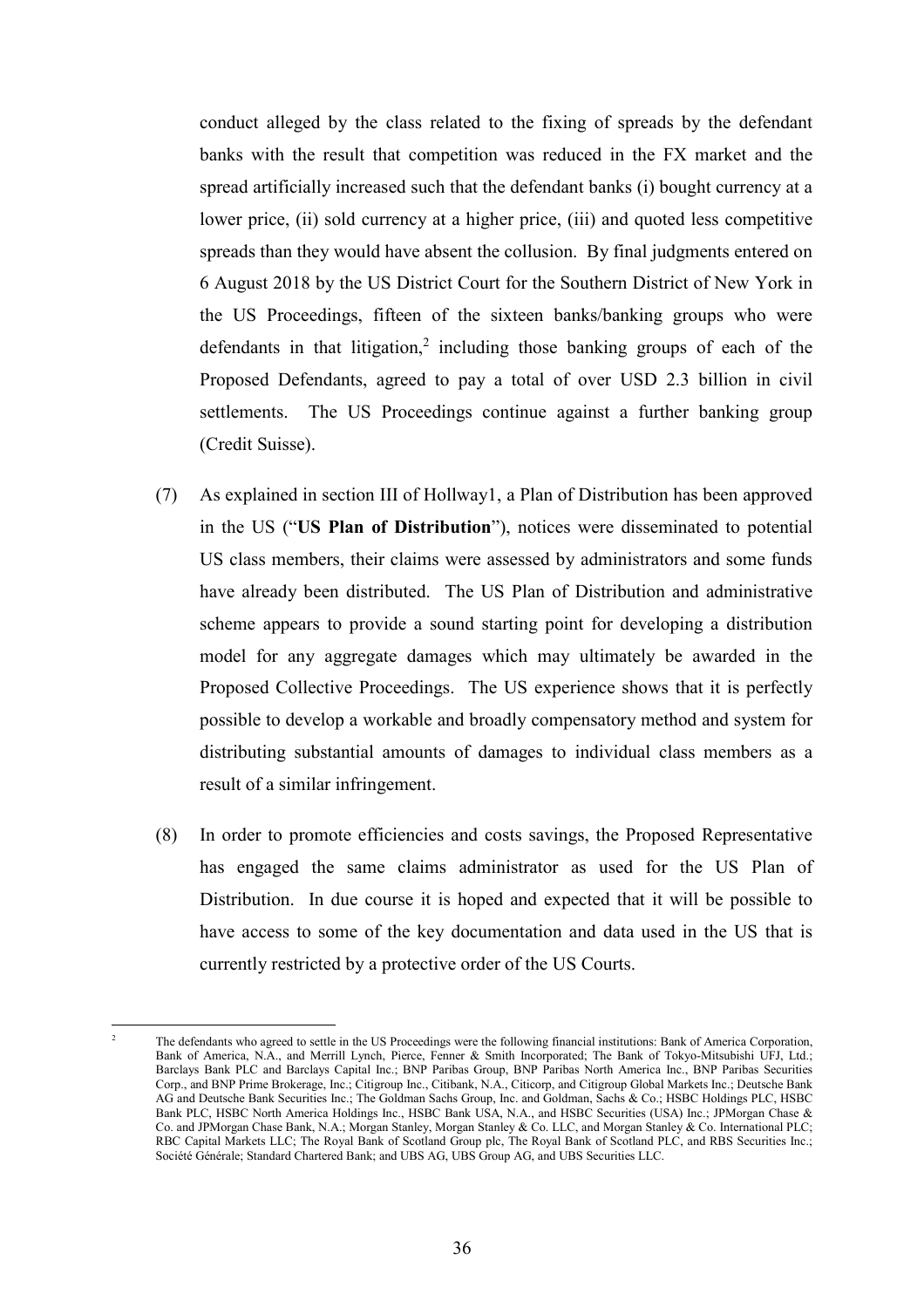#### The collective proceedings should be opt-out proceedings

- 48. Rule 79(4) provides that, in determining whether collective proceedings should be brought on an opt-in or opt-out basis, the Tribunal may take into account all matters that it thinks fit, including two further matters additional to those considered under Rule 79(2), which are pleaded to in paragraph 47 above. They are:
	- (1) The strength of the claims (Rule 79(3)(a)); and
	- (2) Whether it is practicable for the proceedings to be brought as opt-in collective proceedings, having regard to all the circumstances, including the estimated amount of damages that individual class members may recover (Rule 79(3)(b)).
- 49. Both these considerations support the Proposed Representative's position that the Proposed Collective Proceedings should proceed on an opt-out basis, insofar as UKdomiciled persons are concerned. Specifically:
	- (1) The Proposed Representative considers (as pleaded at paragraph 25 above) that the claims have a real prospect of success. Part III of the Amended Collective Proceedings Claim Form is relied on in this regard. As noted above, the Proposed Collective Proceedings seek to combine follow-on claims which "*will generally be of sufficient strength for the purposes of this criterion*" (per paragraph 6.39 of the Guide) because liability is already established in a manner which binds the Tribunal and the Proposed Defendants.
	- (2) Just as it is impracticable for the proceedings to be brought on an individual basis, it is impracticable for proceedings to be brought (solely) on an opt-in basis. The inclusion of the opt-in element of the Proposed Class (i.e. those persons who are not domiciled in the UK but nonetheless choose to opt in to the proceedings) is possible and cost-effective to the extent that the proceedings are anyway being brought for the benefit of the opt-out element of the Proposed Class.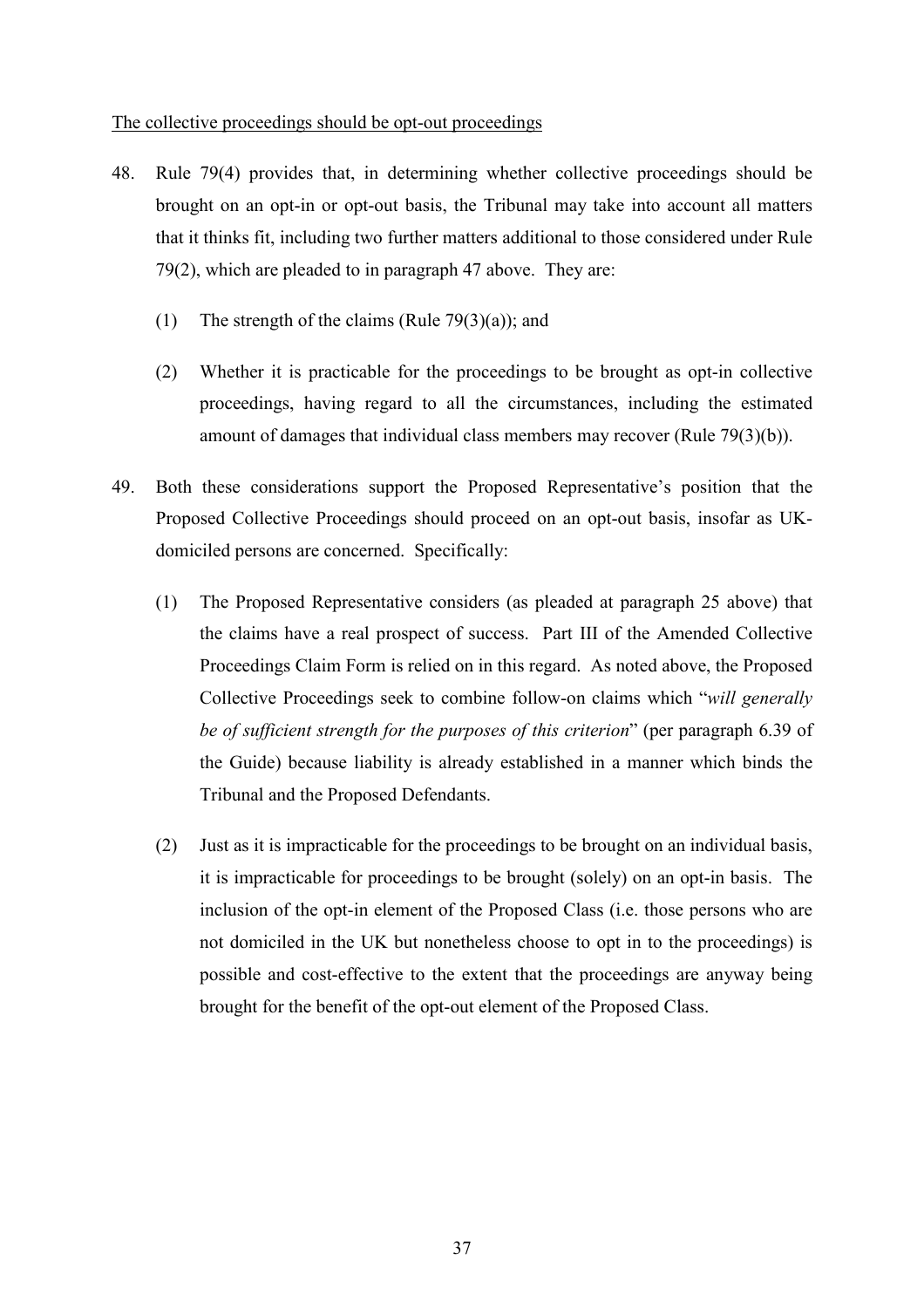## **PART III: RULE 75(3)(f)-(j)**

# **Rule 75(3)(f): a statement as to whether the claims are in respect of an infringement decision and, if so, whether that decision has become final**

- 50. The Proposed Collective Proceedings are in respect of the Settlement Decisions adopted by the Commission on 16 May 2019.
- 51. Both Settlement Decisions are final since the time for appealing against them before the European Courts expired without an appeal having been brought.<sup>3</sup>

# **Rule 75(3)(g): a concise statement of the relevant facts, identifying, where applicable, any relevant findings in an infringement decision**

- 52. The claims sought to be combined in these Proposed Collective Proceedings are followon claims. Nevertheless, it is relevant to appreciate that the findings of the Commission – as set out in the Settlement Decisions and summarised in the Press Release – are merely the latest in a series of findings by numerous regulatory authorities around the world in relation to anticompetitive collusion in the global FX market, between 2007 and 2013.
- 53. Tables listing the regulatory and tribunal decisions (including by way of settlement) of which the Proposed Representative is thus far aware, the co-conspirator banks to whom they are addressed, and the currencies which they specifically cite as being affected by the relevant misconduct, appear at Annexes 3 and 4 to this Amended Collective Proceedings Claim Form.

## The Commission's investigation

54. The Commission's investigation into the FX market appears to have commenced in 2013 (see recital 20 of the Three Way Banana Split Settlement Decision and recital 18 of the Essex Express Settlement Decision). The two Settlement Decisions were issued on 16 May 2019.

 $\overline{a}$ 

<sup>3</sup>

Although Rule 75(3)(f) refers to the claim becoming final "*within the meaning of section 58A of the 1998 Act*", section 58A does not apply in the present case. Rather, by virtue of new Rule 119 and old Rule 31, old section 47(A)(8) applies. That section provides that: "*(8) The periods during which proceedings in respect of a claim made in reliance on a decision or finding of the European Commission may not be brought without permission are– (a) the period during which proceedings against the decision or finding may be instituted in the European Court; and (b) if any such proceedings are instituted, the period before those proceedings are determined.*"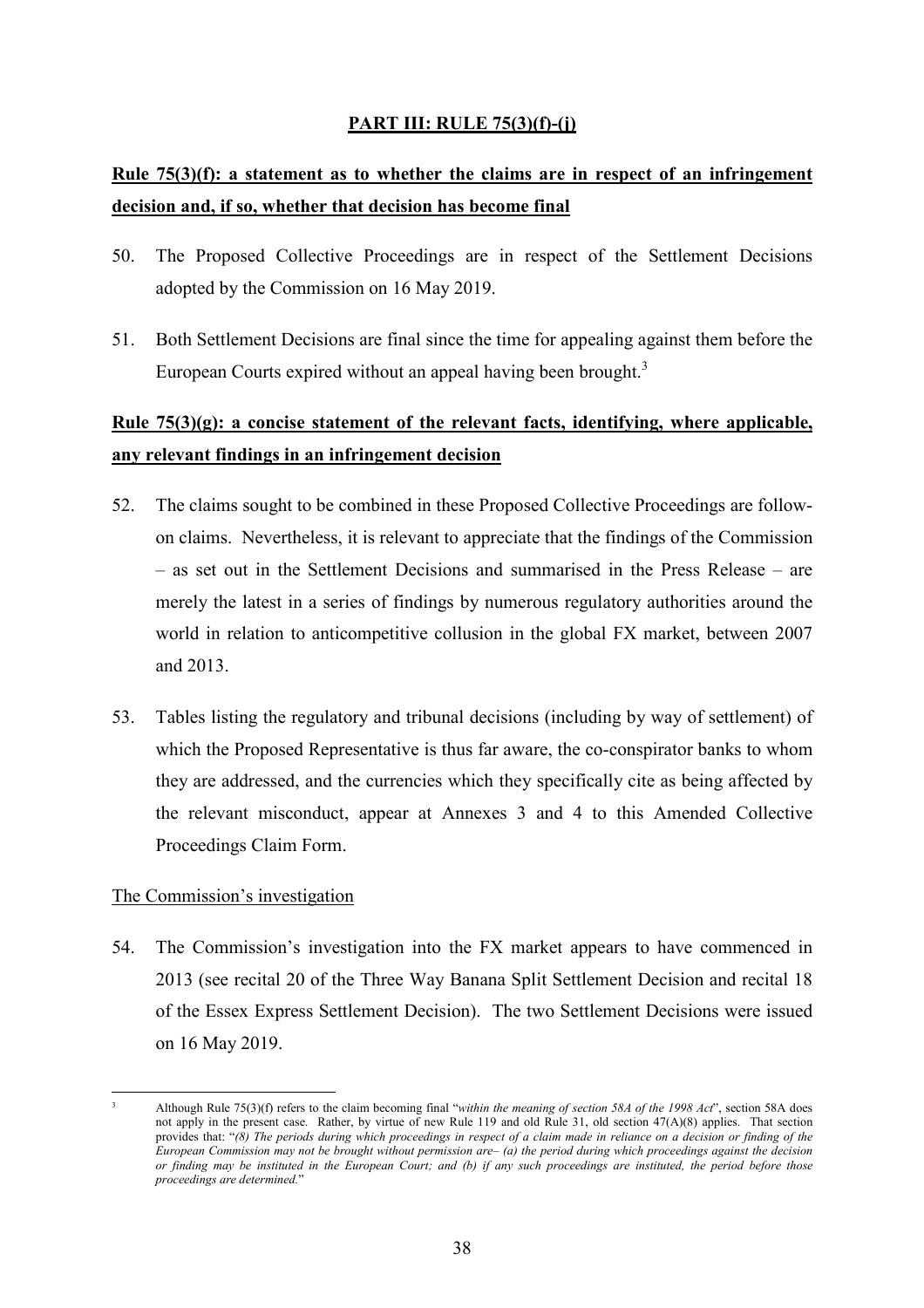#### The Commission's findings

- 55. The Proposed Defendants' breaches of Article 101 of the TFEU and Article 53 of the EEA Agreement have now been conclusively determined by the Settlement Decisions. As explained at paragraph 33(9) above, each Settlement Decision relates to a different cartel in the spot foreign exchange market covering 11 currencies, namely: the Euro, British Pound, Japanese Yen, Swiss Franc, US Dollar, Canadian Dollar, New Zealand Dollar, Australian Dollars, Danish Krone, Swedish Krona and Norwegian Krone.
- 56. The first Settlement Decision concerns what the Commission has dubbed the *Three Way Banana Split* infringement. This relates to anticompetitive communications in three different, consecutive chatrooms, called "*Three way banana split*", "*Two and a half men*" and "*Only Marge*" (see the Three Way Banana Split Settlement Decision, recital 35). The infringement started on 18 December 2007 and ended on 31 January 2013 (recital 2 and Article 1). Each of UBS, Barclays, RBS, Citigroup and JPMorgan participated in the *Three Way Banana Split* infringement (see recital 3 and Article 1) through the following traders and for the following periods (recital 65):

| <b>Bank</b>     | <b>Trader</b> | Entry      | Exit       |
|-----------------|---------------|------------|------------|
| Citigroup       |               | 18/12/2007 | 31/01/2013 |
| <b>Barclays</b> |               | 18/12/2007 | 07/07/2011 |
|                 |               | 20/12/2011 | 1/08/2012  |
| <b>RBS</b>      |               | 18/12/2007 | 19/04/2010 |
| JPMorgan        |               | 26/07/2010 | 31/01/2013 |
| <b>UBS</b>      |               | 10/10/2011 | 31/01/2013 |

57. The second Settlement Decision concerns what the Commission has called the *Essex Express* infringement. This relates to anticompetitive communications in two chatrooms, called "*Essex Express 'n the Jimmy*" and "*Grumpy Semi Old Men*" (see the Essex Express Settlement Decision, recital 31). The infringement started on 14 December 2009 and ended on 31 July 2012 (recital 2 and Article 1). Each of UBS, Barclays, RBS and BTMU (now MUFG Bank) participated in it (recital 3 and Article 1) through the following traders and for the following periods (recital 65):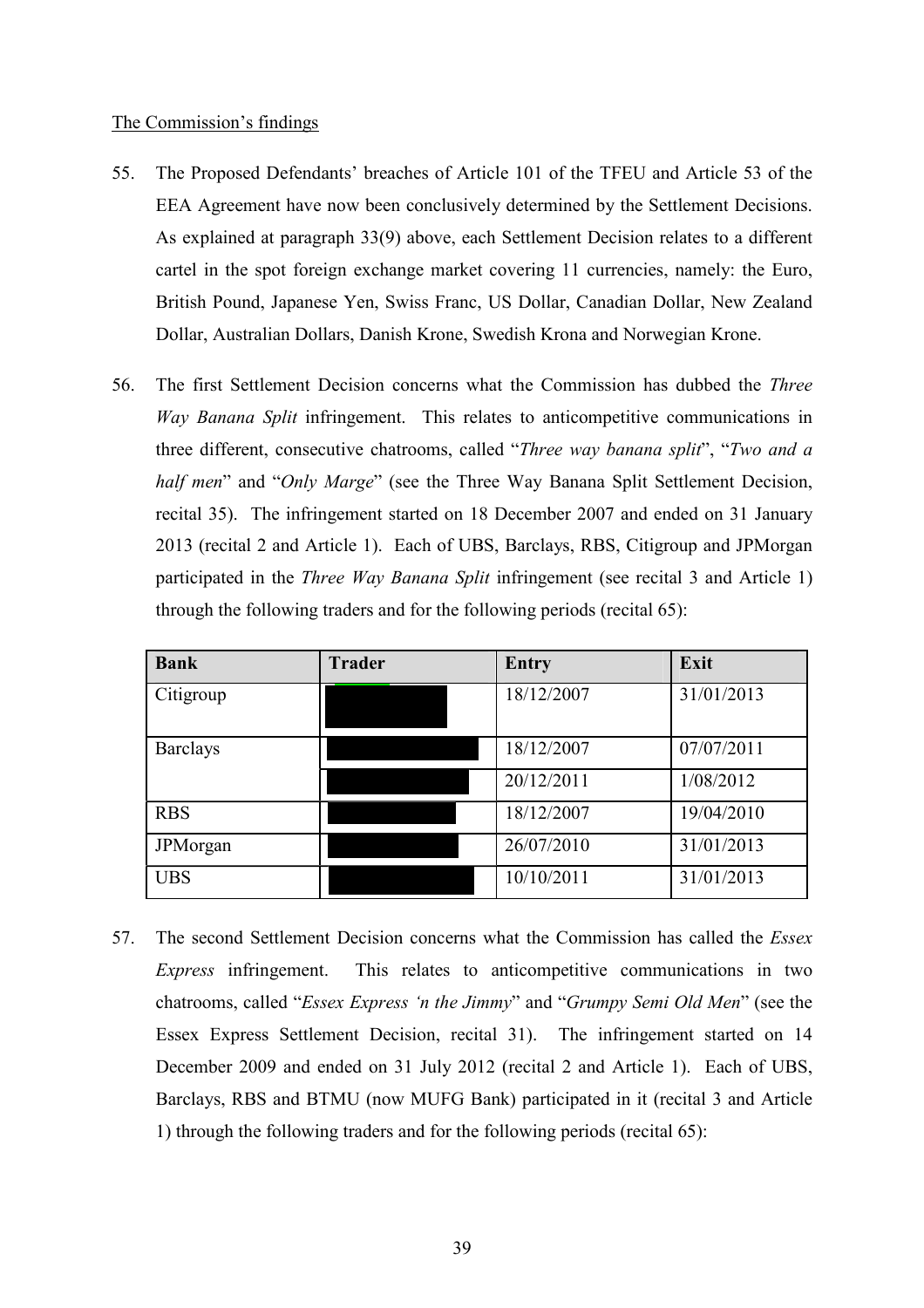| <b>Bank</b>     | <b>Trader</b> | <b>Essex Express</b>         | <b>Grumpy Semi</b><br><b>Old Men</b> |
|-----------------|---------------|------------------------------|--------------------------------------|
| <b>UBS</b>      |               | $14/12/2009 -$<br>31/07/2012 |                                      |
| <b>Barclays</b> |               | $14/12/2009 -$<br>31/07/2012 | $08/09/2010 -$<br>12/01/2011         |
|                 |               | $06/01/2011 -$<br>31/07/2012 |                                      |
| <b>RBS</b>      |               | $14/09/2010 -$<br>08/11/2011 | $16/09/2010 -$<br>12/01/2011         |
| <b>BTMU</b>     |               | $12/01/2011 -$<br>12/09/2011 | $08/09/2010 -$<br>12/01/2011         |

- 58. The infringements described in each Settlement Decision are (in all material respects) identical to one another. Thus, both Settlement Decisions describe how the infringements were implemented and carried out as follows:
	- (1) The participating traders "*participated in nearly daily communications*", as part of which "*they engaged in extensive, recurrent and reciprocal exchange of information … relating to different aspects of FX spot trading of G10 currencies*" (Three Way Banana Split Settlement Decision, recital 45; Essex Express Settlement Decision, recital 44).
	- (2) More particularly, the participating traders "*agreed to exchange in private, mostly multilateral chatrooms and on an extensive and recurrent basis – certain current or forward-looking commercially sensitive information about their trading activities. This information exchange took place in accordance with a tacit underlying understanding that: (i) such information could be used to the traders' respective benefit and in order to identify occasions to coordinate their trading; (ii) such information would be shared within the private chatrooms; (iii) the traders would not disclose such shared information received from other chatroom participants to parties outside of the private chatrooms; and (iv) such shared information would not be used against the traders who shared it*" (Three Way Banana Split Settlement Decision, recital 47; Essex Express Settlement Decision, recital 46).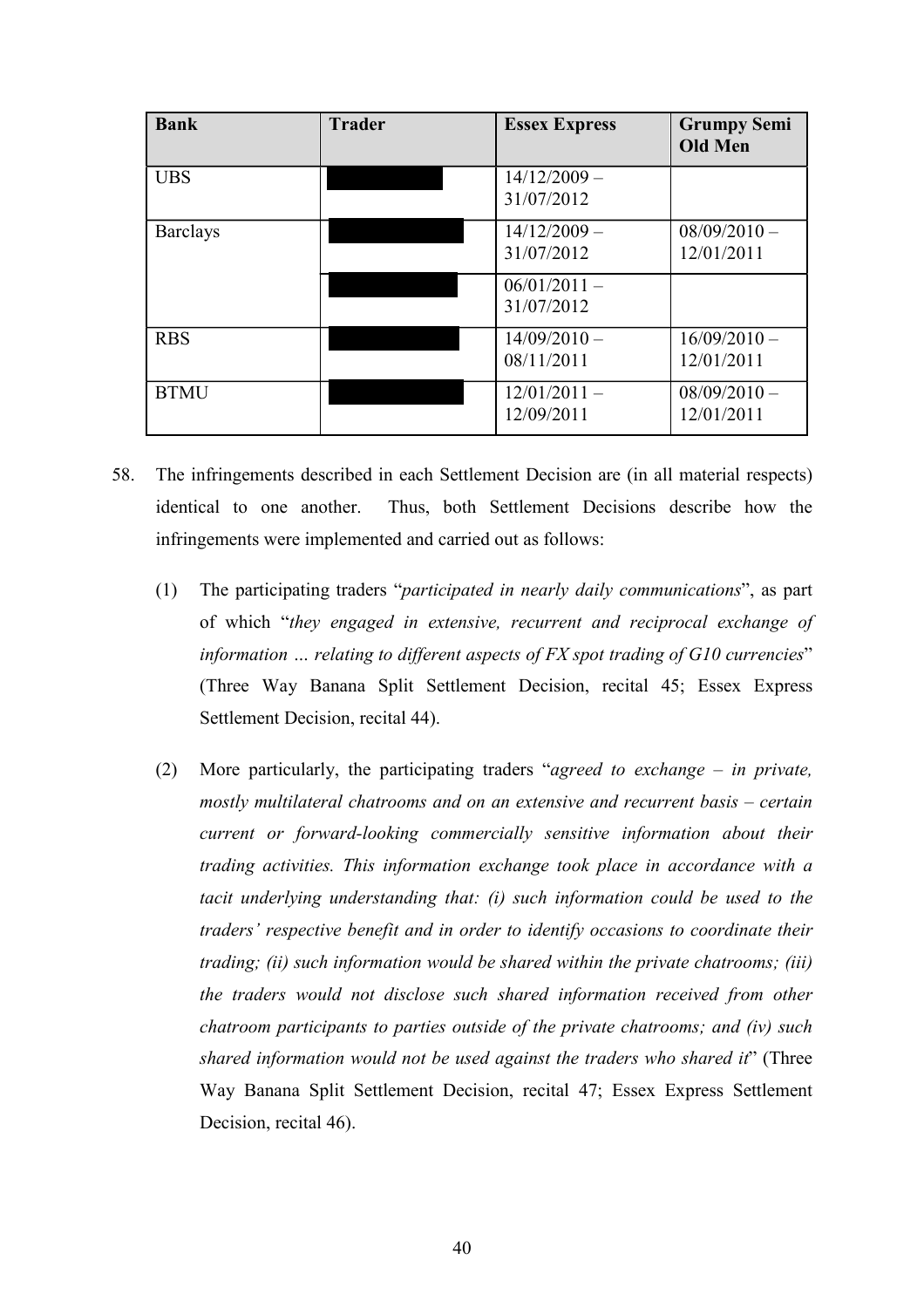- (3) This recurrent and extensive information exchange covered four different types of information and was prevalent throughout the periods of the cartels:
	- (a) **Open risk positions**: the traders exchanged "*information on open risk positions*" which consisted in "*the recurrent sharing of certain current or forward-looking commercially sensitive information on open risk positions with competitiors*" which could "*provide the participating traders with an insight into each other's potential hedging conduct*" (see recital 53 of both Settlement Decisions). By way of example, the Commission refers to conduct on the following dates, evidencing the regularity and extent of the anticompetitve activity:



(i) **Three Way Banana Split**:

(b) **Outstanding customers' orders**: the traders exchanged information "*on outstanding customers' orders*" including "*stop-loss orders, take-profit orders, orders for the fix and immediate orders*". This included the participating traders "*frequently*" revealing "*certain current or forward*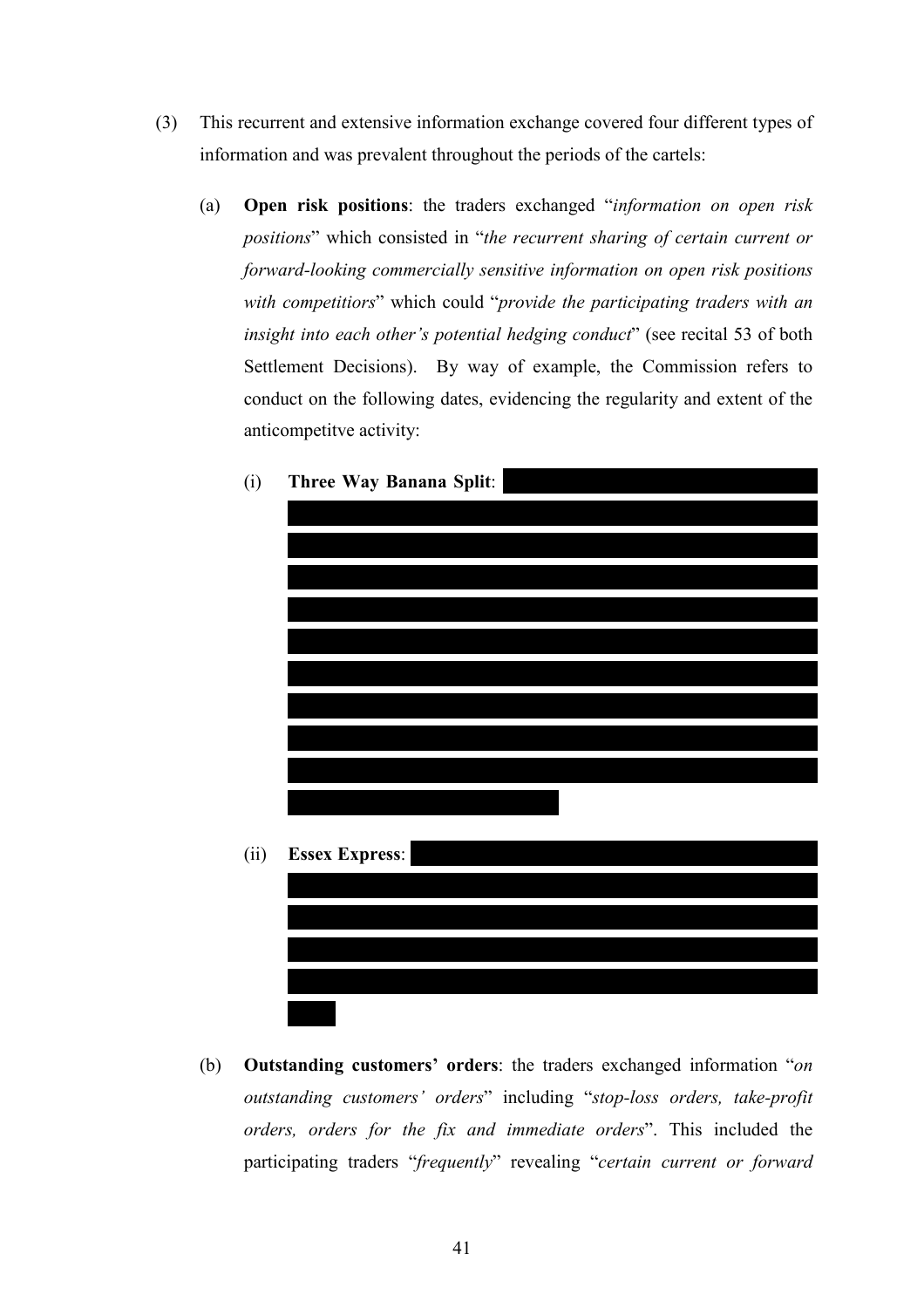*looking commercially sensitive information on conditional orders, such as the size or the direction of the orders or the type of customer to other participating traders on an extensive basis. This eased the identification of opportunities for coordination among the participating traders. The recurrent update of knowledge of customers' confidential conditional orders placed with participating traders increased the likelihood of the traders successfully coordinating their trading activities for their own benefit*" (see recitals 54 and 55 of both Settlement Decisions). By way of example, the Commission refers to conduct on the following dates, evidencing the regularity and extent of the anticompetitve activity:

(i) **Three Way Banana Split**:

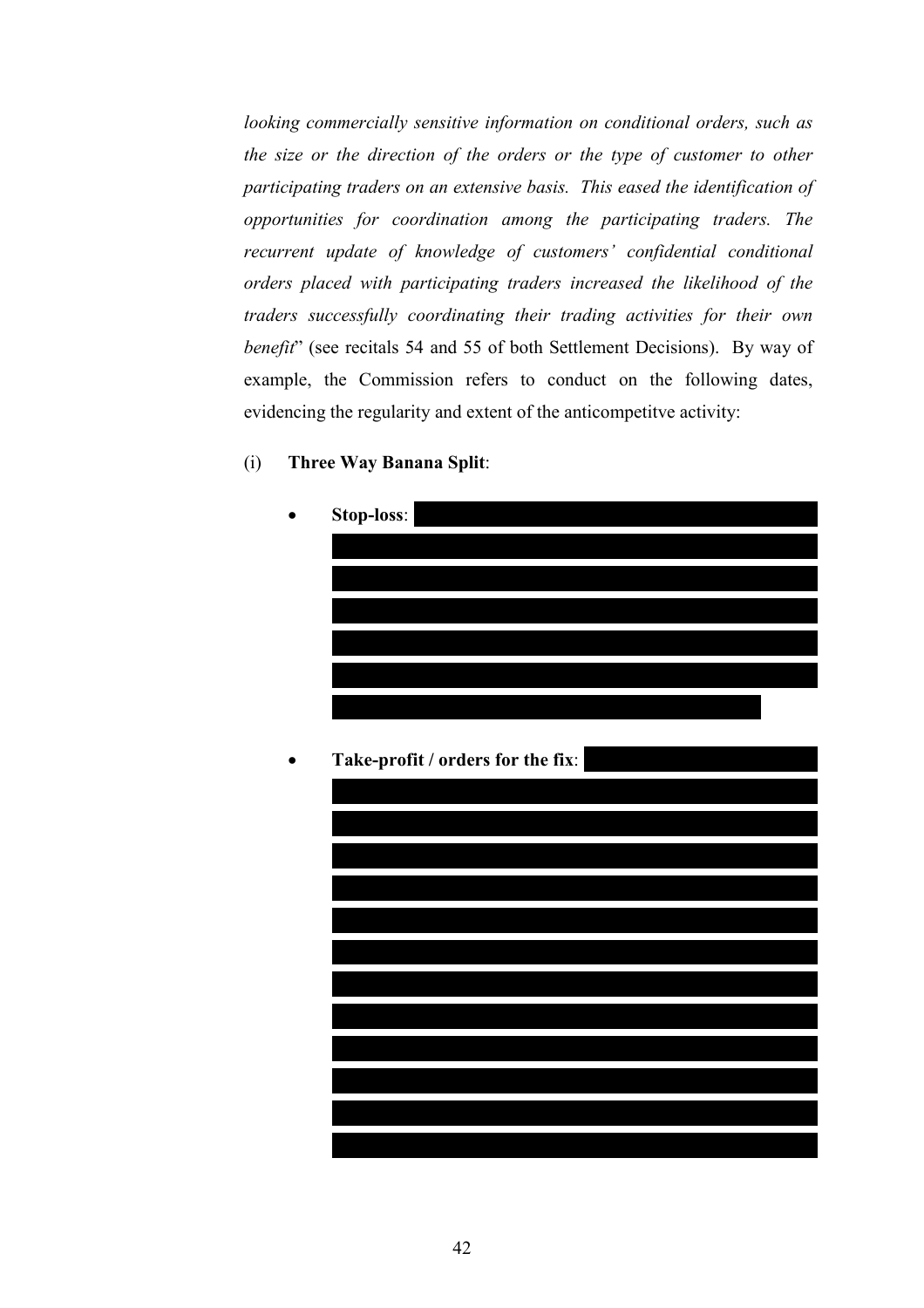| Immediate orders: |
|-------------------|
|                   |
|                   |
|                   |
|                   |
|                   |
|                   |
|                   |
|                   |
|                   |
|                   |
|                   |
|                   |
|                   |
|                   |

(ii) **Essex Express**:

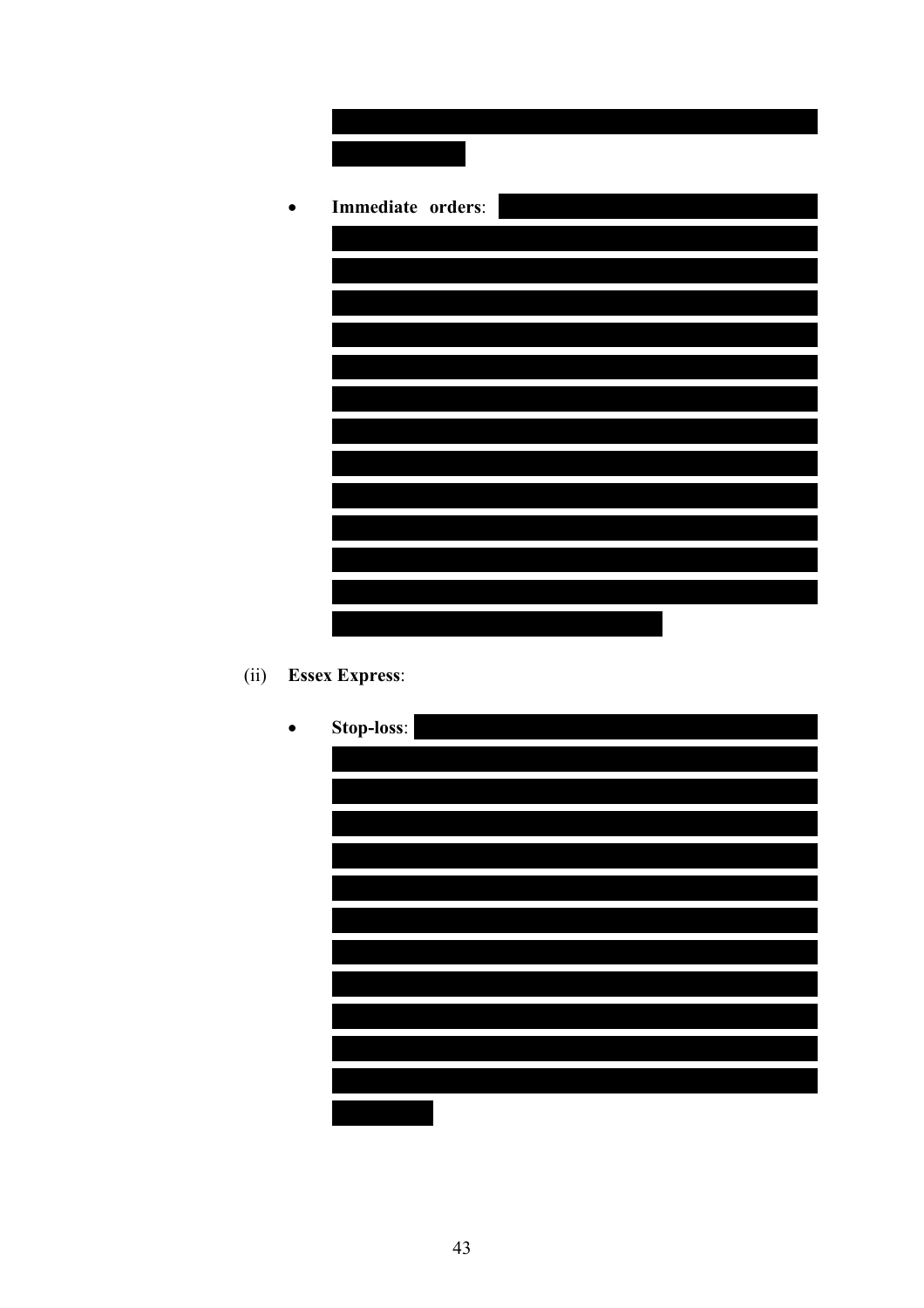

- (c) **Other details of current or planned trading activities**: there was also "*recurrent disclosure … of certain commercially sensitive information on [the participating traders'] current and intended trading activity … which made it easier for participating traders to identify occasions to coordinate their trading activities*" (see recital 57 of both Settlement Decisions). By way of example, the Commission refers to conduct on the following dates, evidencing the regularity and extent of the anticompetitve activity:
	- (i) **Three Way Banana Split**: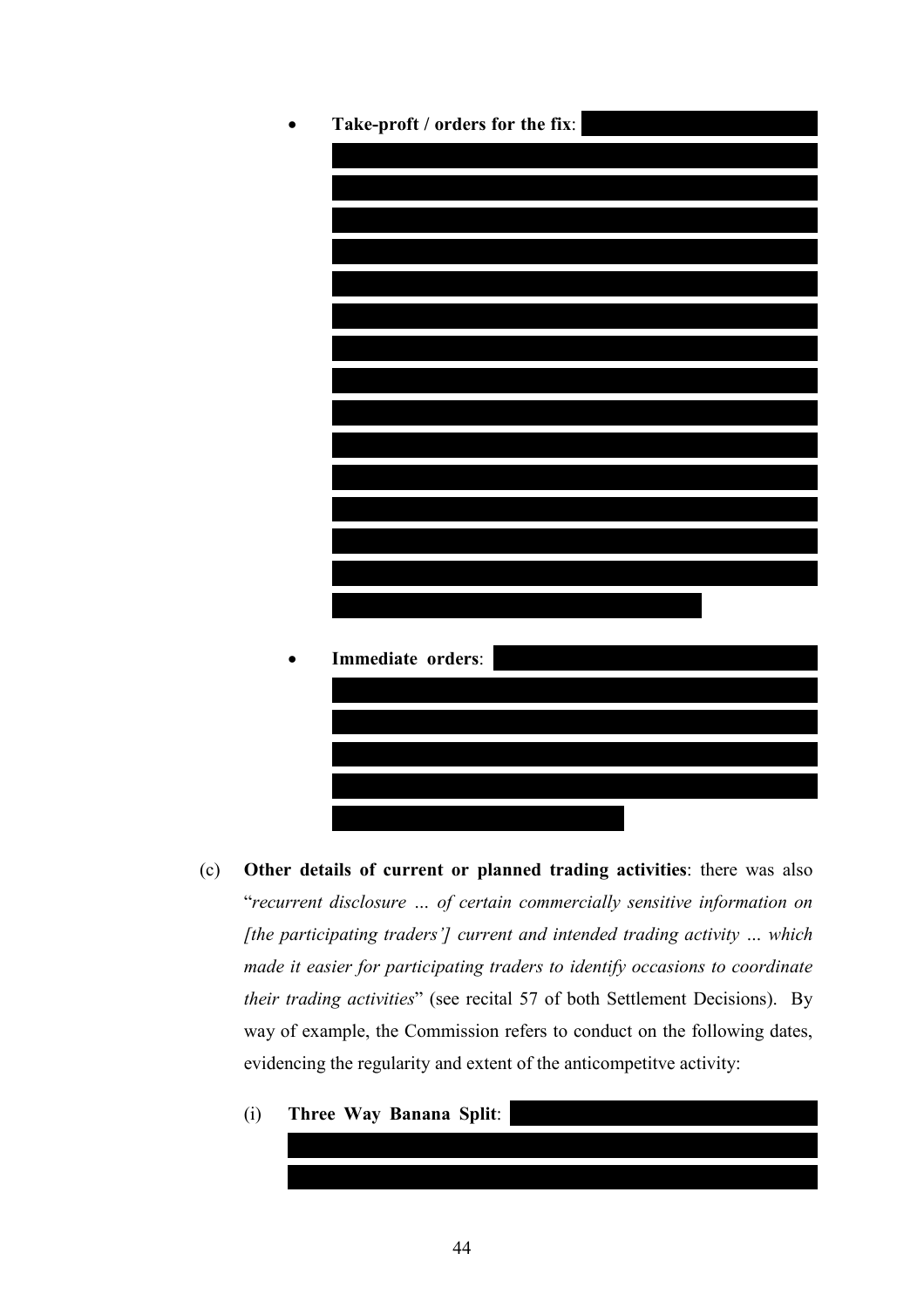



(d) **Bid-ask spreads**: participating traders also discussed "*existing or intended bid-ask spreads quotes of specific currency pairs for certain trade sizes*". Bid-ask spreads are "*an essential competition parameter in FX spot trading activity*" which "*affect the overall price paid by customers for trading currencies*" (see recitals 58 and 59 of both Settlement Decisions). By way of example, the Commission refers to conduct on the following dates, evidencing the regularity and extent of the anticompetitve activity:

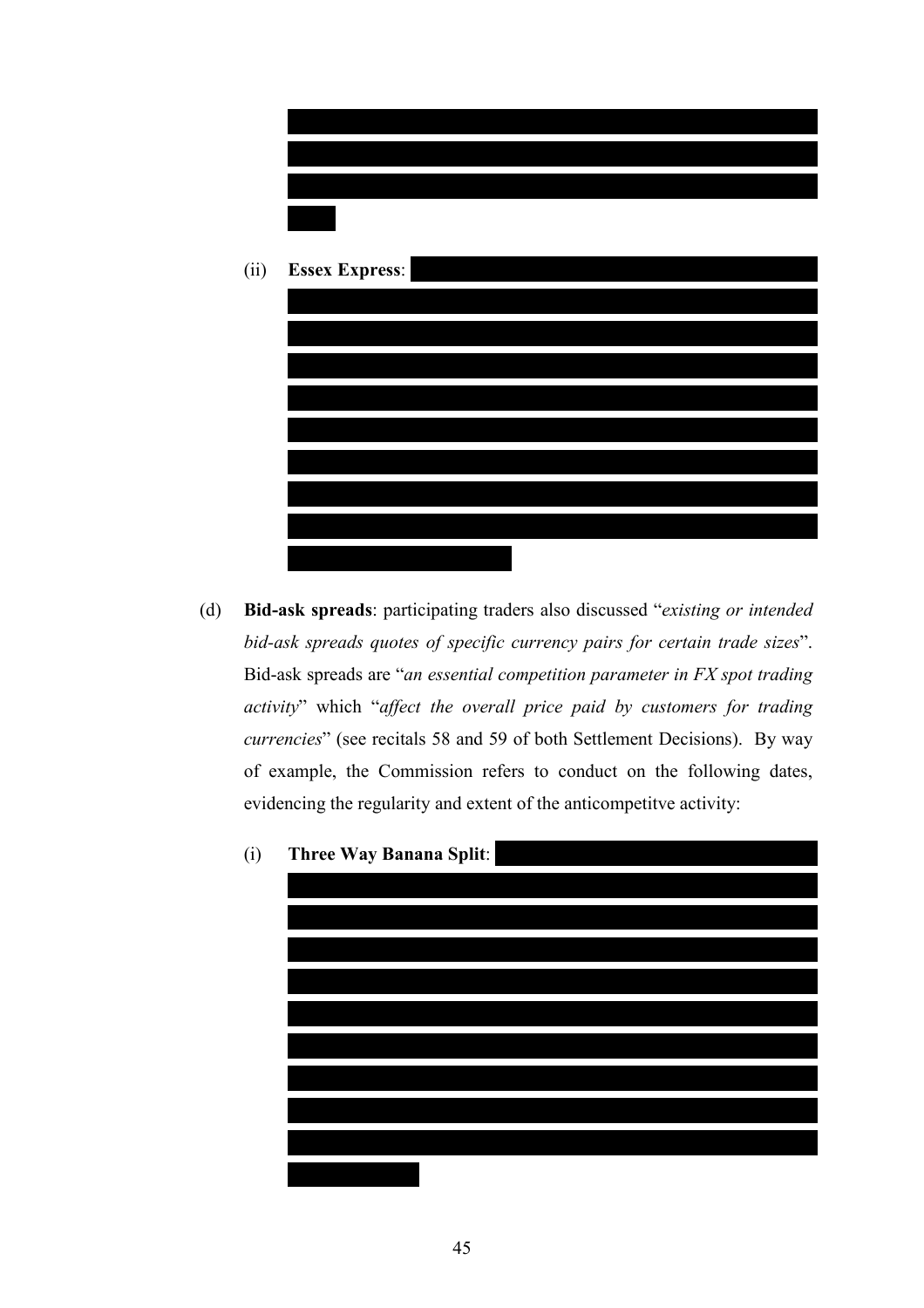

- (4) In addition to, and as a result of, this extensive and recurrent information exchange, the Proposed Defendants also engaged in specific forms of coordination, including coordinating trading with a view to influencing the WMR or ECB fixes and "standing down". Standing down was a form of coordinated trading by which the participating traders declined to trade in ways that would damage each other's interest (see recitals 60-63 of both Settlement Decisions).
- 59. Through this information exchange and strategic coordination, the Proposed Defendants (and their co-conspirators) committed infringements of competition law under Article 101(1) of the TFEU and Article 53 of the EEA Agreement (see Article 1 and recitals 95 and 96 of each Settlement Decision). Each of the addressees participated for different periods, but the Settlement Decisions confirm that collusive trading was ongoing during the period between 18 December 2007 and 31 January 2013. The temporal involvement of each of the Proposed Defendants can be clearly seen from the bar chart which appears as Figure 4 in the Breedon Report.

Other publicly available information about the specific chatrooms identified by the Commission

60. The Proposed Representative will plead in further detail to the specific participation of each of the Proposed Defendants in each of the two infringements found by the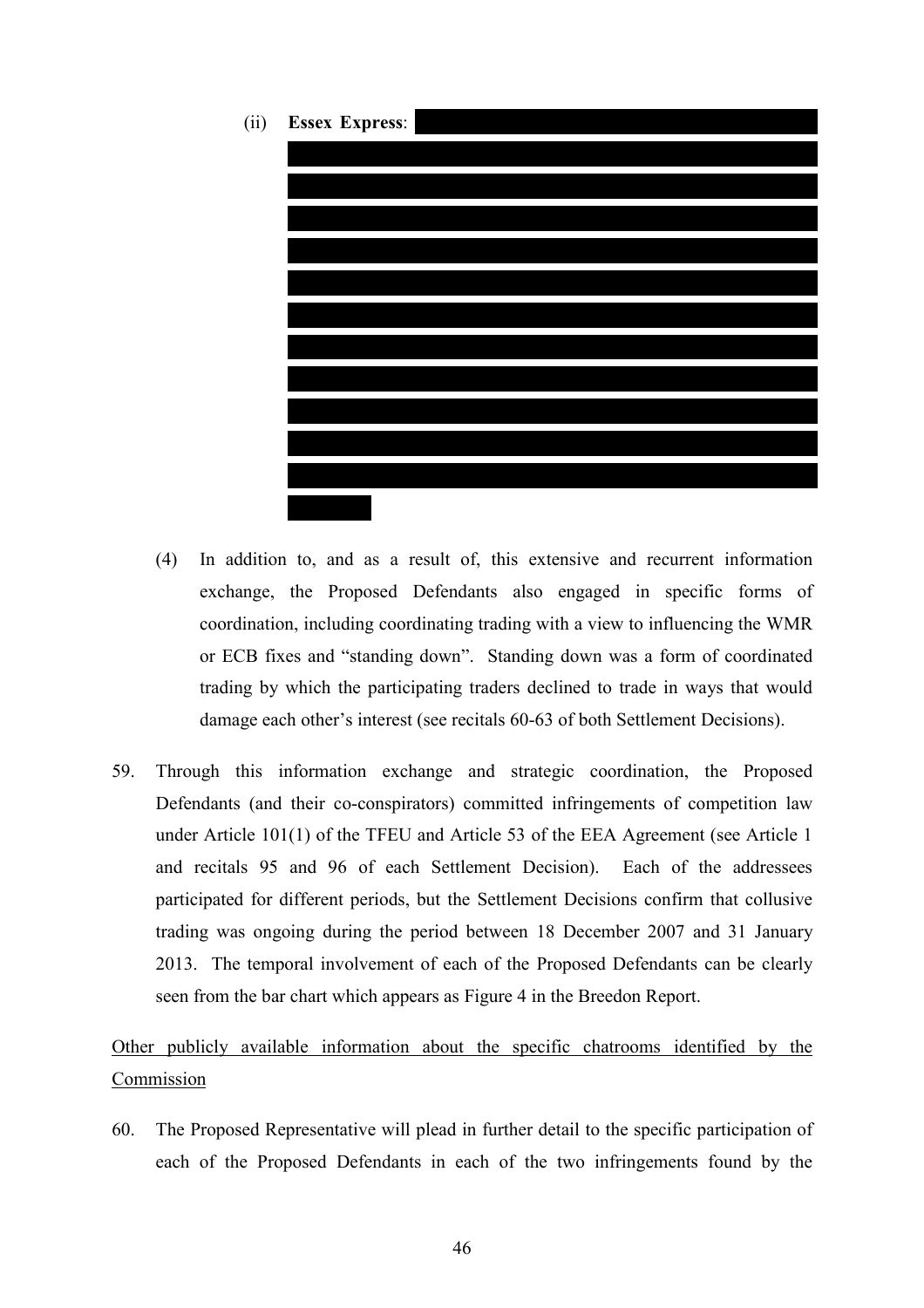Commission, following disclosure by the Proposed Defendants during the course of these proceedings. Pending the provision of such information, the Proposed Representative pleads as follows in relation to the nature and extent of the Proposed Defendants' participation in the specific chatrooms which the Commission has identified in its Press Release as comprising the infringements.

*The Three-Way Banana Split infringement* 

61. Further detail about the Three Way Banana Split chatrooms is provided in the Plea Agreements entered into between Barclays PLC, Citicorp, JP Morgan Chase & Co and The Royal Bank of Scotland PLC reproduced at Annexes 14 to 17 to this Amended Collective Proceedings Claim Form, where they are referred to as "*The Cartel*" or "*The*  Mafia<sup>".4</sup> These Plea Agreements each record admissions of guilt by reference to a factual basis which includes the following text:

> "*In furtherance of the conspiracy, the defendant and its co-conspirators engaged in communications, including near daily conversations, some of which were in code, in an exclusive electronic chat room, which chat room participants, as well as others in the FX Spot Market, referred to as 'The Cartel' or 'The Mafia.' Participation in this electronic chat toom was limited to specific EUR/USD traders, each of whom was employed, at certain times, by a co-conspirator dealer in the FX Spot Market. The defendant participated in this electronic chat room through one of its EUR/USD traders*

> *[(Barclays:) from December 2007 until July 2011, and through a second EUR/USD trader from December 2011 until August 2012.]*

*[(Citicorp:) from December 2007 until January 2013.]* 

*[(JPMorgan:) from July 2010 until January 2013.]* 

*[(RBS:) from December 2007 until April 2010].* 

 $\overline{a}$ 4

The connection is acknowledged in responses to Requests for Further Information filed in Commercial Court claim number CL-2018-000840 by the First Proposed Defendant (response 3 dated 20 December 2019), the Seventh and Eighth Proposed Defendants (response 3 dated 23 December 2019), the Twelfth Proposed Defendant (response 4 dated 23 December 2019), and the Thirteenth Proposed Defendant (response 4.2 dated 23 December 2019).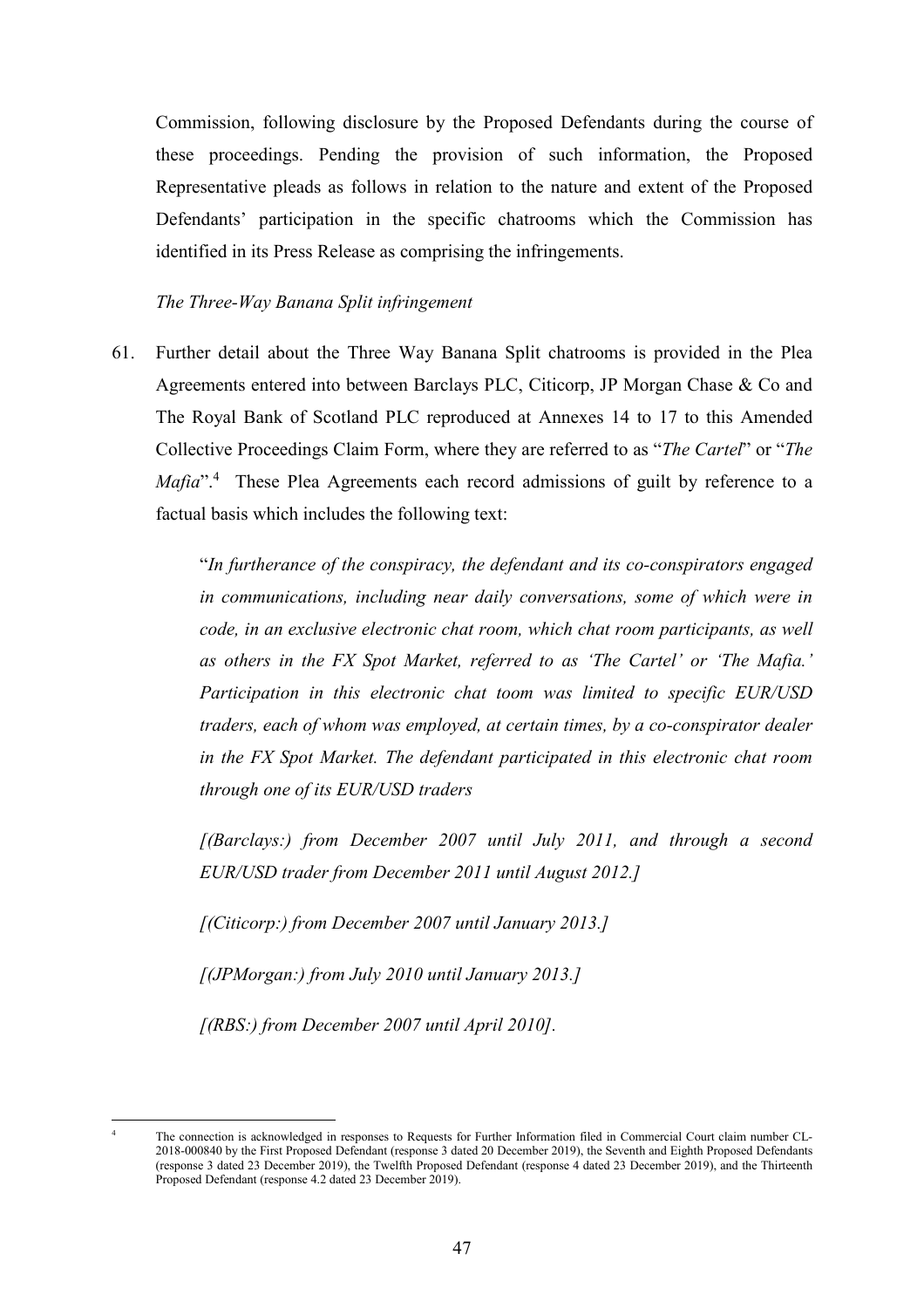*The defendant and its co-conspirators carried out the conspiracy to eliminate competition in the purchase and sale of the EUR/USD currency pair by various means and methods including, in certain instances, by: (i) coordinating the trading of the EUR/USD currency pair in connection with European Central Bank and World Markets/Reuters benchmark currency 'fixes' which occurred at 2:15 PM (CET) and 4:00 PM (GMT) each trading day; and (ii) refraining from certain trading behavior, by withholding bids and offers, when one conspirator held an open risk position, so that the price of the currency traded would not move in a direction adverse to the conspirator with an open risk position.*"5

#### *The Essex Express infringement*

62. The Essex Express chatroom is referred to in a Notice of Intent to Prohibit and Notice of Assessment of a Civil Money Penalty issued by the US Federal Reserve on 30 June 2016 against Mr Christopher Ashton $<sup>6</sup>$  (a trader at Barclays) individually. That Notice</sup> relevantly provides as follows (at paragraphs 15-21):

> "*15. In 2010, Ashton participated in two separate chat rooms with Japanese Yen traders from competitor banks. In January 2011, Ashton suggested combining the two chat rooms to facilitate the sharing of information. The combined chat room was named "Essex Express." During the relevant period, the Essex Express chat room included traders located in the United States.*

> *16. In the Essex Express chat room and its two precursor chat rooms, participants discussed and coordinated their trading strategies and shared confidential client information, including client identities, in contravention of Barclays' internal policies. In particular, Ashton and other chat room participants shared their expected trading positions for benchmark fixes, including the ECB and WM/R fixes, and coordinated their trading at the fixes.*

> *17. For example, on November 30, 2010, Ashton and traders at two other banks had discussed in a precursor chat room to "Essex Express" their*

 $\overline{a}$ 5 Paragraphs 4(h)-(i).

<sup>6</sup> Annex 26 (https://www.justice.gov/file/440496/download).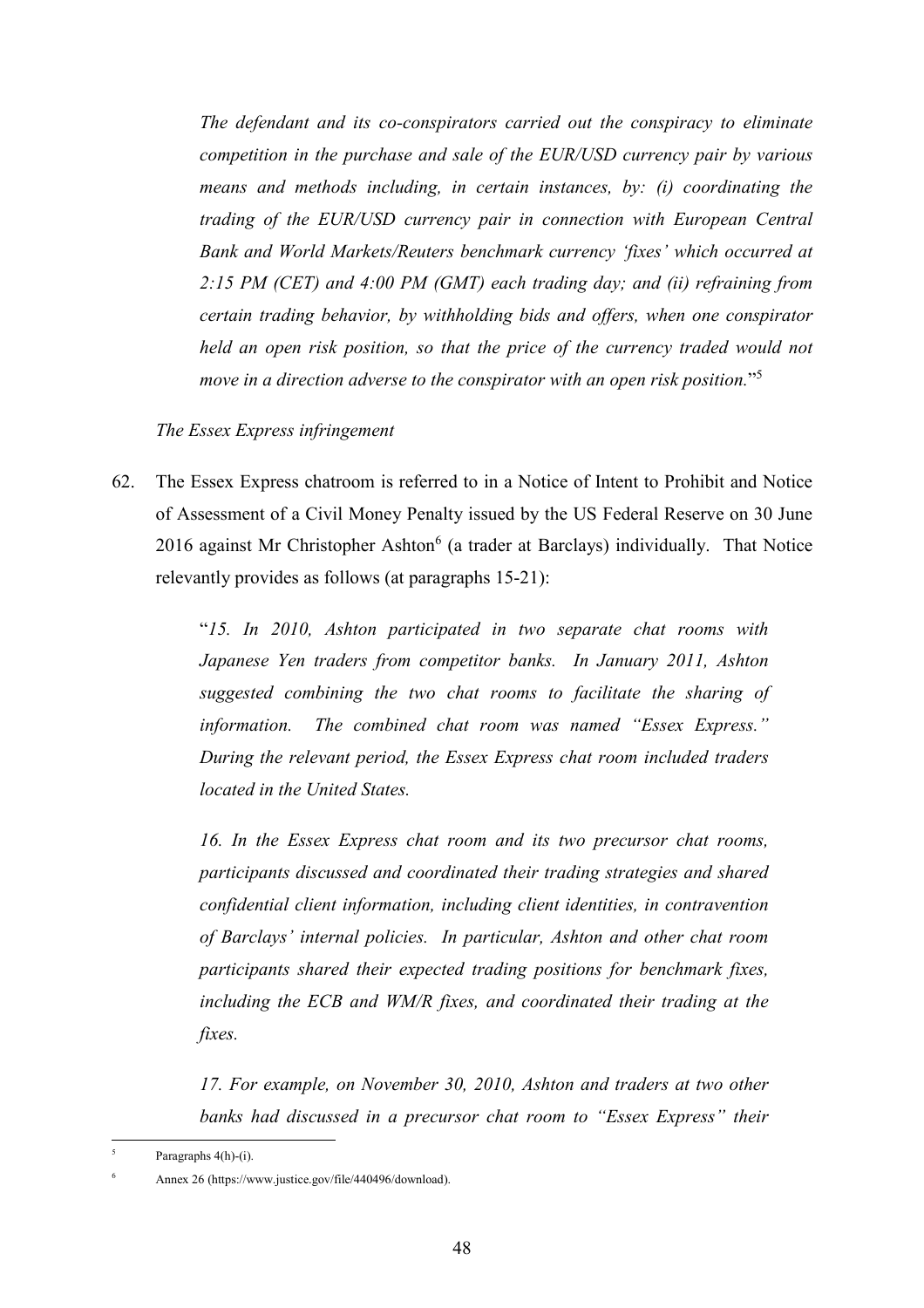*plans to buy the U.S. dollar/Japanese Yen currency pair ("USD/JPY") in connection with client fix orders received by their firms. Upon learning that the other traders were also buying at the fix, Ashton built his buy position from 306 million in Barclays client USD/JPY fix orders to more than 500 million by accepting additional orders from brokers and other market participants in attempt to influence the fix rate and potentially profit from his fix position, which also increased Barclays' risk of loss and*  exposure at the 4:00 p.m. WM/R fix. Ashton encouraged a trader at *another bank to also build his position by accepting a 135 USD/JPY million buy fix order from a broker.* 

*18. Based on information received from other chat room participants, Ashton began buying USD/JPY ahead of the fix and then transacted aggressively during the fix window in order to increase the ultimate fix rate. Ashton told other chat room participants that he bought "the messiest 300 ever at 75-78," meaning that he bought at successively higher prices in order to influence the fix rate.* 

*19. In the 12 minutes leading up to the fix, Ashton bought 249 million USD/JPY, and the spot market price increased from 83.65 to 83.74. During the one-minute fix window, Ashton purchased an additional 254 million. During the first 30 seconds of the window, the price increased, in part from trading by Ashton and other chat room participants, from 83.74 to 83.77. Ashton then engaged in multiple, successive transactions at prices between 83.77 and 83.79, in keeping with his comment that he bought "the messiest 300 ever at 75-78."* 

*20. Ashton would profit from his fix position on November 30, 2010 if he purchased USD/JPY to fill client fix orders at a lower average rate than the fix rate. By his "mess[y]" trading ahead of and during the early portion of the fix window, Ashton was able influence the fix rate. The WM/R fix rate on that date was 83.77. Ashton purchased more than 500 million USD/JPY at an average price of 83.70, making a profit of \$444,000.*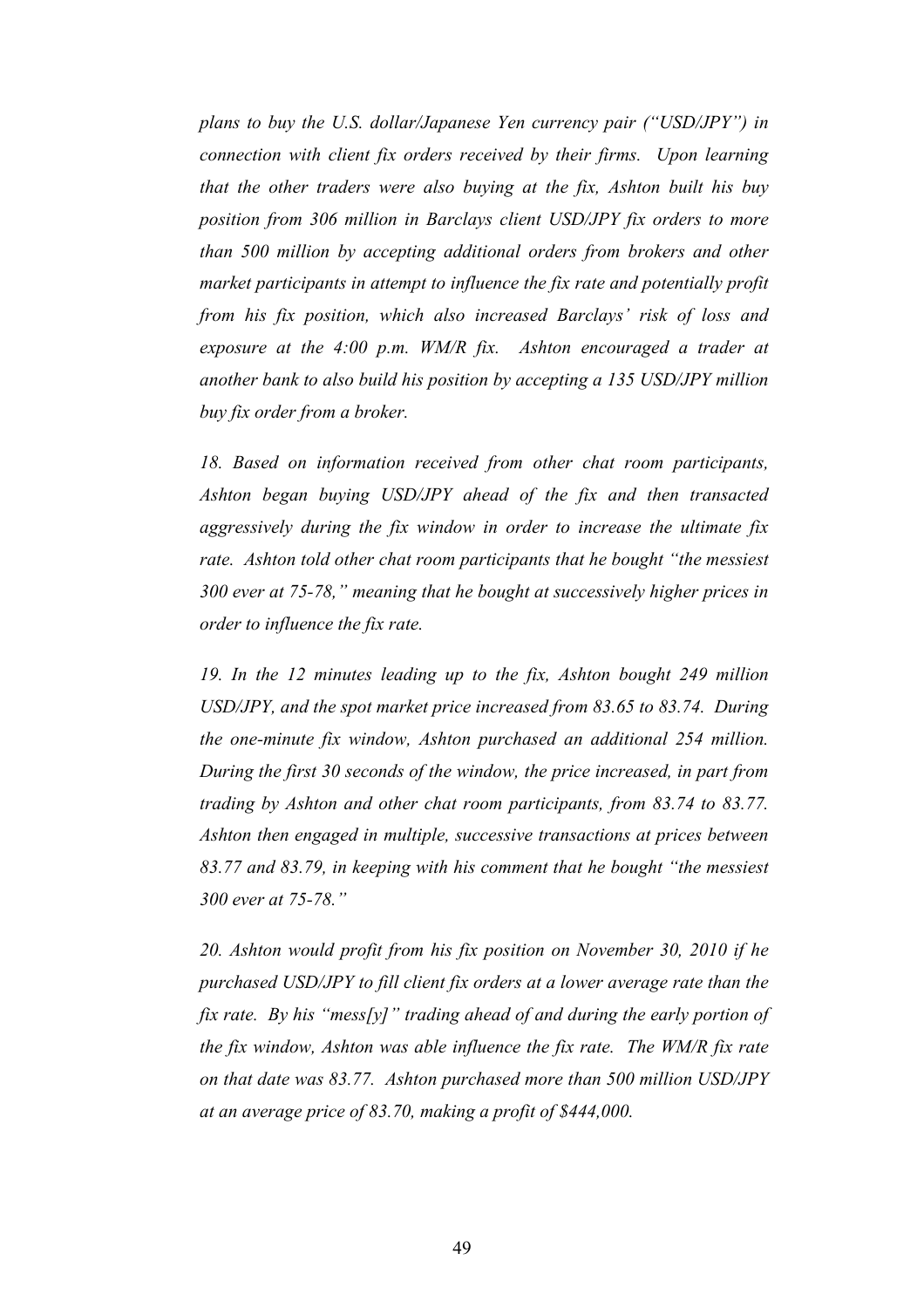*21. Following the fix, Ashton and the traders at the other banks congratulated each other on their coordinated trading at the fix and Ashton revealed that he had traded 300 million "the ugliest I cud" in an effort to move the fix price as high as possible:* 

*Trader A: "what we reckon fix then 78"* 

*Trader B: "i love u both" "like brothers"* 

*Trader A: "77 fix"* 

*Trader B: "boys well done" "top work"* 

*Ashton: "well i bgt the ugliest 300 there i c[o]u[l]d haha"* 

*Trader B: "hahahh"…* 

*Ashton: "we delivered"* 

*Trader B: "yup"* 

*Ashton: "but i dont wanna kiss from u"* 

*Trader B: "i love u both"* 

*Ashton: "I just take a beer"…* 

*Trader B: "my fixes made me 170 gbp"* 

*Ashton: "lovely" "thats all u can ask".*"

63. The Proposed Representative infers that this sort of exchange was typical of participants in the Essex Express chatroom, and indicates the type of collusion and information-sharing in which the Proposed Defendants were engaged during the Relevant Period.

#### **Rule 75(3)(h): a concise statement of any contentions of law relied upon**

64. The Proposed Representative relies upon the following contentions of law.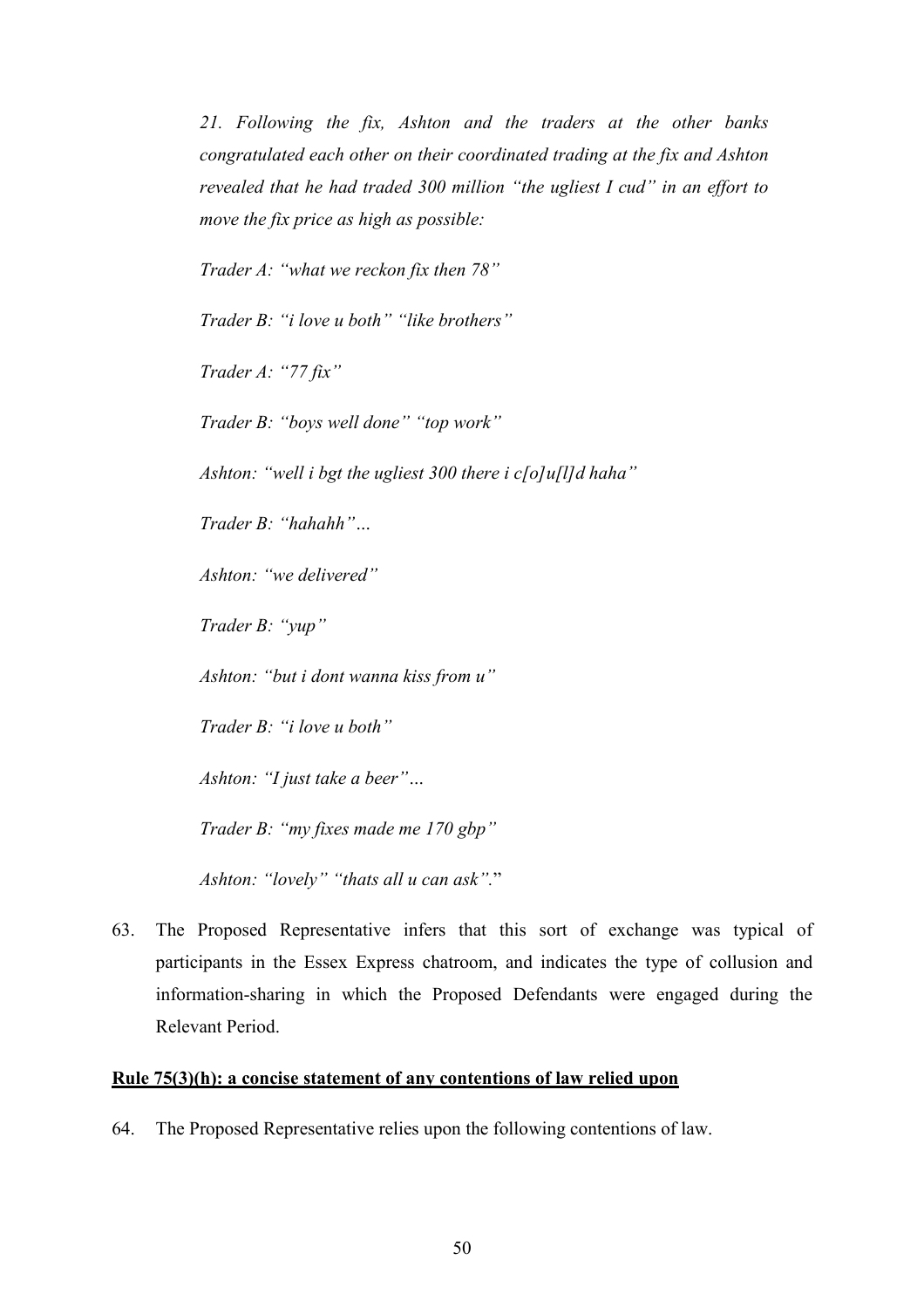#### Governing law

65. The laws of England and Wales are applicable to all claims sought to be combined in the Proposed Collective Proceedings where the Relevant Foreign Exchange Transaction was entered into on or after 11 January 2009 by virtue of Article 6(3) of Regulation (EC) No 864/2007 on the law applicable to non-contractual obligations ("**Rome II**"). Article 6(3) provides that:

> "*(a) The law applicable to a non-contractual obligation arising out of a restriction of competition shall be the law of the country where the market is, or is likely to be, affected.*

> *(b) When the market is, or is likely to be, affected in more than one country, the person seeking compensation for damage who sues in the court of the domicile of the defendant, may instead choose to base his or her claim on the law of the court seised, provided that the market in that Member State is amongst those directly and substantially affected by the restriction of competition out of which the non-contractual obligation on which the claim is based arises; where the claimant sues, in accordance with the applicable rules on jurisdiction, more than one defendant in that court, he or she can only choose to base his or her claim on the law of that court if the restriction of competition on which the claim against each of these defendants relies directly and substantially affects also the market in the Member State of that court.*"

- 66. Accordingly, the Proposed Representative can and does choose to base the claims of the Proposed Class Members on the law of England and Wales on the basis that England and Wales is among those markets directly and substantially affected by the Proposed Defendants' restriction of competition, as found in the Settlement Decisions. (Indeed, if relevant, the size and significance of the London FX market means that England and Wales is the market most affected by the Proposed Defendants' restriction of competition, with 34.6% of global trading taking place there in 2007, 36.8% in 2010 and 40.9% in 2013 (see Exhibits L, M and N to the Breedon Report).)
- 67. For Relevant Foreign Exchange Transactions concluded prior to 11 January 2009, the governing law (including for limitation purposes) is determined by Part III of the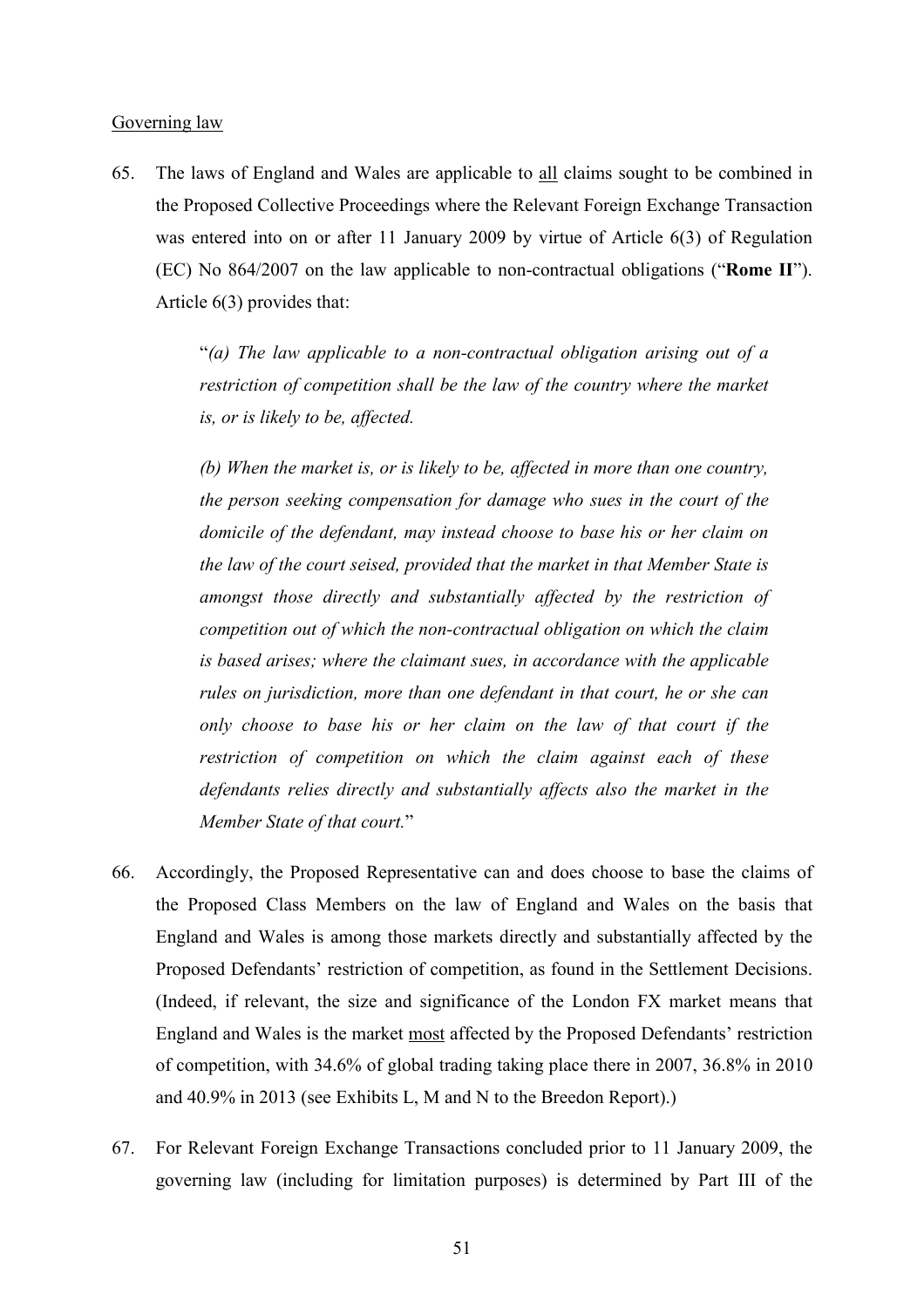Private International Law (Miscellaneous Provisions) Act 1995. The general rule is that the applicable law is the law of the country in which the events constituting the tort or delict in question occur, and where elements of those events occur in different countries, the applicable law is that of the country in which the most significant event or elements of those events occurred. It is anticipated that for all, or at least most, members of the Proposed Class, the most significant events will have occurred in England.

#### **Jurisdiction**

- 68. The Tribunal has jurisdiction over the First, Third, Fourth, Ninth, Tenth, Eleventh and Twelfth Proposed Defendants, all of whom are UK domiciled, by virtue of Article 4 of EC Regulation 1215/2012 because persons domiciled in a Member State may always be sued in the courts of that Member State.
- 69. The Tribunal has jurisdiction over the Thirteenth Proposed Defendant by virtue of Article 6(1) of the Lugano Convention because a person domiciled in a State bound by that Convention may also be sued, where that person is one of a number of defendants, in the courts of the place where any one of them is domiciled, provided the claims are so closely connected that it is expedient to hear and determine them together to avoid the risk of irreconcilable judgments resulting from separate proceedings. If necessary, the Proposed Representative also relies on Article 5(3) of the Lugano Convention to found jurisdiction, in particular because the implementation by the Proposed Defendants of their collusive arrangements in the UK constituted substantial and efficacious acts contributing to the commission of the tort.
- 70. In respect of the remaining Proposed Defendants, all of which are addressees of one or both of the Settlement Decisions and are companies incorporated in the USA, permission to serve proceedings on them out of the jurisdiction was granted by order dated 16 August 2019, the Proposed Representative relying on grounds 3 and 9 in paragraph 3.1 of CPR Practice Direction 6B. In brief summary: (i) liability in respect of the infringements identified in each Settlement Decision being joint and several, all addressees of the decision are necessary or proper parties; (ii) all or a substantial part of the claim relates to loss sustained in the UK (in particular to the extent that members of the Proposed Class felt their loss in the UK) and/or acts committed in the UK (where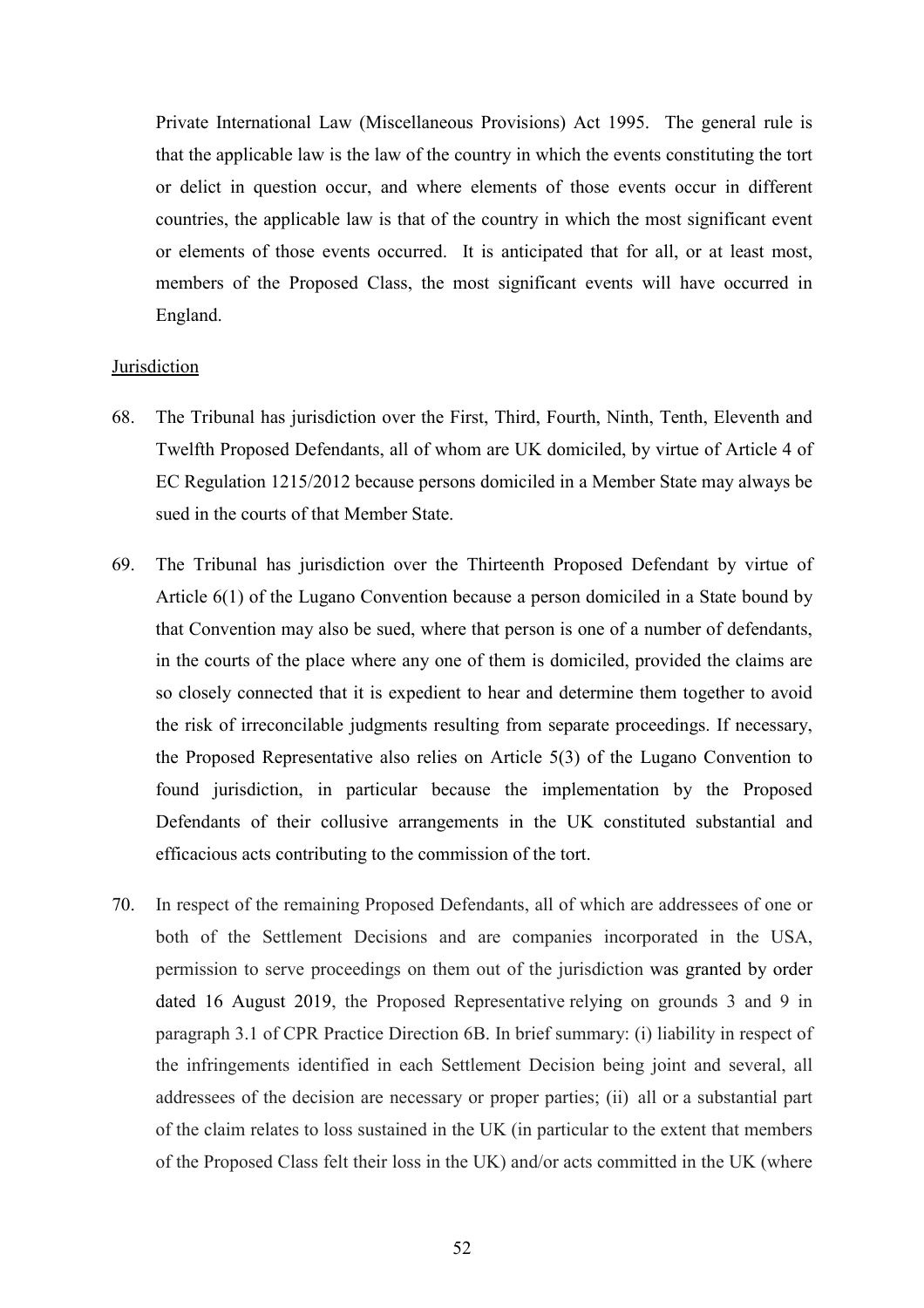trading took place through London); (iii) the UK is the proper place to bring a collective claim against those Proposed Defendants because the other Proposed Defendants are domiciled in the UK, the claim is governed by English law, the claim relates entirely or principally to loss suffered by persons domiciled in the UK and claims elsewhere would give rise to the risk of irreconcilable judgments.

## The binding nature of the Settlement Decisions

- 71. Pursuant to Article 16(1) of Regulation 1/2003 EC, the Settlement Decisions are binding in their determination that the Proposed Defendants engaged in two single and continuous infringements of Article 101(1) of the TFEU and Article 53(1) of the EEA Agreement.
- 72. The Tribunal cannot take a decision running counter to the Settlement Decisions. The Settlement Decisions will, when publicly available, be relied upon by the Proposed Representative for their full terms and effects.

## Breach of statutory duty

- 73. The Proposed Defendants, by infringing Article 101(1) of the TFEU and Article 53(1) EEA Agreement, have breached their statutory duties in each of England and Wales, Scotland and Northern Ireland.
- 74. If and to the extent the governing law of any of the claims proposed to be combined in the Proposed Collective Proceedings is that of another Member State, the Proposed Representative will plead to the breach of that substantive law in due course. In all cases, however, the Proposed Representative anticipates that the breach of directly effective EU law committed by the Proposed Defendants will give rise to a cause of action.

### Loss

75. As a foreseeable consequence of the Proposed Defendants' breach of statutory duty, the Proposed Class Members have, for the reasons explained in the Breedon Report, suffered loss and damage.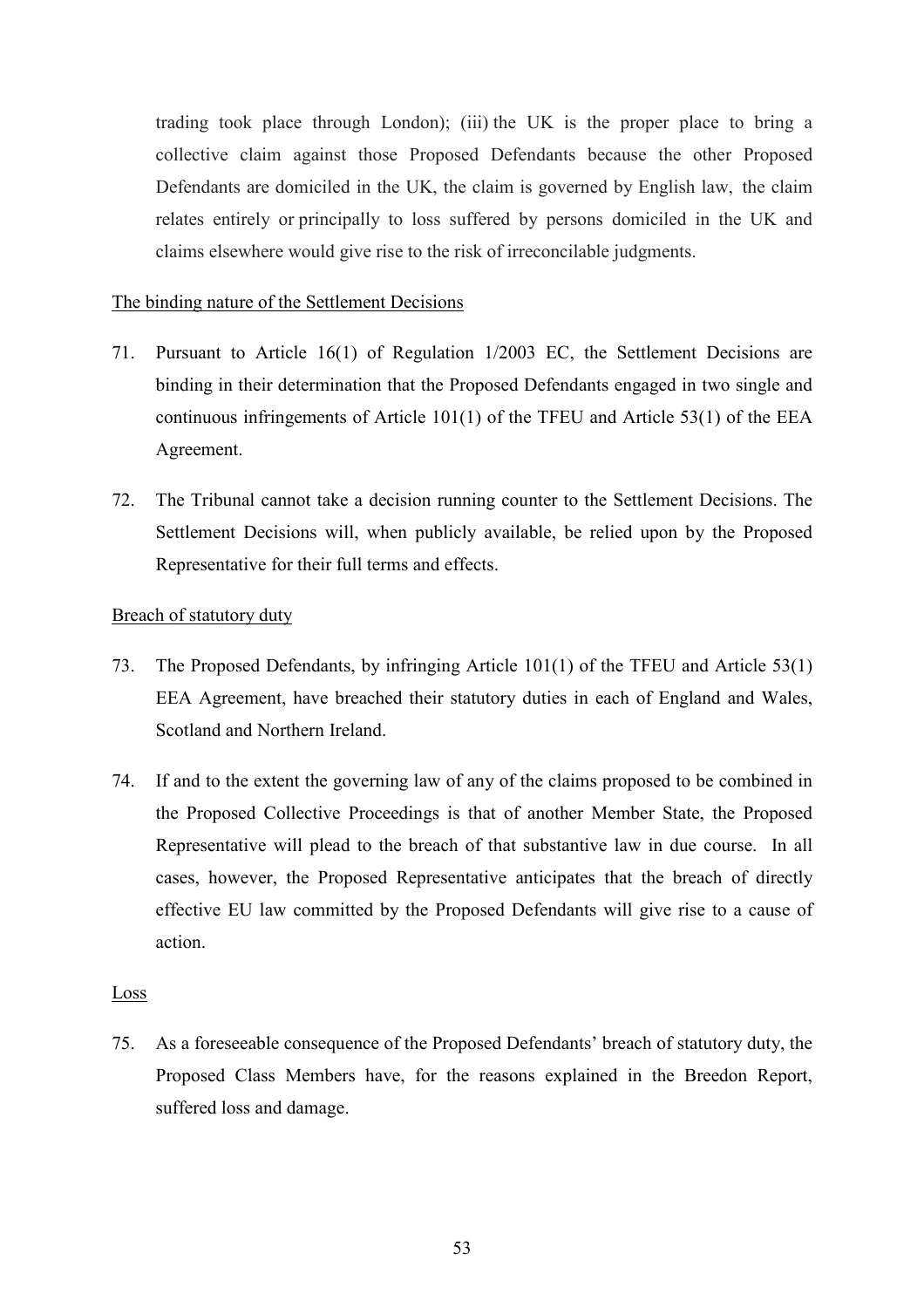- 76. Pursuant to section 47C(2) of the 1998 Act, the Proposed Representative seeks an aggregate award of damages in these Proposed Collective Proceedings, to compensate for that loss. The Proposed Representative's proposed methodology for calculating that aggregate award is as set out in Breedon Report. The following points bear noting here:
	- (1) As a consequence of the infringements found by the Commission, the prices paid for Relevant Foreign Exchange Transactions by members of the Proposed Class were affected, regardless of who the counterparty was. This is because the infringement committed by the Proposed Defendants had the effect of moving the benchmark price for FX at any given point in time away from where it would have been absent the infringements. The Proposed Class Members are entitled to recover in respect of such "umbrella pricing".
	- (2) As explained above, the methodology proposed by Professor Breedon seeks to ascertain the average "cartel effect" per Relevant Foreign Exchange Transaction. Professor Breedon will then apply that average "cartel effect" to an overall volume of commerce figure. Accordingly, the aggregate award will be compensatory to the Proposed Class as a whole – that is, it will place the Proposed Class in the position they would have been in had the infringements identified by the Commission in the Settlement Decisions not occurred.
	- (3) The Proposed Representative has not, at this time, developed a detailed plan for distribution. However, as noted above, a Plan of Distribution has been approved in the US to distribute over USD 2.3 billion in settlements. In the Proposed Representative's view, the US Plan of Distribution and administrative scheme appears to provide a sound starting point for developing a distribution model for any aggregate damages which may ultimately be awarded in the Proposed Collective Proceedings. At a minimum, the US experience shows that it is perfectly possible to develop a workable and broadly compensatory method and system for distributing substantial amounts of damages to individual class members as a result of a similar infringement.
- 77. The Proposed Representative reserves the right to plead to other potential heads of loss or damage upon being provided with copies of the Settlement Decisions and/or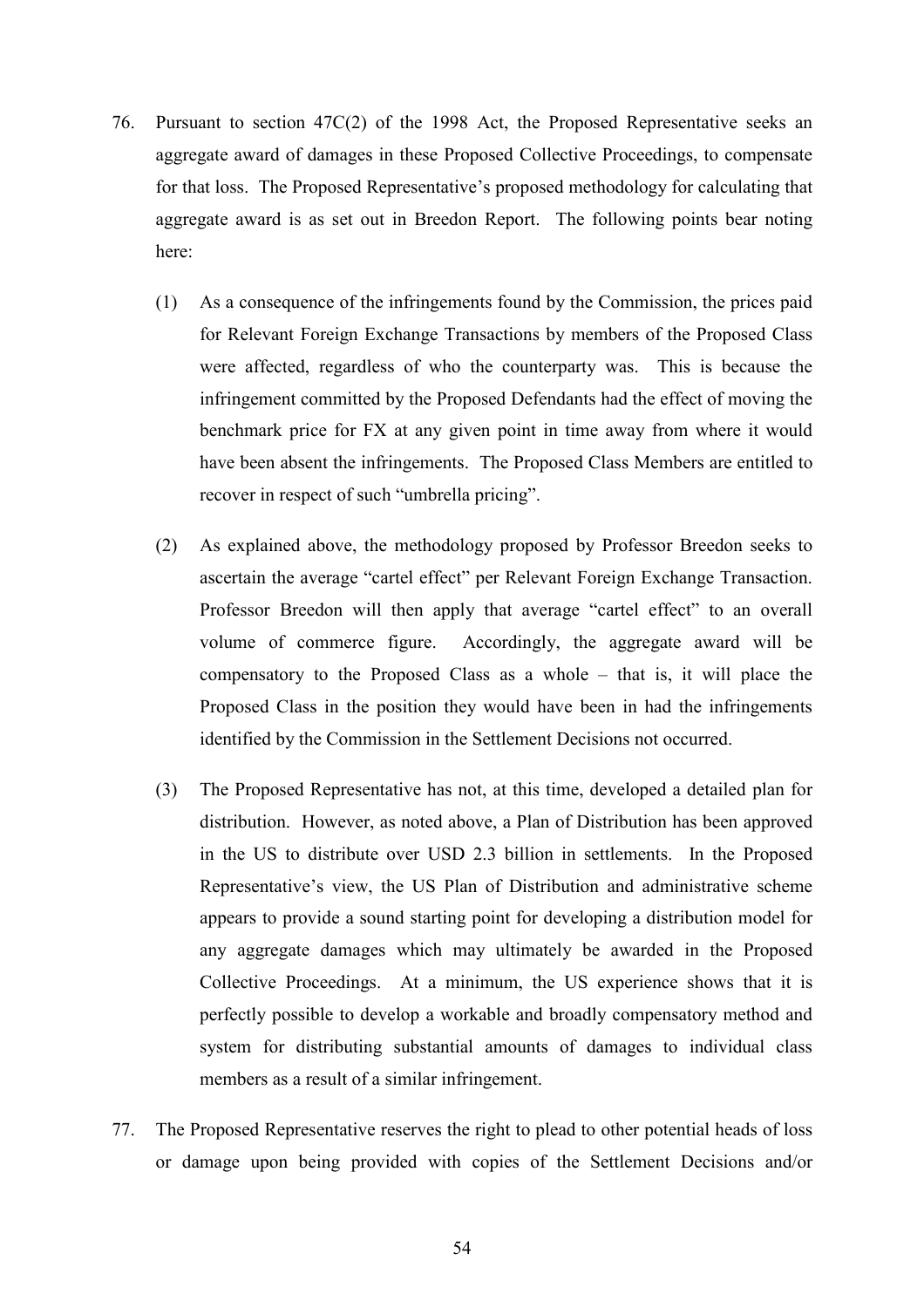following further investigation, disclosure and/or the provision of responses to any requests for further information.

## Joint and several liability

78. Each Proposed Defendant is jointly and severally liable with the other addressees of each of the Settlement Decision(s) to which it is subject for the breaches of statutory duty pleaded above.

# **Rule 75(3)(i): the relief sought in the proceedings, including: (i) where applicable, an estimate of the amount claimed in damages; and (ii) details of any other claim for a sum of money**

## An aggregate award of damages is sought

- 79. As set out above, the Proposed Representative claims an aggregate award of damages (including compound interest by way of damages<sup>7</sup>) on behalf of the Proposed Class.
- 80. As Professor Breedon makes clear in his expert report, he has not yet applied his proposed methodology to the Proposed Defendants' transaction data. The Proposed Representative is therefore unable to fully particularise the losses involved, at this stage of proceedings.
- 81. However, Professor Breedon has been able to provide a very rough estimate of the overall aggregate award at paragraph 7.24 to 7.50 of his report, by indicating the likely overall award that would be generated if different percentage cartel effects are, in time, found, and if different percentages of the FX trading through London are assumed to be by UK domiciled entities. Whilst this estimate must be taken as preliminary and indicative only, for the reasons given at paragraph 7.24 of the Breedon Report, the Proposed Representative nonetheless hopes that it will assist the Tribunal in understanding the likely quantum of these Proposed Collective Proceedings. Specifically, Professor Breedon estimates that an aggregate award could range between

 $\overline{a}$ 7 "*Compound interest is a necessary, and very familiar, fact of commercial life. As the Law Commission said in its Consultation Paper on 'Compound Interest' (2002, No 167), para 4.1, the obvious reason for awarding compound interest is that it reflects economic reality*.": *Sempra Metals Ltd v Her Majesty's Commissioners of Inland Revenue & Ors* [2008] 1 AC 561 at [41]. It is common knowledge (and the Proposed Defendants as participants in the FX market accordingly knew) that FX transactions were entered into (in particular) by investors who would reinvest any gains, and by businesses who were seeking to hedge risk and thereby avoid borrowing. The effect of lost revenues on the former would be lost investment returns. The effect on the latter would be increased borrowing costs. In each case, there is a loss which compound interest will compensate. As explained above, the Proposed Representative anticipates that it may well be possible to aggregate its claim for compound interest across the class. Alternatively, it may be that sub-classes need to be created for this specific aspect in due course.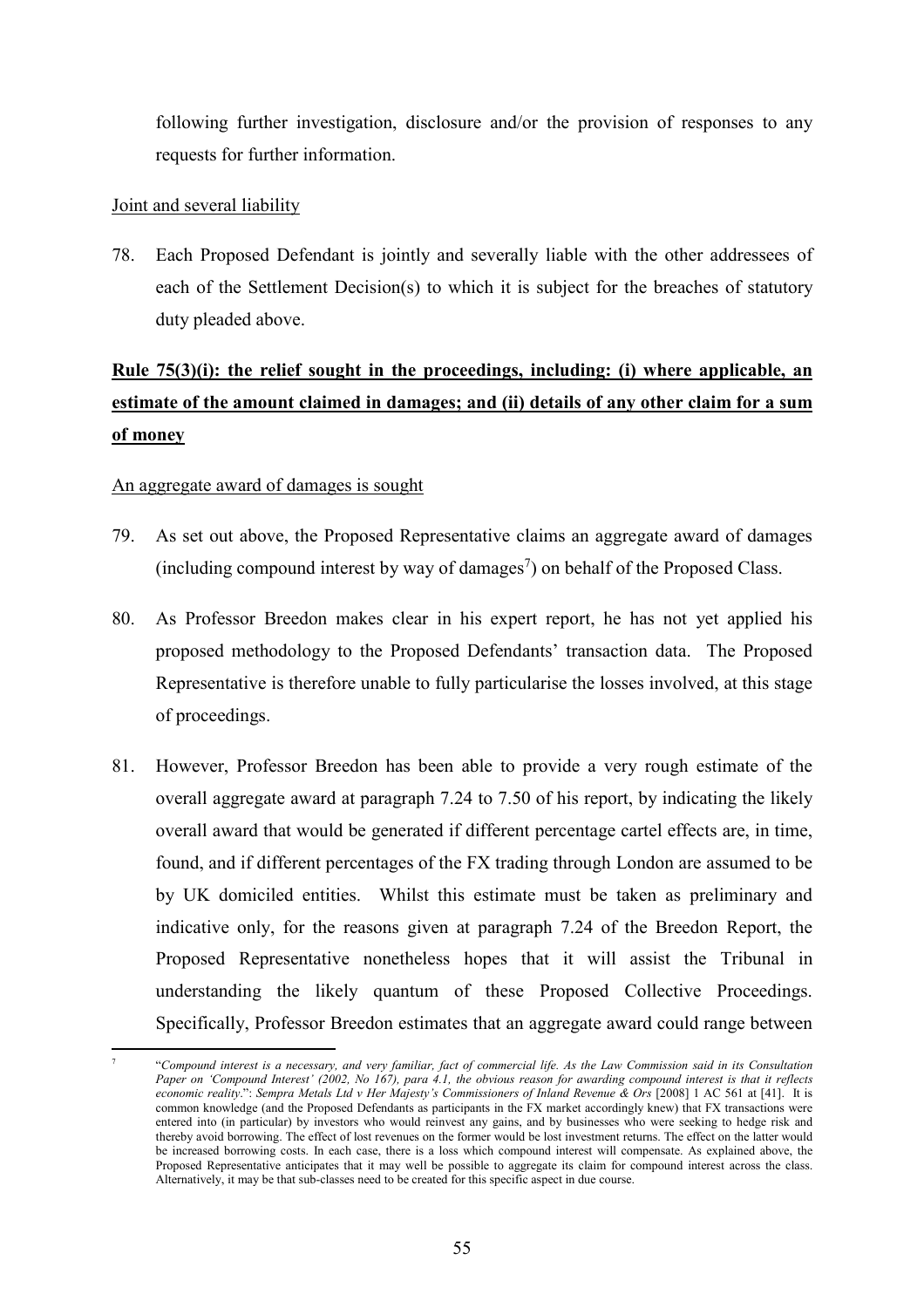USD 643.66 million and USD 2.574 billion (or between USD 811.55 million and USD 3.246 billion, when applying compound interest).

### Interest

82. The Proposed Representative claims further interest on any damages awarded, pursuant to Rule 105(3), at such rate(s) and for such period(s) as the Tribunal deems fit.

## Costs

83. The Proposed Representative further claims costs, pursuant to Rule 104.

# **Rule 75(3)(j): observations on the question in which part of the UK the proceedings are to be treated as taking place under Rule 18**

- 84. Under Rule 18, the Tribunal may at any time determine whether any proceedings, or part of any proceedings, before it are to be treated, for all or any purpose as proceedings in England and Wales, or in Scotland or in Northern Ireland. In the present case, the Proposed Representative has said that the Tribunal should order that England and Wales is the appropriate forum (and the Tribunal has so ordered) given that, in particular:
	- (1) As noted in numerous of the regulatory decisions referred to in Part III above, most of the FX traders who were directly involved in the FX manipulation that is at the heart of this case were based at the Proposed Defendants' London FX trading desks.
	- (2) The Proposed Representative is incorporated, and its sole director is habitually resident, in England, as are the Proposed Representative's legal and expert teams.
	- (3) The legal teams for the Proposed Defendants are believed to be located in England and Wales.
- 85. Alternatively, the Tribunal has the power to treat the Proposed Collective Proceedings, as proceedings taking place (concurrently and sequentially) in England and Wales, and in Scotland and in Northern Ireland and determine each of those parts of the Proposed Collective Proceedings in one location, namely London.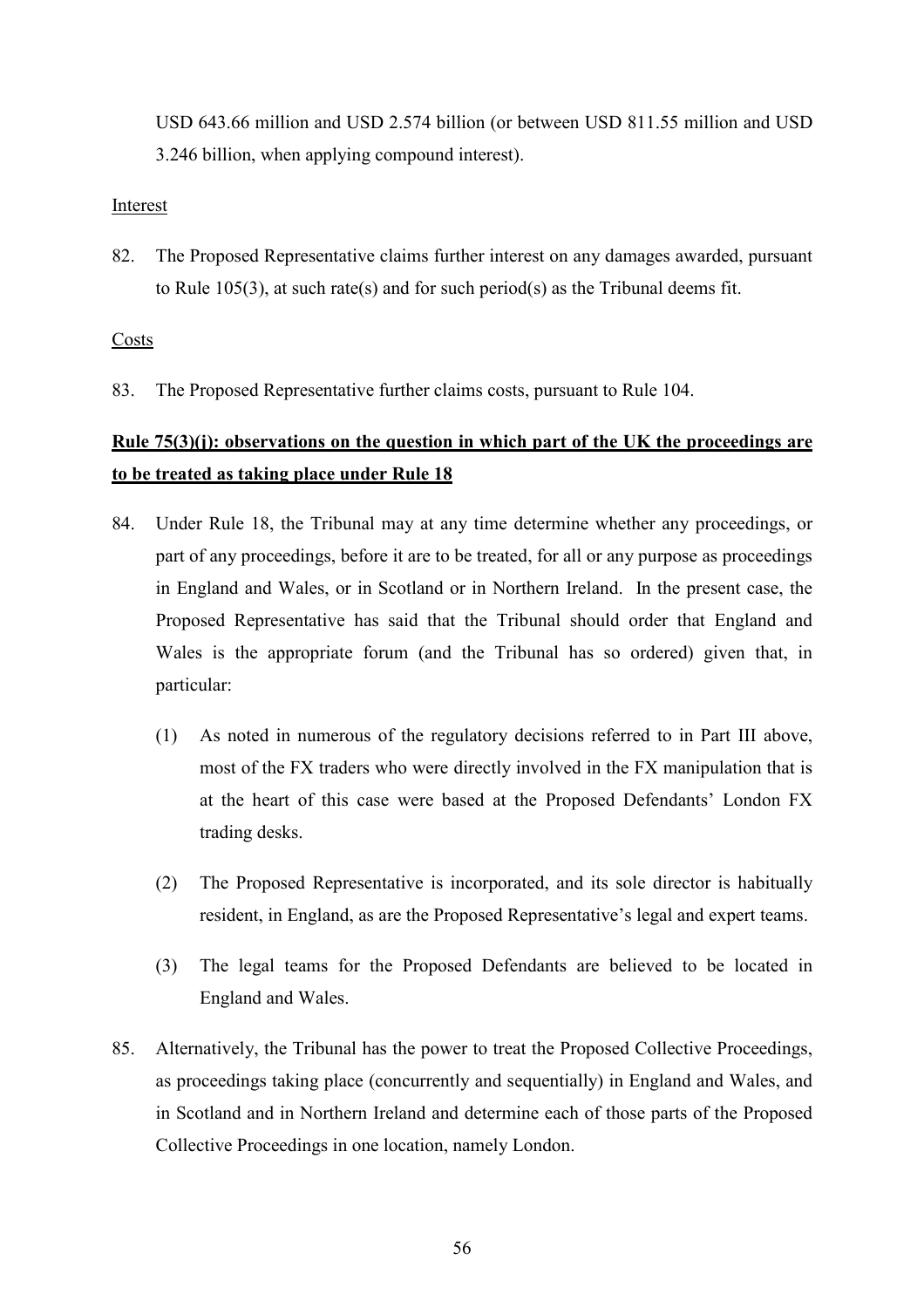## CONFIDENTIAL - CONTAINS OUTER CONFIDENTIALITY RING INFORMATION

DANIEL JOWELL QC

**GERARD ROTHSCHILD** 

**CHARLOTTE THOMAS** 

**EMMA MOCKFORD** 

## **Statement of truth**

The Proposed Representative believes that the facts stated in this Amended Collective Proceedings Claim Form are true. I am duly authorised to sign this statement on behalf of the Proposed Representative.

| Signed |                                              |
|--------|----------------------------------------------|
|        | Name Belinda Hollway                         |
|        | Position $\mathbb{P}_{a}$ + $\mathbb{P}_{a}$ |
| Dated  | 28 January 2020                              |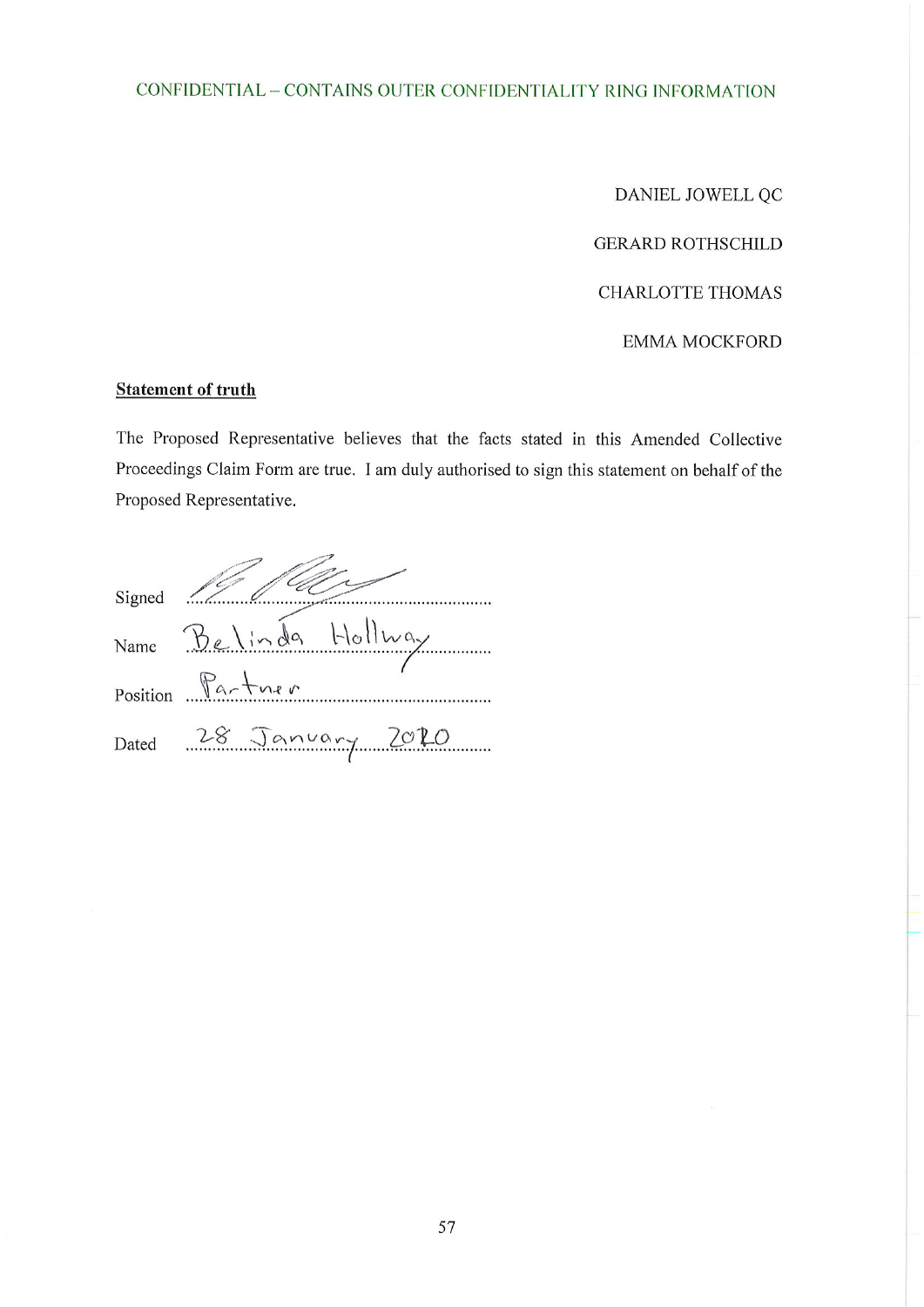#### **LIST OF ANNEXES TO THE AMENDED CLAIM FORM**

- 1. Draft collective proceedings order;
- 2. Commission Press Release dated 16 May 2019;
- 2a. Three Way Banana Split Settlement Decision dated 16 May 2019 (confidential version);
- 2b. Essex Express Settlement Decision dated 16 May 2019 (confidential version);
- 3. Table listing the regulatory and tribunal decisions;
- 4. Table of currencies affected by the misconduct;
- 5. US Commodity Futures Trading Commission Order against Citibank dated 11 November 2014;
- 6. US Commodity Futures Trading Commission Order against HSBC dated 11 November 2014;
- 7. US Commodity Futures Trading Commission Order against JPMorgan dated 11 November 2014;
- 8. US Commodity Futures Trading Commission Order against RBS dated 11 November 2014;
- 9. US Commodity Futures Trading Commission Order against UBS dated 11 November 2014;
- 10. US Commodity Futures Trading Commission Order against Barclays dated 20 May 2015;
- 11. US Commodity Futures Trading Commission document entitled "Examples of Misconduct in Private Chat Rooms";
- 12. US Office of the Comptroller of the Currency Consent Order against Citibank dated 11 November 2014;